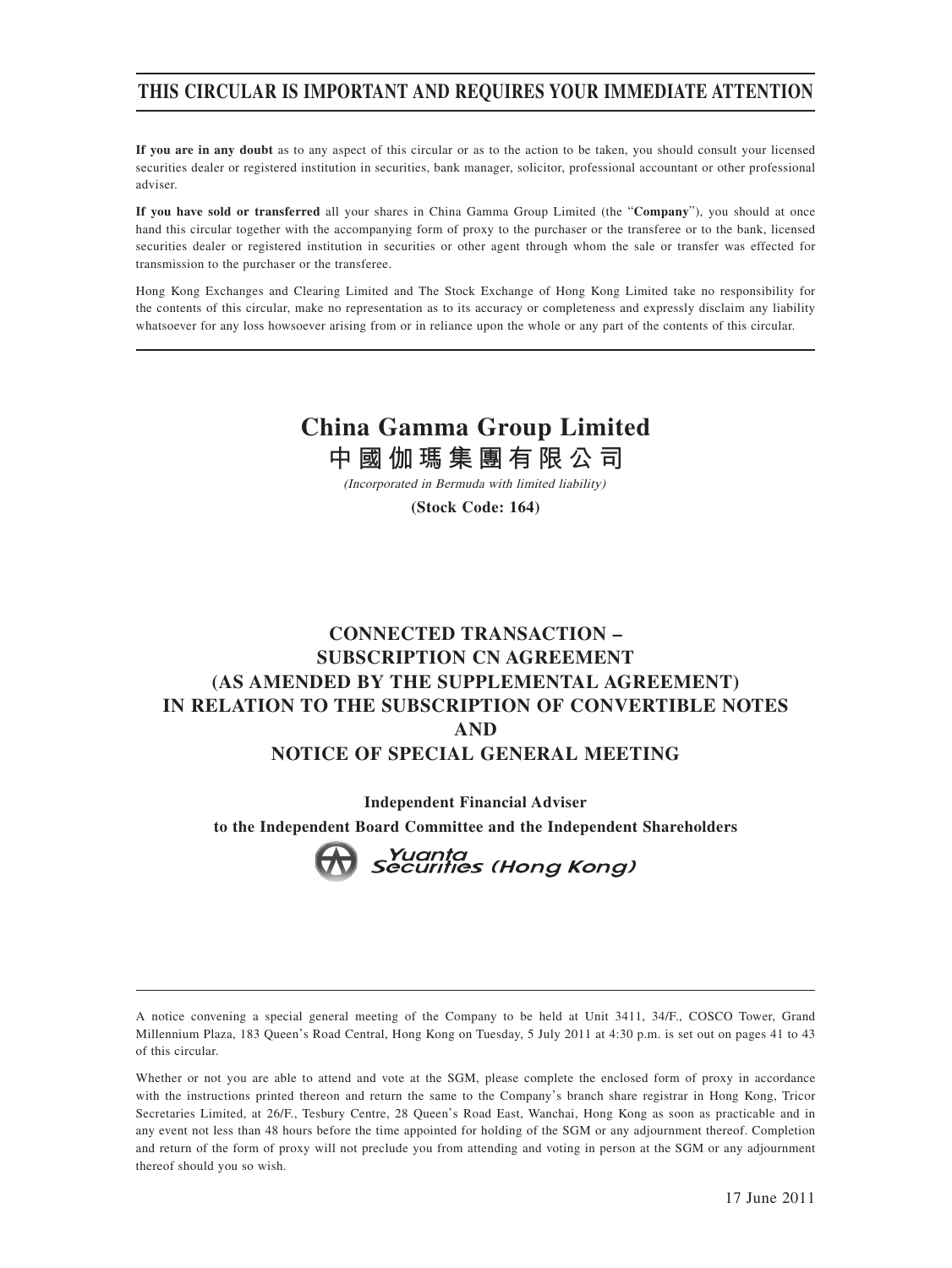# **CONTENTS**

### Pages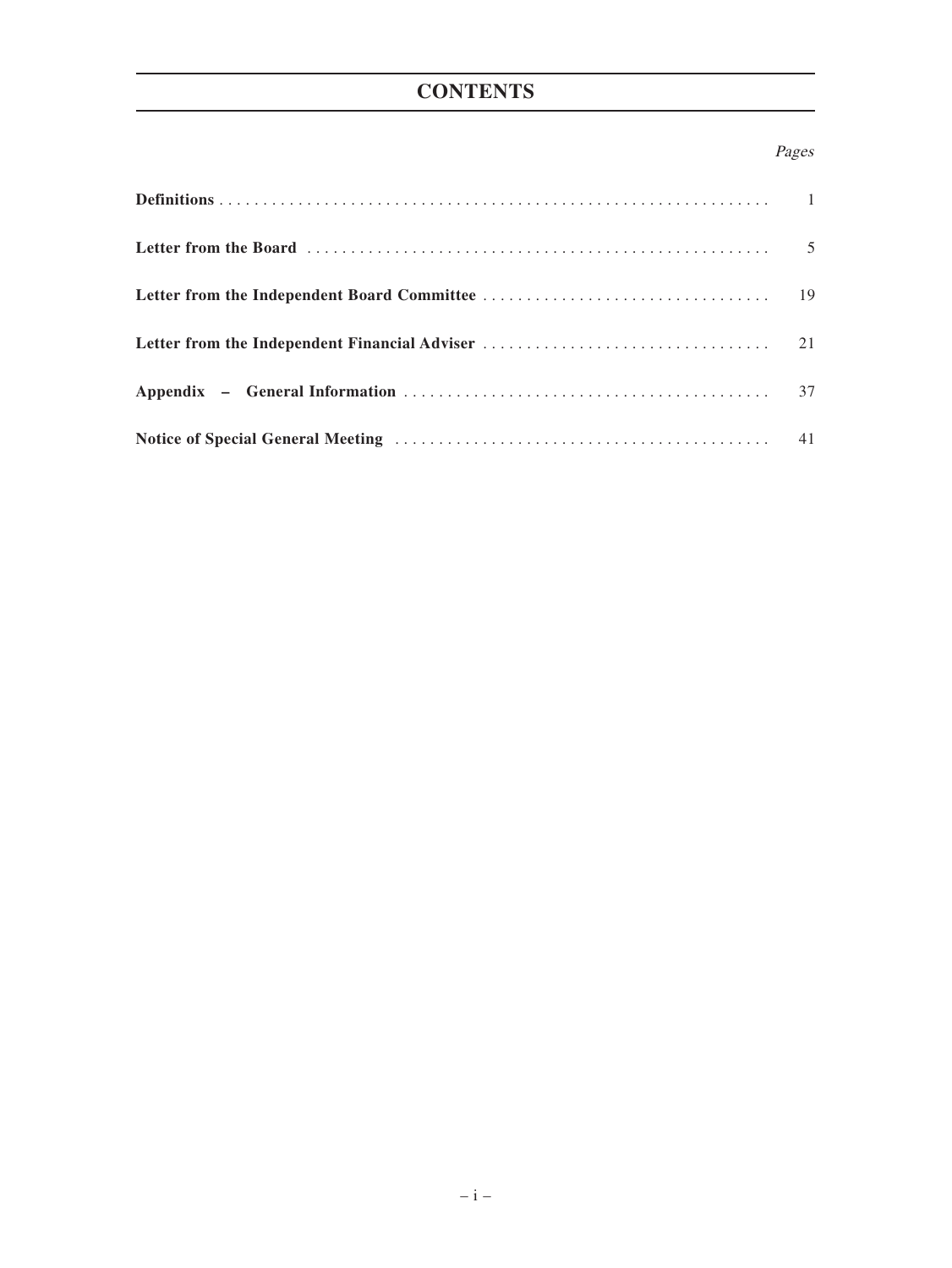In this circular, unless the context otherwise requires, the following expressions shall have the following meanings:

| "Announcement"                | the announcement of the Company dated 3 May 2011 in<br>relation to, among other things, the subscription of the<br>Subscription CN                                                                                                                                                                                                                                                                                                                                        |
|-------------------------------|---------------------------------------------------------------------------------------------------------------------------------------------------------------------------------------------------------------------------------------------------------------------------------------------------------------------------------------------------------------------------------------------------------------------------------------------------------------------------|
| "associates"                  | has the same meaning ascribed thereto in the Listing Rules                                                                                                                                                                                                                                                                                                                                                                                                                |
| "Board"                       | the board of Directors                                                                                                                                                                                                                                                                                                                                                                                                                                                    |
| "Business Day"                | a day (other than Saturday and Sunday and any day on<br>which a tropical cyclone warning no. 8 or above is hoisted<br>or remains hoisted between 9:00 a.m. and 12:00 noon and is<br>not lowered at or before 12:00 noon or on which a "black"<br>rainstorm warning signal is hoisted or remains in effect<br>between 9:00 a.m. and 12:00 noon and is not discontinued<br>at or before 12:00 noon) on which licensed banks in Hong<br>Kong are generally open for business |
| "Company"                     | China Gamma Group Limited, a company incorporated<br>in Bermuda and the issued Shares are listed on the Main<br>Board of the Stock Exchange                                                                                                                                                                                                                                                                                                                               |
| "connected person(s)"         | has the same meaning ascribed thereto in the Listing Rules                                                                                                                                                                                                                                                                                                                                                                                                                |
| "Director(s)"                 | the director(s) of the Company                                                                                                                                                                                                                                                                                                                                                                                                                                            |
| "Group"                       | the Company and its subsidiaries                                                                                                                                                                                                                                                                                                                                                                                                                                          |
| "HK\$"                        | Hong Kong dollars, the lawful currency of Hong Kong                                                                                                                                                                                                                                                                                                                                                                                                                       |
| "Hong Kong"                   | The Hong Kong Special Administrative Region of the<br>People's Republic of China                                                                                                                                                                                                                                                                                                                                                                                          |
| "Independent Board Committee" | an independent committee of the Board, comprising all<br>of the independent non-executive Directors, namely Mr.<br>Wong Hoi Kuen, Mr. Chan Chi Yuen and Mr. Hung Hing<br>Man, formed to advise the Independent Shareholders in<br>respect of the Subscription CN Agreement (as amended<br>by the Supplemental Agreement) and the transactions<br>contemplated thereunder                                                                                                  |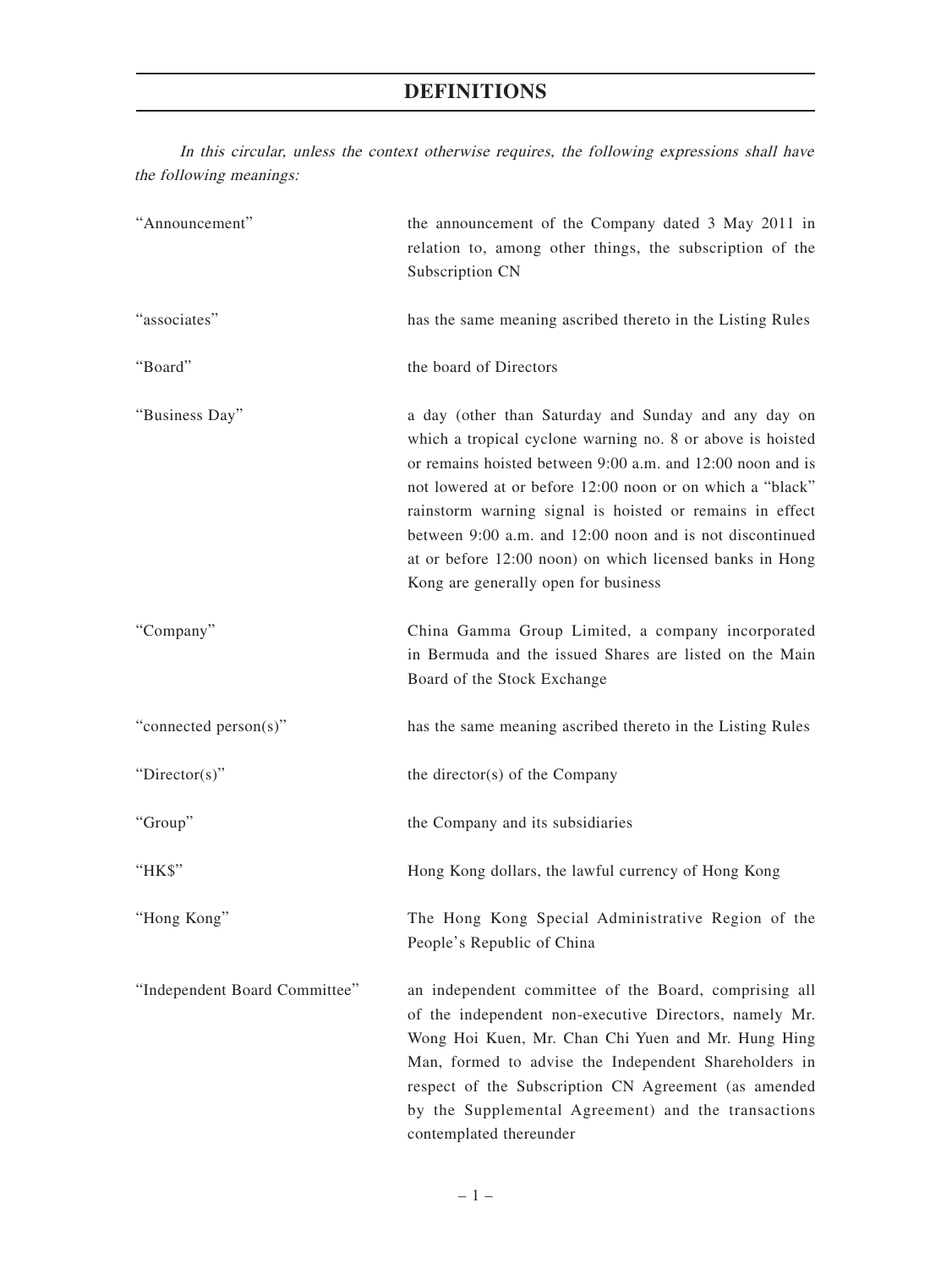| "Independent Shareholder(s)"  | Shareholder(s) other than the Subscriber and its associates<br>including Mr. Chan How Chung, Victor and Kingly Profits<br>Corporation                                                                                                                                   |
|-------------------------------|-------------------------------------------------------------------------------------------------------------------------------------------------------------------------------------------------------------------------------------------------------------------------|
| "Last Trading Day"            | 8 March 2011, being the last trading day on which the<br>Shares were traded on the Stock Exchange prior to<br>suspension of trading in the Shares pending the release of<br>the Announcement                                                                            |
| "Latest Practicable Date"     | 14 June 2011, being the latest practicable date prior to the<br>printing of this circular for ascertaining certain information<br>contained herein                                                                                                                      |
| "Listing Rules"               | the Rules Governing the Listing of Securities on the Stock<br>Exchange                                                                                                                                                                                                  |
| "MOU"                         | memorandum of understanding dated 3 May 2011 entered<br>into among Grand Surplus International Limited (as the<br>purchaser), Citi Wonder Limited (as the vendor), the<br>Company and Mr. Zhuang Xu (as the guarantor) in relation<br>to the Proposed Acquisition       |
| "PRC"                         | Peoples' Republic of China which, for the purposes of<br>this circular, excludes Hong Kong, the Macau Special<br>Administrative Region of the People's Republic of China<br>and Taiwan                                                                                  |
| "Proposed Acquisition"        | the proposed acquisition of the Sale Share and the Sale<br>Loan (if any) by Grand Surplus International Limited from<br>Citi Wonder Limited                                                                                                                             |
| "RMB"                         | Renminbi, the lawful currency of the PRC                                                                                                                                                                                                                                |
| "Sale and Purchase Agreement" | the sale and purchase agreement dated 8 March 2011<br>entered into among Grand Surplus International Limited<br>(as the purchaser), Citi Wonder Limited (as the vendor), the<br>Company and Mr. Zhuang Xu (as the guarantor) in relation<br>to the Proposed Acquisition |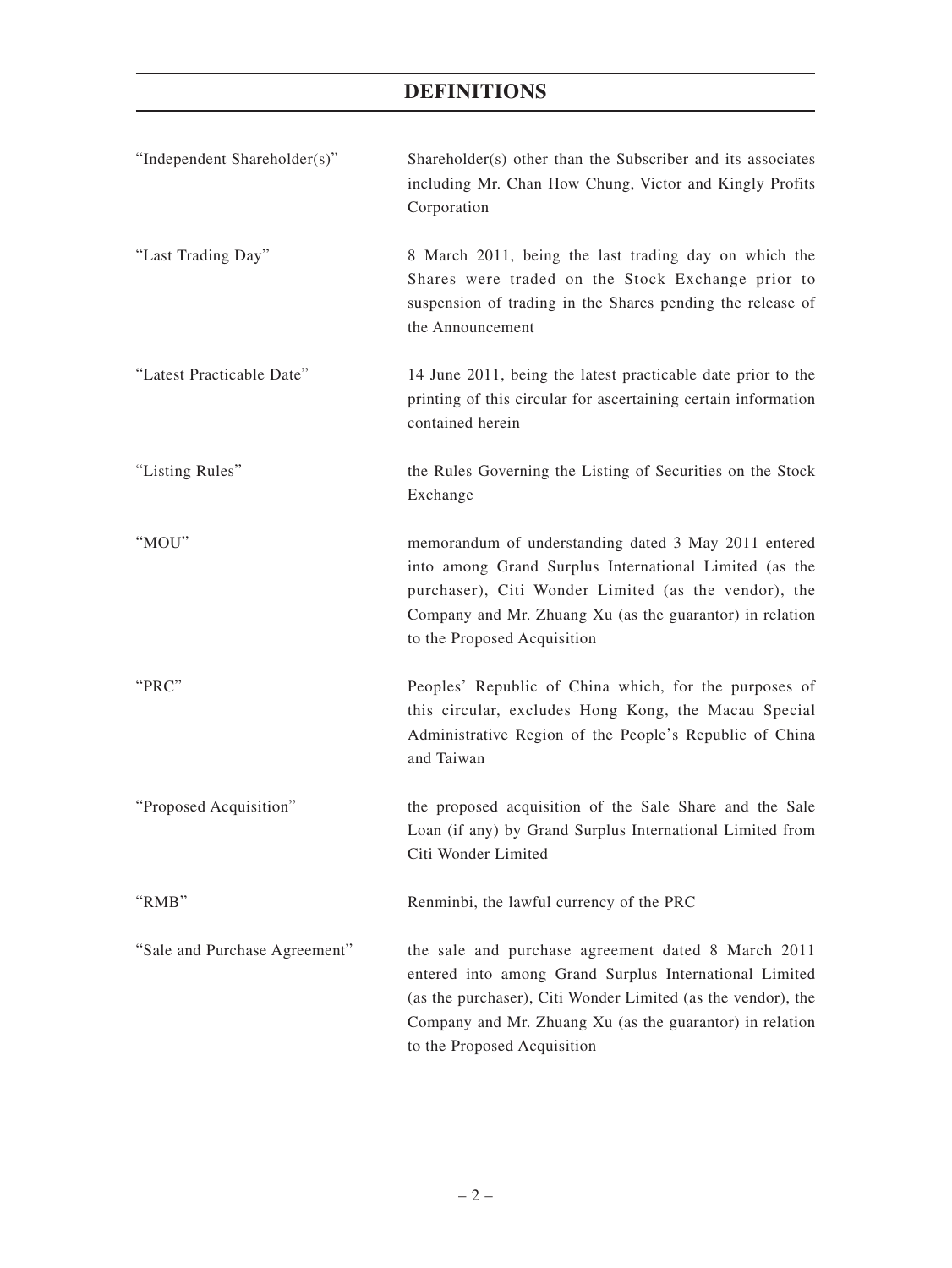| "Sale Loan"                 | all obligations, liabilities and debts owing or incurred<br>by the Target Company to Citi Wonder Limited as at and<br>after the completion of the Proposed Acquisition, whether<br>actual, contingent or deferred and irrespective of whether<br>or not the same is due and payable on the completion of the<br>Proposed Acquisition |
|-----------------------------|--------------------------------------------------------------------------------------------------------------------------------------------------------------------------------------------------------------------------------------------------------------------------------------------------------------------------------------|
| "Sale Share"                | all the issued share capital of the Target Company                                                                                                                                                                                                                                                                                   |
| "SFO"                       | the Securities and Futures Ordinance (Chapter 571 of the<br>Laws of Hong Kong)                                                                                                                                                                                                                                                       |
| "SGM"                       | a special general meeting of the Company to be held at Unit<br>3411, 34/F., COSCO Tower, Grand Millennium Plaza, 183<br>Queen's Road Central, Hong Kong on Tuesday, 5 July 2011<br>at 4:30 p.m.                                                                                                                                      |
| "Share $(s)$ "              | ordinary share(s) of HK\$0.01 each in the share capital of<br>the Company                                                                                                                                                                                                                                                            |
| "Shareholder(s)"            | holder(s) of Share(s)                                                                                                                                                                                                                                                                                                                |
| "Stock Exchange"            | The Stock Exchange of Hong Kong Limited                                                                                                                                                                                                                                                                                              |
| "Subscriber"                | Mega Market Assets Limited, a company incorporated in<br>the British Virgin Islands                                                                                                                                                                                                                                                  |
| "Subscription CN"           | the 1% coupon unsecured convertible notes in the principal<br>amount of HK\$105,000,000 due on the third anniversary of<br>the date of issue which shall be issued by the Company to<br>the Subscriber under the Subscription CN Agreement (as<br>amended by the Supplemental Agreement)                                             |
| "Subscription CN Agreement" | a conditional agreement entered into between the Company<br>and the Subscriber dated 8 March 2011 in relation to the<br>subscription of the Subscription CN                                                                                                                                                                          |
| "Subscription Completion"   | completion of the Subscription CN Agreement (as amended<br>by the Supplemental Agreement) in accordance with the<br>terms thereof                                                                                                                                                                                                    |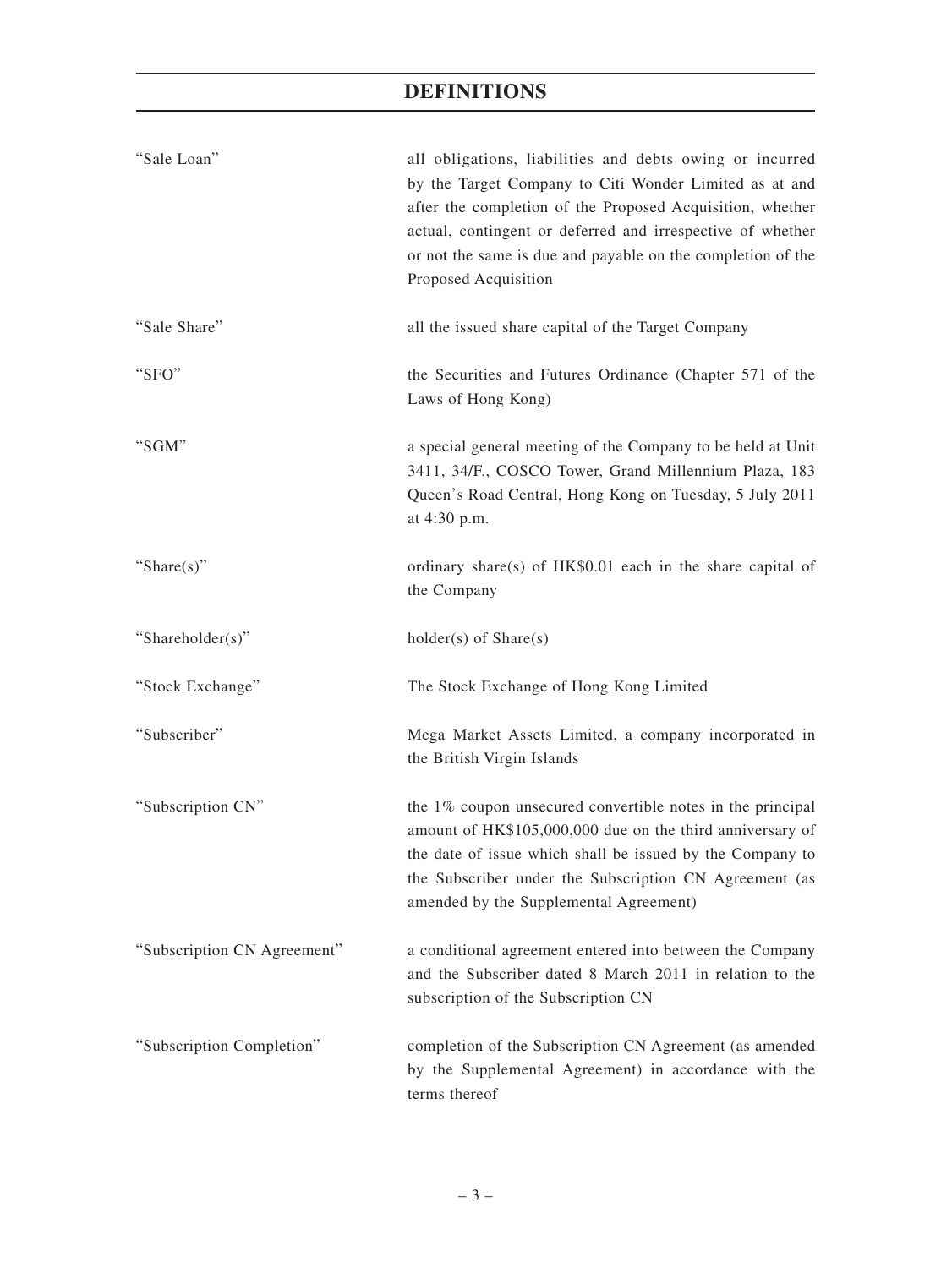| "Subscription Completion Date"                 | the date of Subscription Completion, which shall be the<br>date as agreed by the Company and the Subscriber after<br>the fulfillment or waiver of the conditions set out in<br>the paragraph headed "Conditions Precedent" under the<br>section "Subscription CN Agreement (as amended by the<br>Supplemental Agreement)" have been fulfilled or waived<br>either in whole or in part (as the case may be), or such other<br>date as may be agreed by the parties                                                                                |
|------------------------------------------------|--------------------------------------------------------------------------------------------------------------------------------------------------------------------------------------------------------------------------------------------------------------------------------------------------------------------------------------------------------------------------------------------------------------------------------------------------------------------------------------------------------------------------------------------------|
| "Supplemental Agreement"                       | a supplemental agreement dated 3 May 2011 entered into<br>between the Company and the Subscriber in relation to the<br>amendment to the Subscription CN Agreement                                                                                                                                                                                                                                                                                                                                                                                |
| "Takeovers Code"                               | The Code on Takeovers and Mergers                                                                                                                                                                                                                                                                                                                                                                                                                                                                                                                |
| "Target Company"                               | Park Target Limited, a company incorporated in the British<br>Virgin Islands and wholly owned by Citi Wonder Limited                                                                                                                                                                                                                                                                                                                                                                                                                             |
| "Yuanta" or "Independent<br>Financial Adviser" | Yuanta Securities (Hong Kong) Company Limited, a<br>corporation licensed to carry out type 1 (dealing in<br>securities), type 4 (advising on securities) and type 6<br>(advising on corporate finance) of the regulated activities<br>under the SFO and the independent financial adviser<br>appointed by the Company to advise the Independent<br>Board Committee and the Independent Shareholders in<br>respect of the Subscription CN Agreement (as amended<br>by the Supplemental Agreement) and the transactions<br>contemplated thereunder |
| $``\%"$                                        | per cent.                                                                                                                                                                                                                                                                                                                                                                                                                                                                                                                                        |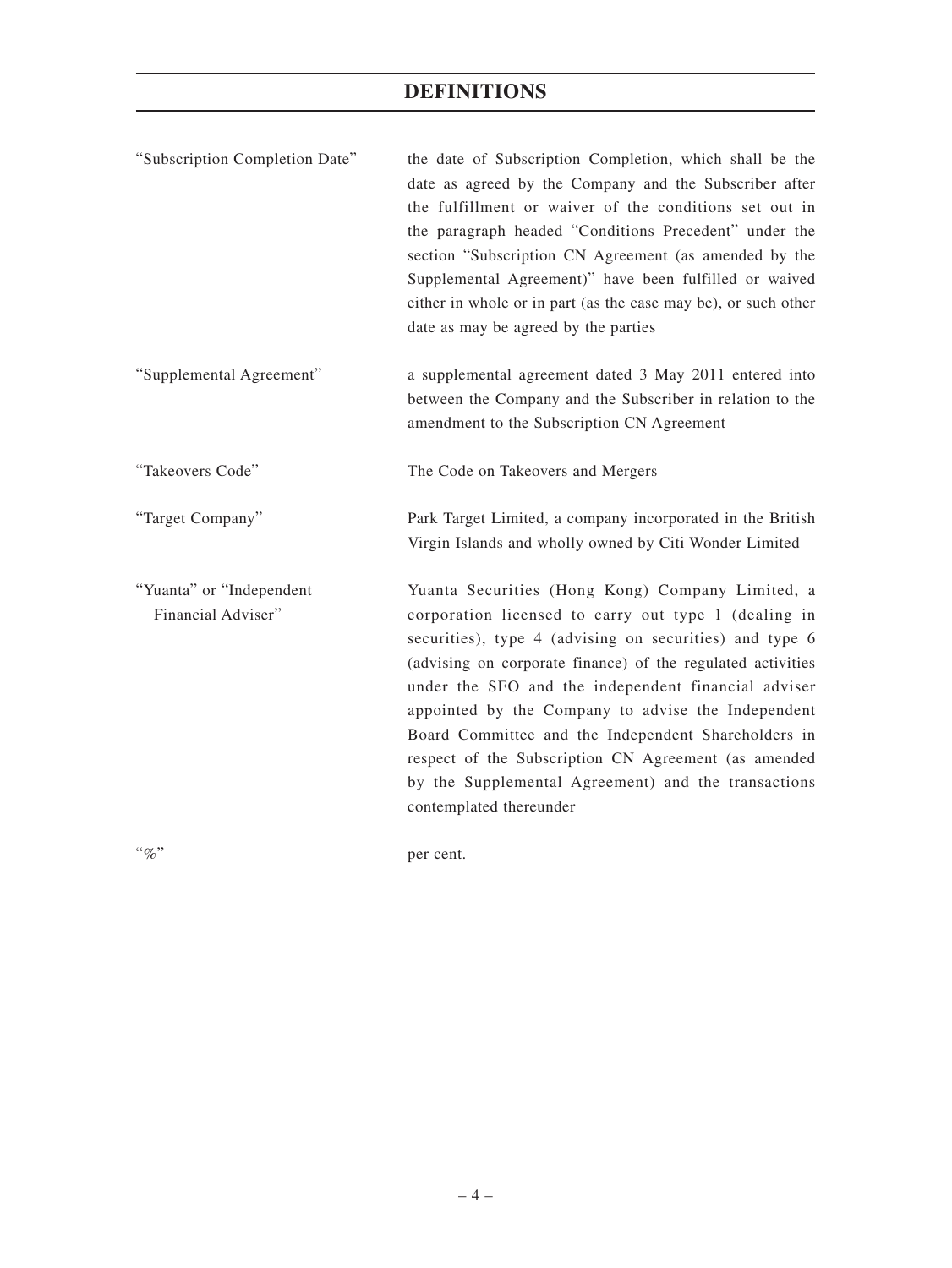# **China Gamma Group Limited 中國伽瑪集團有限公司**

(Incorporated in Bermuda with limited liability)

**(Stock Code: 164)**

Executive Director: Ho Chi Ho

Non-executive Directors: Ma Kwok Hung, Warren Chow Siu Ngor

Independent non-executive Directors: Wong Hoi Kuen Chan Chi Yuen Hung Hing Man

Registered office: Clarendon House Church Street Hamilton HM11 Bermuda

Principal place of business in Hong Kong: Unit 3411, 34/F., COSCO Tower Grand Millennium Plaza 183 Queen's Road Central Hong Kong

17 June 2011

To the Shareholders

Dear Sir/Madam,

## **CONNECTED TRANSACTION – SUBSCRIPTION CN AGREEMENT (AS AMENDED BY THE SUPPLEMENTAL AGREEMENT) IN RELATION TO THE SUBSCRIPTION OF CONVERTIBLE NOTES AND NOTICE OF SPECIAL GENERAL MEETING**

#### **INTRODUCTION**

Reference is made to the announcement of the Company dated 3 May 2011.

As disclosed in the Announcement, among other things, the Company entered into the Subscription CN Agreement (as amended by the Supplemental Agreement) with the Subscriber in relation to the subscription of the Subscription CN of a principal amount of HK\$105,000,000.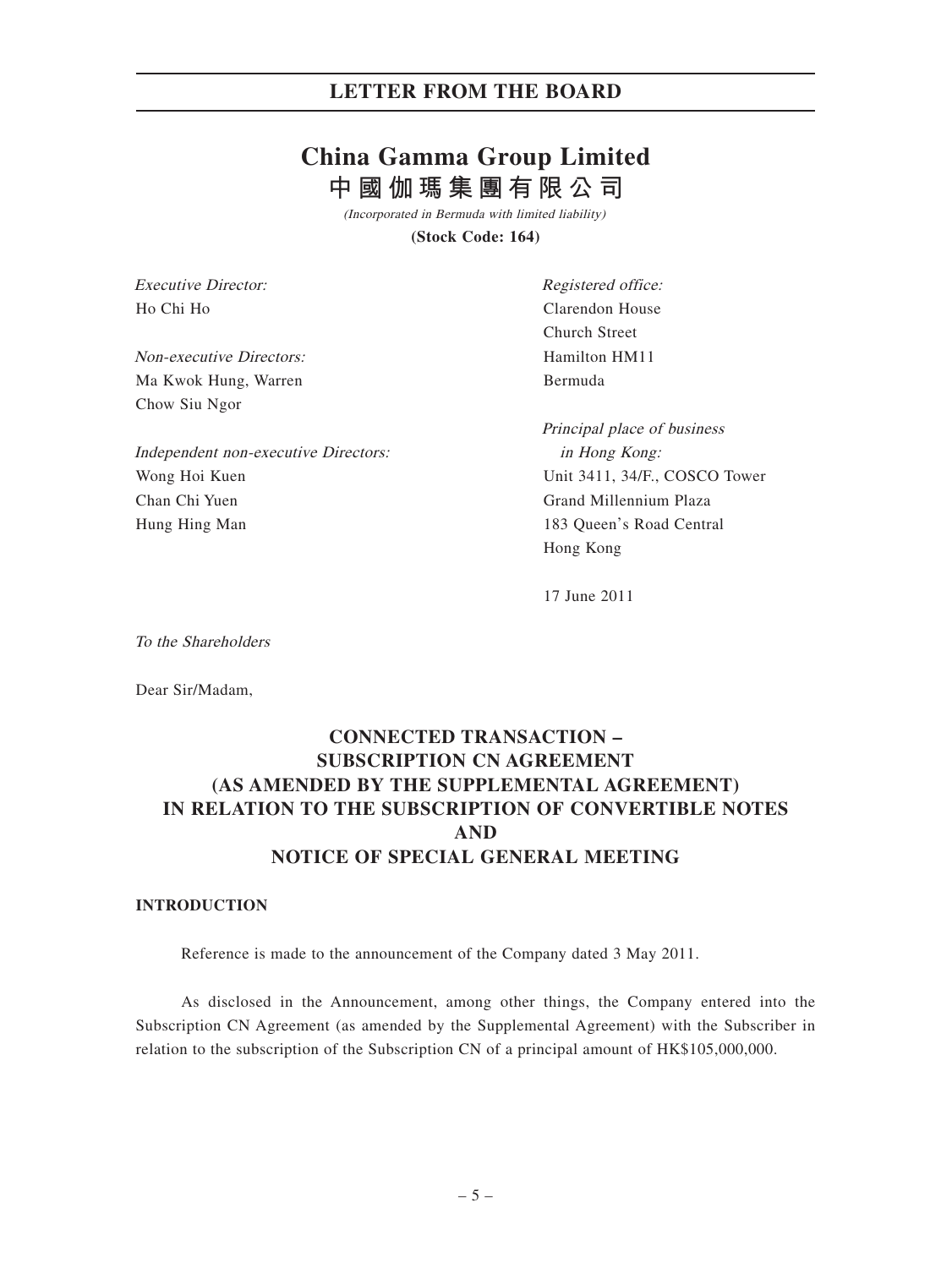The Independent Board Committee comprising Mr. Wong Hoi Kuen, Mr. Chan Chi Yuen and Mr. Hung Hing Man, being all independent non-executive Directors, has been formed by the Board to advise the Independent Shareholders as to the fairness and the reasonableness of the terms of the Subscription CN Agreement (as amended by the Supplemental Agreement) and the transactions contemplated thereunder. Yuanta has been appointed as the independent financial adviser to give its advice and recommendations to the Independent Board Committee and the Independent Shareholders in respect of the Subscription CN Agreement (as amended by the Supplemental Agreement) and the transactions contemplated thereunder.

The purpose of this circular is to provide you with (i) information regarding the Subscription CN Agreement (as amended by the Supplemental Agreement) in relation to the subscription of the Subscription CN; and (ii) the notice of SGM at which an ordinary resolution will be proposed to consider and, if thought fit, approve (i) above.

## **THE SUBSCRIPTION CN AGREEMENT (AS AMENDED BY THE SUPPLEMENTAL AGREEMENT)**

On 8 March 2011, the Company entered into the Subscription CN Agreement with the Subscriber under which, the Subscriber shall subscribe for the Subscription CN of a principal amount of HK\$105,000,000 subject to, amongst other things, the Sale and Purchase Agreement becoming unconditional.

As the Sale and Purchase Agreement was replaced in its entirety by the MOU, the Company and the Subscriber entered into a Supplemental Agreement to amend or remove certain terms of the Subscription CN Agreement that has made a reference to the Sale and Purchase Agreement.

The main terms of the Subscription CN Agreement (as amended by the Supplemental Agreement) are as follows:

| Date:   | 8 March 2011 (as amended by the Supplemental     |
|---------|--------------------------------------------------|
|         | Agreement)                                       |
| Issuer: | the Company as the issuer of the Subscription CN |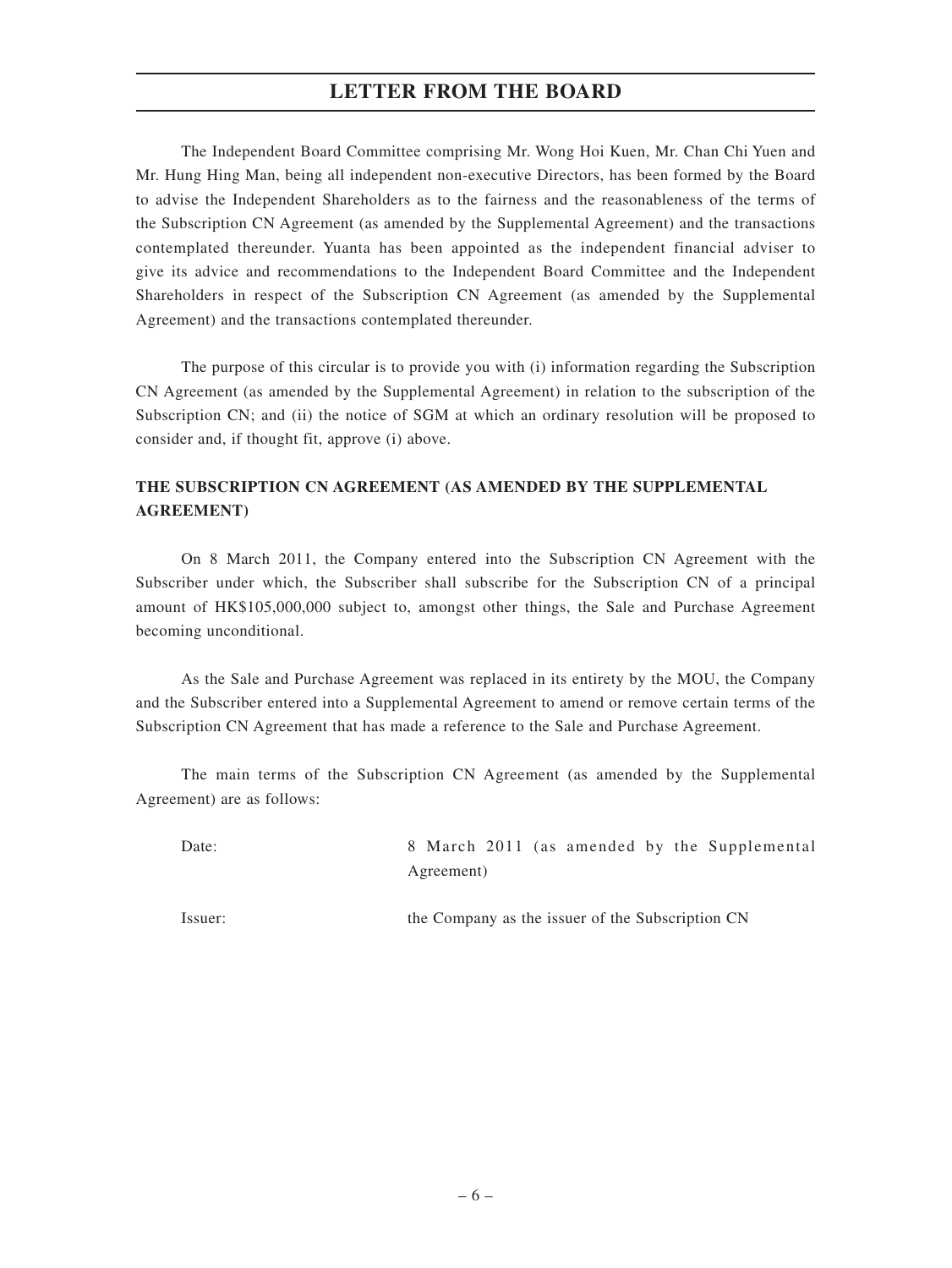| Subscriber:          | Mega Market Assets Limited                                                                                                                                                                                                                                                                                        |  |  |  |  |
|----------------------|-------------------------------------------------------------------------------------------------------------------------------------------------------------------------------------------------------------------------------------------------------------------------------------------------------------------|--|--|--|--|
|                      | To the best of Directors' knowledge, information and belief,<br>having made all reasonable enquiries, the Subscriber is a<br>substantial Shareholder which together with its associates<br>hold $918,147,585$ Shares, representing $28.62\%$ of the<br>total issued share capital of the Company as at the Latest |  |  |  |  |
| Subscription Amount: | Practicable Date<br>Aggregate principal amount of HK\$105,000,000 with an<br>initial conversion price of HK\$0.27 per Share                                                                                                                                                                                       |  |  |  |  |

Pursuant to the Subscription CN Agreement (as amended by the Supplemental Agreement), the Company conditionally agreed to issue and the Subscriber conditionally agreed to subscribe for the Subscription CN in an aggregate principal amount of HK\$105,000,000 free from encumbrances.

The initial conversion price of the Subscription CN is HK\$0.27 and it represents:

- (i) a premium of approximately 17.90% to the closing price of the Shares of HK\$0.2290 per Share as quoted on the Stock Exchange on the Latest Practicable Date;
- (ii) a premium of approximately 29.81% to the closing price of the Shares of HK\$0.2080 per Share as quoted on the Stock Exchange on the Last Trading Day;
- (iii) a premium of approximately 46.66% to the average of the closing prices of the Shares of approximately HK\$0.1841 per Share as quoted on the Stock Exchange for the 10 consecutive trading days up to and including the Last Trading Day;
- (iv) a premium of approximately 57.99% to the average of the closing prices of the Shares of approximately HK\$0.1709 per Share as quoted on the Stock Exchange for the 30 consecutive trading days up to and including the Last Trading Day; and
- (v) a premium of approximately 631.71% to the audited net asset value per Share of approximately HK\$0.0369, which is calculated based on the audited net asset value of the Company of HK\$109,157,000 as at 31 March 2010 as stated in its 2010 annual report divided by its total number of 2,955,681,490 issued Shares as at the Last Trading Day.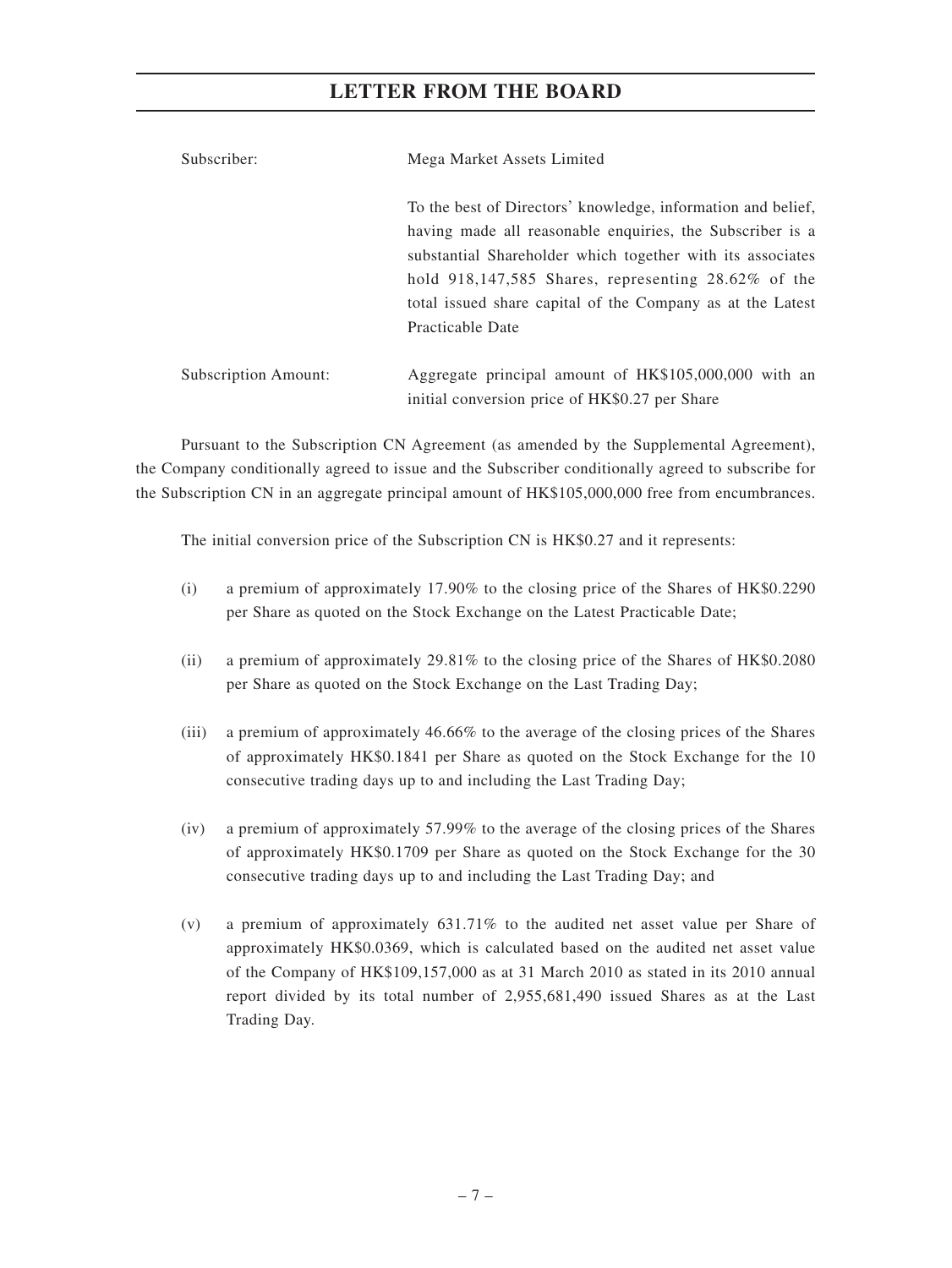The initial conversion price of the Subscription CN was determined after arm's length negotiations between the Subscriber and the Company with reference to, amongst other things, the recent trading price of the Shares and the recent market sentiment of the financial market in Hong Kong. The Directors consider that the initial conversion price of the Subscription CN is fair and reasonable and is in the interests of the Company and the Shareholders as a whole.

Assuming exercise of all the conversion rights under the Subscription CN, 388,888,888 conversion shares (subject to adjustment) will be allotted and issued which shall represent:

- (i) approximately 13.16% of the issued share capital of the Company as at the date of the Subscription CN Agreement;
- (ii) approximately 12.12% of the issued share capital of the Company as at the Latest Practicable Date; and
- (iii) approximately 10.81% of the total issued share capital of the Company as at the Latest Practicable Date as enlarged by the allotment and issue of the conversion shares, assuming full exercise of all the conversion rights under the Subscription CN.

The conversion shares under the Subscription CN will be allotted and issued pursuant to the specific mandate to be sought at the SGM and will be allotted and issued upon exercise of the conversion rights under the Subscription CN. The conversion shares under the Subscription CN, when allotted and issued, shall rank pari passu in all respects amongst themselves and with the Shares in issue on the date of allotment and issue of such conversion shares and be entitled to dividends and other rights carried by the Shares.

Application will be made by the Company to the Stock Exchange for the listing of, and permission to deal in, the conversion shares under the Subscription CN on the Stock Exchange.

#### **Conditions Precedent:**

Completion of the Subscription CN Agreement (as amended by the Supplemental Agreement) is subject to and conditional upon the satisfaction of the following conditions:

- (i) the passing of the necessary resolutions by the Shareholders in general meeting approving:
	- (a) the execution, delivery and performance of the Subscription CN Agreement (as amended by the Supplemental Agreement);
	- (b) the issue of the Subscription CN; and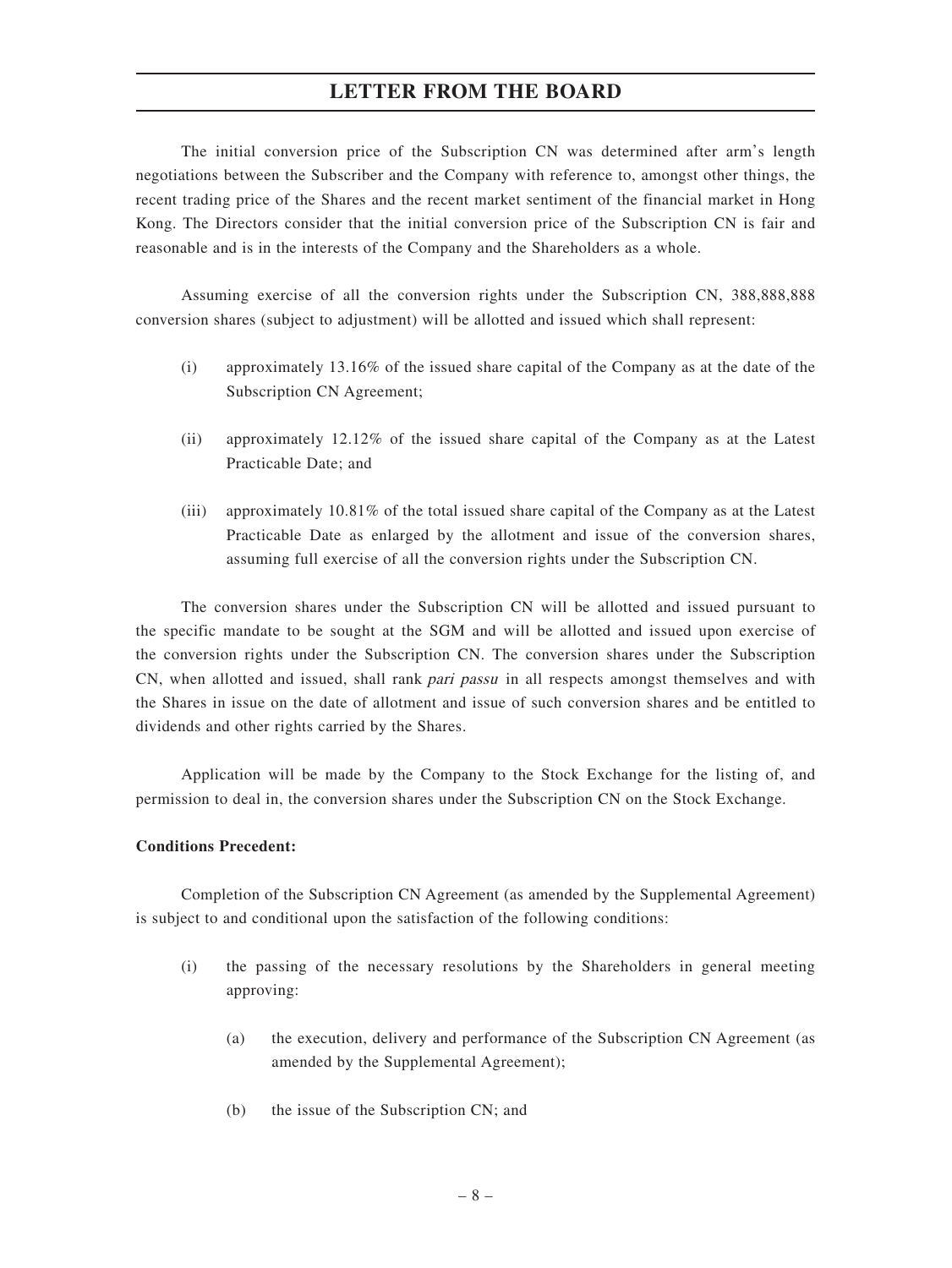(c) the issue of the Shares upon conversion of the Subscription CN,

in accordance with the bye-laws of the Company and the requirements of the Listing Rules;

- (ii) the Listing Committee of the Stock Exchange granted (either unconditionally or subject only to conditions to which neither the Company nor the Subscriber have any reasonable objection) the listing of, and permission to deal in, the conversion shares falling to be issued upon exercise of conversion rights attached to the Subscription CN:
- (iii) all other necessary waivers, consents and approvals (if required) from the relevant governmental or regulatory authorities in Hong Kong and Bermuda (including the Bermuda Monetary Authority), with respect to the Company, for the Subscription CN Agreement (as amended by the Supplemental Agreement) and the transactions contemplated therein having been obtained and fulfilled;
- (iv) the approval from the board of directors of the Subscriber having been obtained; and
- (v) the Company's representations, warranties and undertakings referred to in the Subscription CN Agreement (as amended by the Supplemental Agreement) remaining true and accurate in all material respects and not misleading in any material respect as of the Subscription Completion Date by reference to the facts and circumstances subsisting as at the Subscription Completion Date.

If any of the above conditions precedent is not fulfilled (or waived, where applicable) on or before 30 November 2011 (or such other date as may be agreed between the Company and the Subscriber), the Subscription CN Agreement (as amended by the Supplemental Agreement) shall lapse and become null and void and both the Company and the Subscriber will be released from all obligations under the Subscription CN Agreement (as amended by the Supplemental Agreement), except in respect of this provision, confidentiality and announcement, notices, costs and the governing law and jurisdiction provisions and save for liabilities for any antecedent breaches thereof.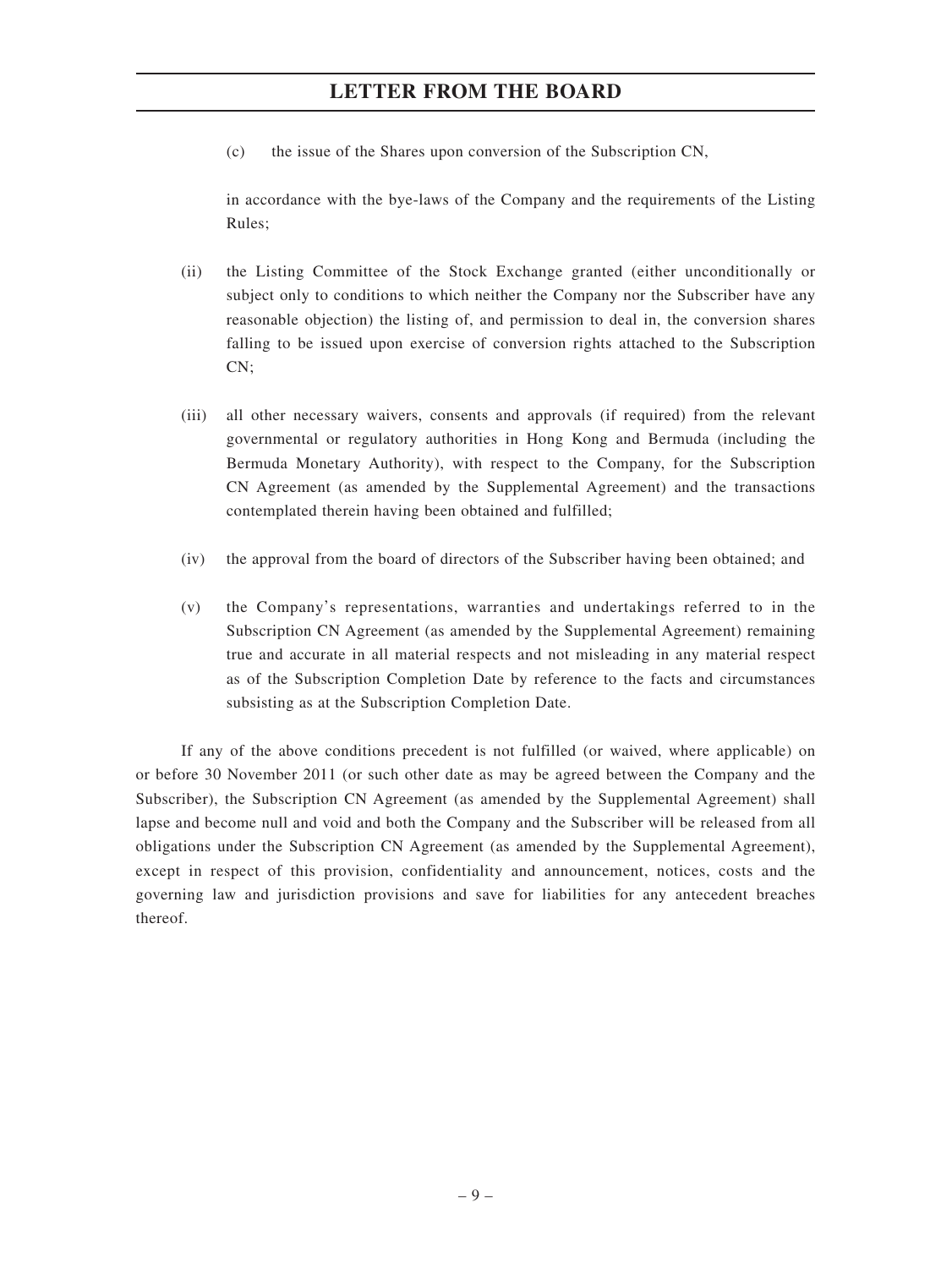#### **Completion:**

Completion of the Subscription CN Agreement (as amended by the Supplemental Agreement) shall take place at such place and such date and time as the Company and the Subscriber may agree after fulfillment or waiver of all the above conditions precedent.

#### **Principal terms of the Subscription CN:**

| Maximum principal amount: | HK\$105,000,000                                                                                                                                                                                                                                                                                                                                                                                                                                                                                                                                                                                                                                                                                                                                                                                                                                                                                                                                                                                                                                                                                                                                                                                                                                                                                                    |
|---------------------------|--------------------------------------------------------------------------------------------------------------------------------------------------------------------------------------------------------------------------------------------------------------------------------------------------------------------------------------------------------------------------------------------------------------------------------------------------------------------------------------------------------------------------------------------------------------------------------------------------------------------------------------------------------------------------------------------------------------------------------------------------------------------------------------------------------------------------------------------------------------------------------------------------------------------------------------------------------------------------------------------------------------------------------------------------------------------------------------------------------------------------------------------------------------------------------------------------------------------------------------------------------------------------------------------------------------------|
| Maturity date:            | The third anniversary of the date of issue of the<br>Subscription CN                                                                                                                                                                                                                                                                                                                                                                                                                                                                                                                                                                                                                                                                                                                                                                                                                                                                                                                                                                                                                                                                                                                                                                                                                                               |
| Interest:                 | 1% per annum on the outstanding principal amount of the<br>Subscription CN, and interest shall accrue from day to day<br>and be payable by every six months in arrears and shall be<br>calculated on the basis of the actual number of days that<br>elapsed in a 360-day year                                                                                                                                                                                                                                                                                                                                                                                                                                                                                                                                                                                                                                                                                                                                                                                                                                                                                                                                                                                                                                      |
| Redemption:               | Subject to the events of defaults as set out in the terms<br>and conditions of the Subscription CN (which include<br>the event where (a) the Shares cease to be listed on any<br>recognised stock exchange, or (b) the Company materially<br>defaults in performance or compliance with any of its<br>obligations contained under the terms and conditions<br>therein which breach is incapable of remedy, or (c) an<br>encumbrancer takes possession or a receiver, manager<br>or other similar officer is appointed, or (d) the Company<br>or its major subsidiary becomes insolvent or is unable to<br>pay its debts as they mature, or (e) an order is made or an<br>effective resolution passed for winding up of the Company<br>or any major subsidiary, or (f) the Company defaults in<br>the payment of the principal of the Subscription CN when<br>due and such default is not remedied by the Company)<br>and unless previously converted, redeemed, purchased or<br>cancelled in accordance with such terms and conditions, the<br>Subscription CN shall be redeemed by the Company on the<br>maturity date at its principal amount outstanding together<br>with all accrued and unpaid interest upon the presentation<br>of the original of the certificate for the Subscription CN to<br>the Company |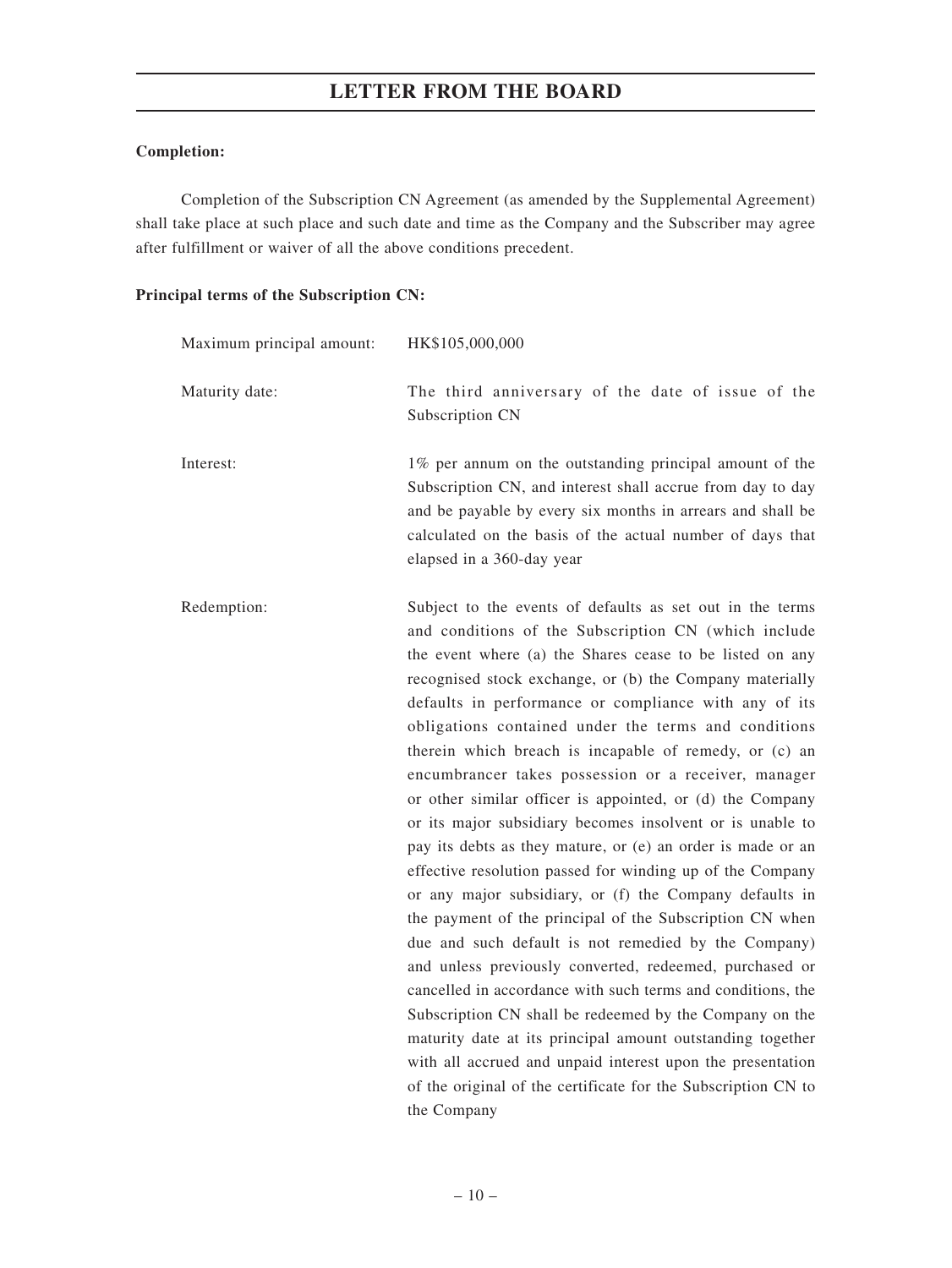Conversion Price: The conversion price shall be the price at which each conversion share under the Subscription CN will be issued upon a conversion of all or any part of the Subscription CN, being HK\$0.27 per Share (which shall in any case, from time to time, be subject to usual anti-dilution adjustments in certain events such as share consolidation, share subdivision, capital distribution and capitalization issue of profits or reserves)

Conversion: Subject to receipt by the Company of the documents referred to in the terms and conditions and subject to the restrictions set out below, the holder of the Subscription CN shall have the right to convert on any Business Day during the period commencing on the issue date of the Subscription CN and expiring on the maturity date, the whole or any part(s) of the principal amount of the Subscription CN into Shares at any time and from time to time at the conversion price provided that such part of the principal amount of the Subscription CN has not previously been converted or redeemed or purchased or cancelled

> Subject as hereinafter provided and that any conversion of the Subscription CN shall not be exercised by the holder of the Subscription CN if, and to the extent that immediately following the conversion (i) the Company will be unable to meet the public float requirement (as defined in the Listing Rules) prescribed under the Listing Rules; and (ii) the relevant holder of the Subscription CN together with the parties acting in concert with it will hold or control 30% or more of the Company's voting power or such amount of the Company's voting power at general meetings as may trigger a mandatory general offer under the Takeovers Code and in effect at the material time (whether or not a waiver of the mandatory general offer obligation has been granted)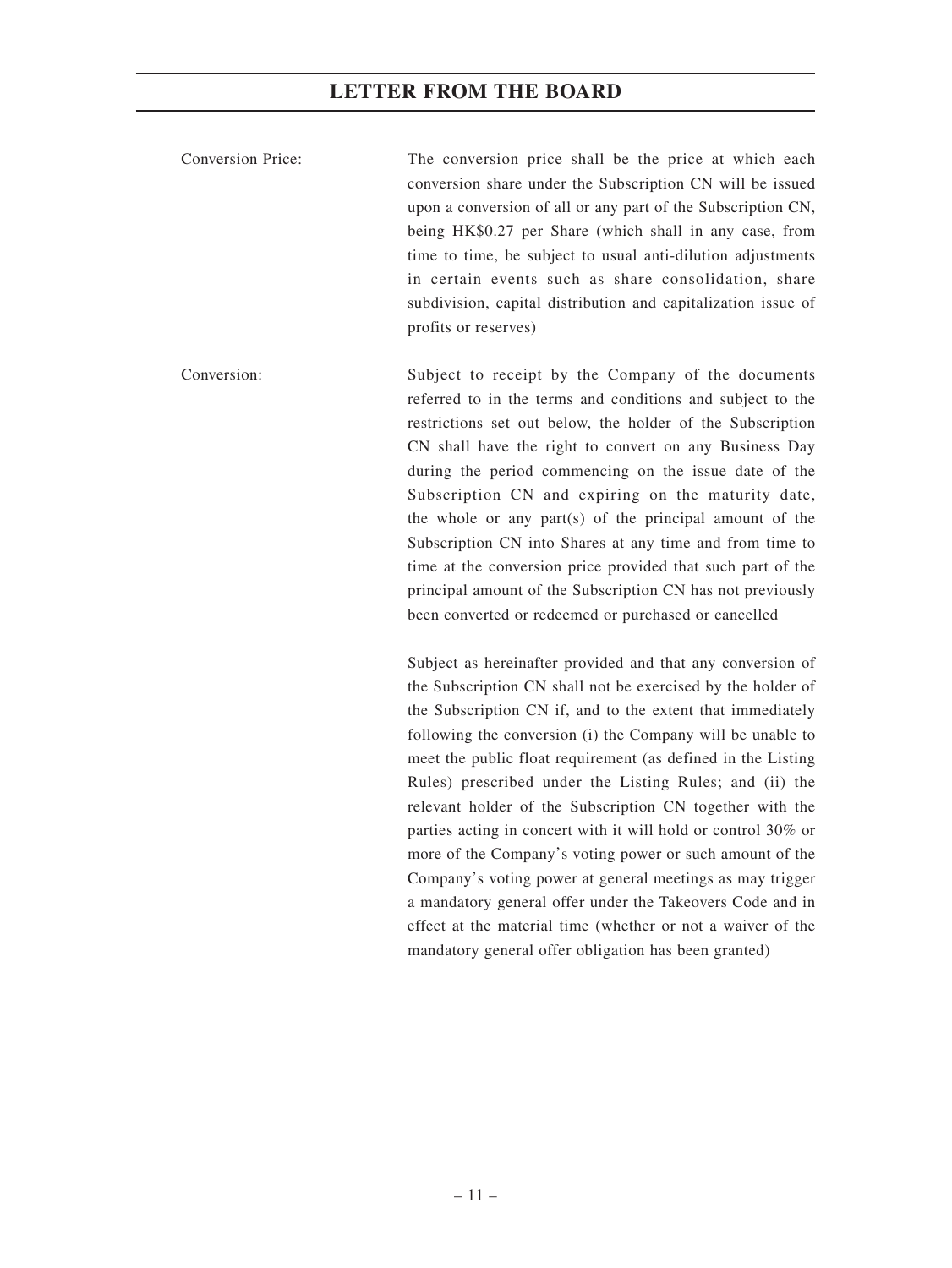- Status of the Subscription CN: The obligations of the Company arising under the Subscription CN constitute general, unconditional, unsecured and unsubordinated obligations of the Company and rank equally among themselves and pari passu with all other present and future unsecured and unsubordinated obligations of the Company (except for obligations accorded preference by mandatory provisions of applicable law) equally
- Transferability: Subscription CN may be freely assigned and transferred at any time with the prior written approval of the Company provided that such assignment or transfer shall be in compliance with the conditions set out thereunder and further subject to (where applicable) the conditions, approvals, requirements and any other provisions of or under the Stock Exchange (and any other stock exchange on which the Shares may be listed at the relevant time) or its rules and regulations, and the Listing Rules and all applicable laws. The permitted assignment or transfer of this Subscription CN may be in respect of the whole or any part(s) of the outstanding principal amount of this Subscription CN. The Subscription CN or any part(s) thereof may only be transferred by execution of the transfer form by the transferor and the transferee (or their duly authorised representatives)
- Voting Rights: holder of the Subscription CN will not be entitled to receive notices of, attend or vote at any meetings of the Company by reason only of it being the holder of the Subscription CN
- Application for Listing: No application will be made for a listing of the Subscription CN on the Stock Exchange or any stock or securities exchange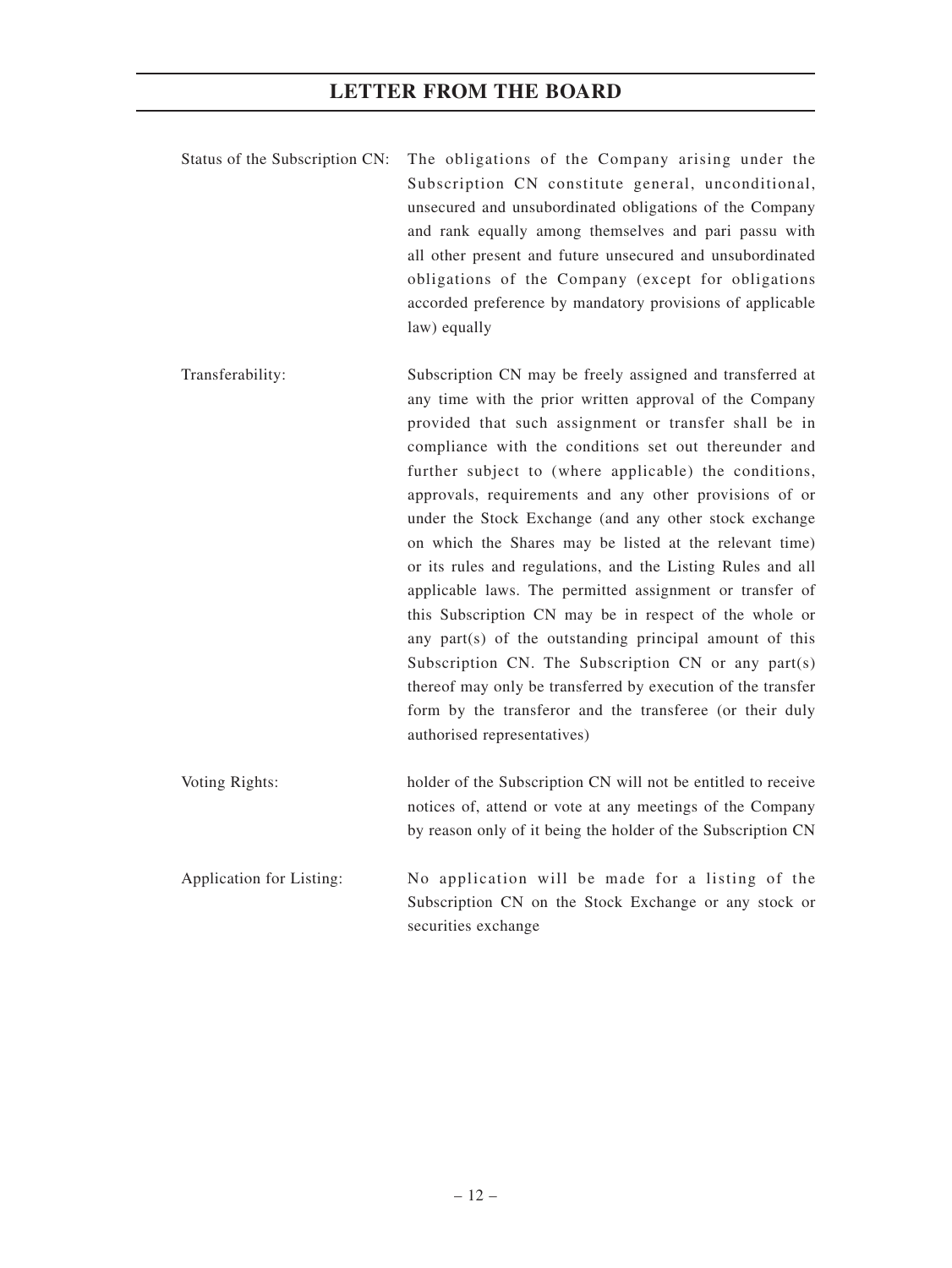The conversion price of the Subscription CN at the time of issue upon Subscription Completion shall be HK\$0.27 per Share, which shall be subject to adjustments in the events of consolidation or subdivision of the Shares before Subscription Completion. If the Company issues new securities before Subscription Completion and such new securities will exceed 2% of the total number of Shares on a fully diluted basis, the conversion price shall be adjusted to the effect that the percentage of the conversion shares into which the Subscription CN can be fully converted over the total number of Shares on a fully diluted basis will be the same as such percentage as at the date of the Subscription CN Agreement. For this purpose, "**fully-diluted basis**" refers to the issued securities issued by the Company and the securities that the Company agrees to issue, including the conversion shares to be issued under the Subscription CN Agreement and the new Shares issued upon exercise of options which have been granted as at the date of the Subscription CN Agreement pursuant to the Company's share option scheme adopted on 24 April 2002.

#### **USE OF PROCEEDS**

Proceeds from the subscription of the Subscription CN of HK\$105,000,000 after netting off all the administration expenses including publication of circulars will be used for financing the proposed acquisition of controlling stake in rare earth refinery and processing business in the PRC by the Group at a cash consideration of RMB380,000,000, details of the transaction are set out in the Company's announcement dated 11 May 2011. In the event such proposed acquisition will not be completed, proceeds from the subscription of the Subscription CN will be used for financing the acquisition of potential projects in the future, and for the general working capital of the Company. As announced by the Company on 3 May 2011, the Group has entered into the MOU for the Proposed Acquisition in relation to a vanadium mining project. The Proposed Acquisition will be subject to the execution and completion of the formal sale and purchase agreement, which is conditional upon the satisfaction of certain conditions including the Group having received the relevant reserve report, feasibility study report, technical report and valuation report in respect of the vanadium mines as described in the MOU. As at the Latest Practicable Date, such reports are still under preparation and no formal sale and purchase agreement has been executed.

#### **INFORMATION ON THE SUBSCRIBER**

The Subscriber is a company incorporated with limited liability in the British Virgin Islands and is wholly-owned by Mr. Chan How Chung, Victor. The Subscriber is an investment holding company.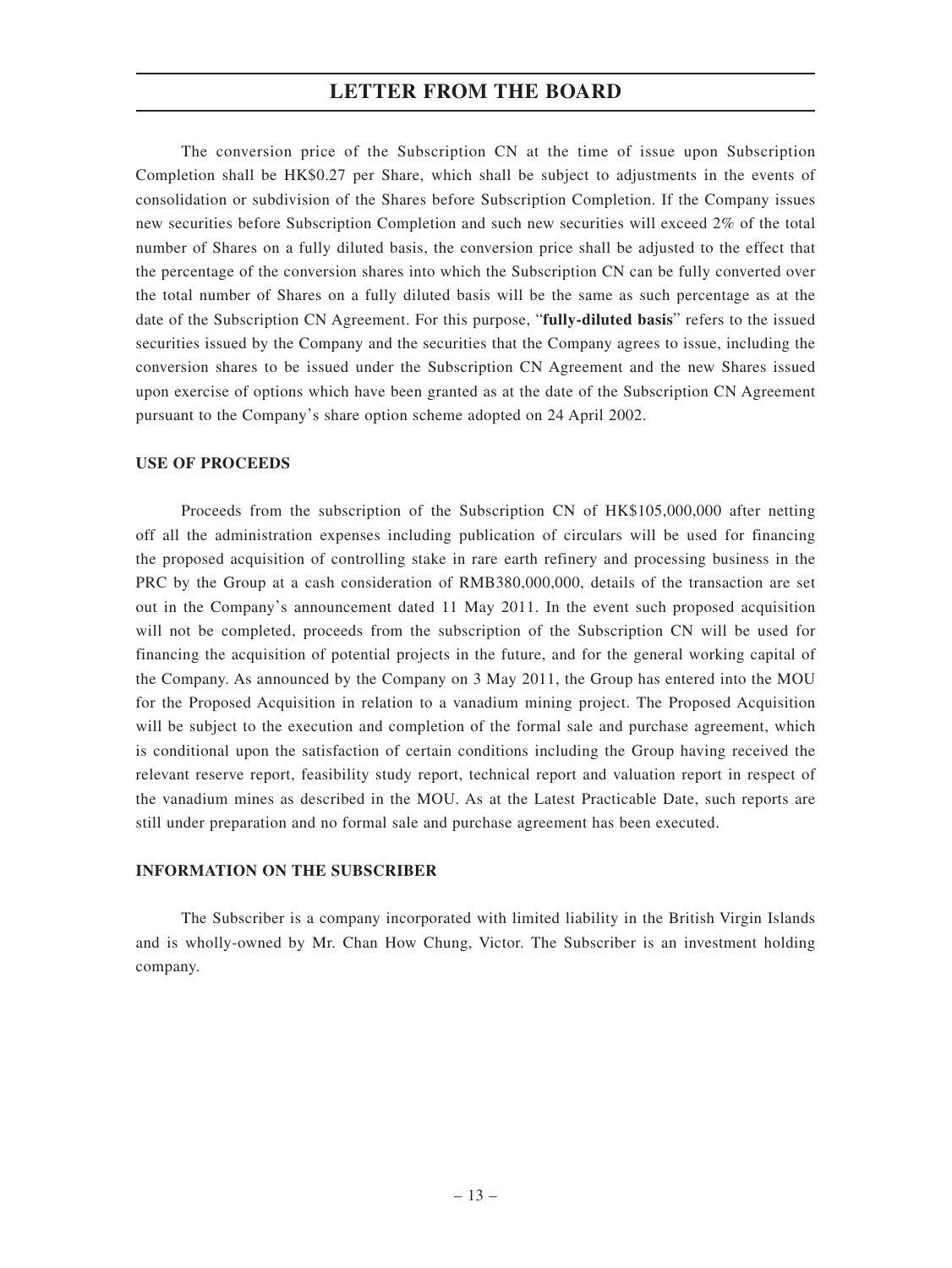## **REASONS FOR ENTERING INTO THE SUBSCRIPTION CN AGREEMENT (AS SUPPLEMENTED)**

The Group is principally engaged in gamma ray irradiation services, property development, rental and sales, trading of building materials and provision of renovation services, and securities trading and investments. As stated in the 2011 annual report of the Company, the Company has been prudently, actively identifying and pursuing potential projects with immense development potentials to broaden the income base of the Group and increase shareholders' value. The Board considers that the Group should continue to leverage its resources in exploring opportunities in industries favoured by the PRC government policies.

The Board is of the view that the subscription of the Subscription CN will further strengthen the Group's financial position and will facilitate acquisitions of potential projects in future.

After arm's length negotiations with the Subscriber, the Company agreed to issue and the Subscriber agreed to subscribe for Subscription CN. The subscription of the Subscription CN, which is subject to, amongst other things, the Independent Shareholders' vote, can enable the Group to have sufficient funds together with the internal resources to be held by the Group.

The Directors consider that the Subscription CN Agreement (as amended by the Supplemental Agreement) was entered into upon normal commercial terms and its terms are fair and reasonable and are in the interest of the Company and the Shareholders as a whole. The Company has not conducted any fund raising activities in the past twelve months before the Latest Practicable Date.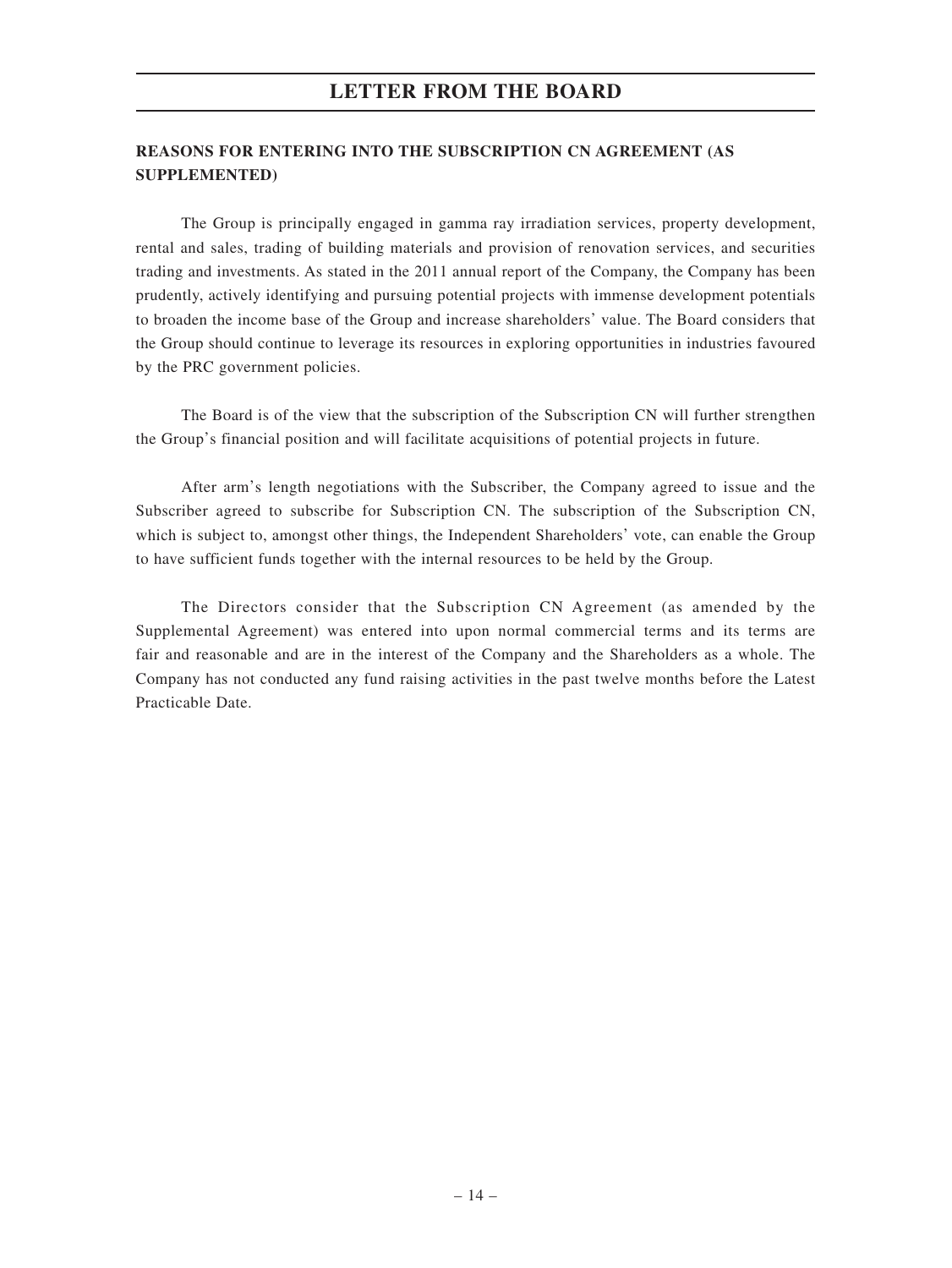#### **EFFECTS ON SHAREHOLDING STRUCTURE OF THE COMPANY**

The following table summarises the shareholding structure of the Company (a) as at the Latest Practicable Date; (b) immediately after allotment and issue of the conversion shares under the Subscription CN (assuming the conversion rights are exercised at the initial conversion price to the extent that the relevant holders of the Subscription CN together with the parties acting in concert with them, if any, do not hold or control 30% or more of the voting rights of the Company); and (c) immediately after allotment and issue of the conversion shares under the Subscription CN (assuming full exercise of all the conversion rights at the initial conversion price).

The scenarios below are for illustration and reference purposes only. Pursuant to the terms of the Subscription CN, it is provided that any conversion of the Subscription CN shall not: (i) result in the Company being unable to meet the public float requirement (as defined in the Listing Rules) prescribed under the Listing Rules; and (ii) result in the relevant holders of the Subscription CN together with the parties acting in concert with them respectively holding or controlling the Company's voting power at general meetings that may trigger a mandatory general offer under the Takeovers Code and in effect at the material time (whether or not a waiver of the mandatory general offer obligation has been granted).

| Shareholder                                                 | $(a)$ as at the<br><b>Latest Practicable Date</b> |              | (b) immediately after allotment<br>and issue of the conversion shares<br>under the Subscription CN<br>(assuming the conversion rights are<br>exercised at the initial conversion<br>price to the extent that the relevant<br>holders of the Subscription CN<br>together with the parties acting in<br>concert with them, if any, do not<br>hold or control 30% or more of the<br>voting rights of the Company) |              | (c) immediately after allotment<br>and issue of the conversion shares<br>under the Subscription CN<br>(assuming full exercise of all the<br>conversion rights at the initial<br>conversion price) (Note 1) |              |
|-------------------------------------------------------------|---------------------------------------------------|--------------|----------------------------------------------------------------------------------------------------------------------------------------------------------------------------------------------------------------------------------------------------------------------------------------------------------------------------------------------------------------------------------------------------------------|--------------|------------------------------------------------------------------------------------------------------------------------------------------------------------------------------------------------------------|--------------|
|                                                             | No. of                                            | $%$ of       | No. of                                                                                                                                                                                                                                                                                                                                                                                                         | $%$ of       | No. of                                                                                                                                                                                                     | $%$ of       |
|                                                             | <b>Shares</b>                                     | shareholding | <b>Shares</b>                                                                                                                                                                                                                                                                                                                                                                                                  | shareholding | <b>Shares</b>                                                                                                                                                                                              | shareholding |
| The Subscriber<br>Mr. Chan How Chung,                       | 665,097,585                                       | 20.73%       | 728,159,441                                                                                                                                                                                                                                                                                                                                                                                                    | 22.26%       | 1,053,986,473                                                                                                                                                                                              | 29.30%       |
| Victor (Note 2)<br>Kingly Profits Corporation               | 157,550,000                                       | 4.91%        | 157,550,000                                                                                                                                                                                                                                                                                                                                                                                                    | 4.81%        | 157,550,000                                                                                                                                                                                                | 4.38%        |
| (Note 3)                                                    | 95,500,000                                        | 2.98%        | 95,500,000                                                                                                                                                                                                                                                                                                                                                                                                     | 2.92%        | 95,500,000                                                                                                                                                                                                 | 2.66%        |
| <b>Sub-total of the Subscriber</b><br>and persons acting in |                                                   |              |                                                                                                                                                                                                                                                                                                                                                                                                                |              |                                                                                                                                                                                                            |              |
| concert with it                                             | 918,147,585                                       | 28.62%       | 981,209,441                                                                                                                                                                                                                                                                                                                                                                                                    | 29.99%       | 1,307,036,473                                                                                                                                                                                              | 36.34%       |
| Public                                                      | 2,290,033,905                                     | 71.38%       | 2,290,033,905                                                                                                                                                                                                                                                                                                                                                                                                  | 70.01%       | 2,290,033,905                                                                                                                                                                                              | 63.66%       |
| <b>Total</b>                                                | 3,208,181,490                                     | 100.00%      | 3,271,243,346                                                                                                                                                                                                                                                                                                                                                                                                  | 100.00%      | 3,597,070,378                                                                                                                                                                                              | 100.00%      |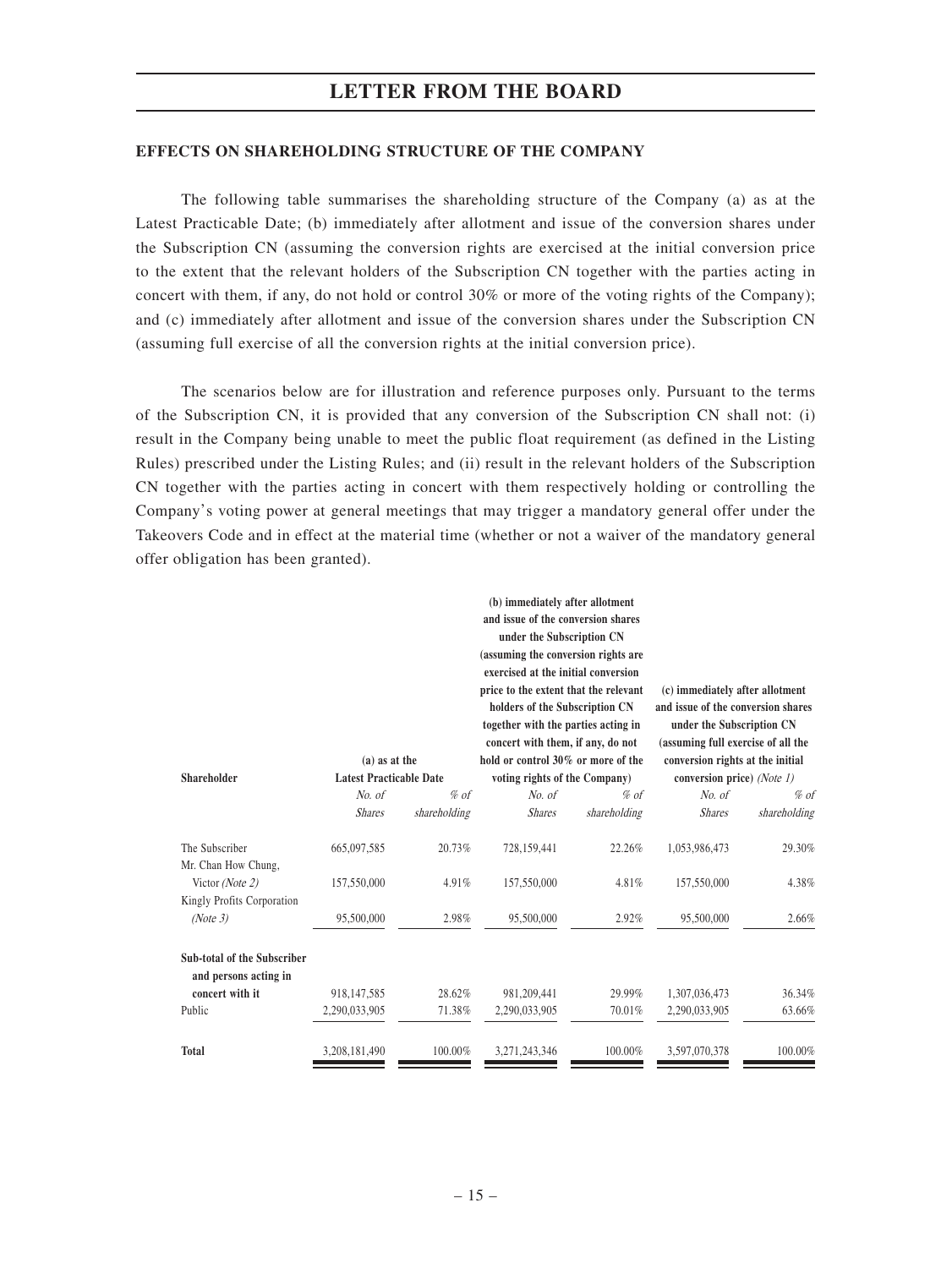Notes:

- 1. For illustration purpose only. Such scenario will never occur as the conversion of the Subscription CN will be restricted such that any conversion of the Subscription CN will not result in the shareholding interest of the holder of the Subscription CN immediately after the exercise of the Subscription CN, together with any Shares already owned or agreed to be acquired by such holder of the Subscription CN and/or parties acting in concert with it representing 30% or more of the then issued Shares.
- 2. Mr. Chan How Chung, Victor is the ultimate beneficial owner of the Subscriber.
- 3. Kingly Profits Corporation, a company incorporated in the British Virgin Islands and is wholly-owned by Mr. Chan How Chung, Victor.

#### **LISTING RULES IMPLICATIONS**

The Subscriber is the substantial Shareholder of the Company and together with its associates, hold 918,147,585 Shares as at the Latest Practicable Date, representing 28.62% of the total issued share capital of the Company, of which 665,097,585 Shares were held by the Subscriber, 157,550,000 Shares were held by Mr. Chan How Chung, Victor, the ultimate beneficial owner of the Subscriber, and 95,500,000 Shares were held by Kingly Profits Corporation, a company which is wholly-owned by Mr. Chan How Chung, Victor.

As such, the Subscriber is a connected person of the Company and the Subscription CN also constitutes a connected transaction of the Company under Chapter 14A of the Listing Rules. As one of or more of the applicable percentage ratios (as defined under Rule 14.07 of the Listing Rules) in respect of the Subscription CN are greater than 5%, the entering into the Subscription CN Agreement (as amended by the Supplemental Agreement) and the transactions contemplated thereunder are subject to the requirements of reporting, announcement and approval of the Independent Shareholders at the SGM by way of poll pursuant to Chapter 14A of the Listing Rules.

An Independent Board Committee has been formed to advise the Independent Shareholders and an independent financial adviser has been appointed to advise the Independent Board Committee and the Independent Shareholders in respect of the Subscription CN Agreement (as amended by the Supplemental Agreement) and the transactions contemplated thereunder. The Subscriber and its associates including Mr. Chan How Chung, Victor, who are substantial Shareholders of the Company shall abstain from voting at the SGM.

**The transactions contemplated under the Subscription CN Agreement (as amended by the Supplemental Agreement) are subject to the fulfillment of a number of conditions precedent and therefore it may or may not be completed. Shareholders and potential investors should exercise extreme caution when dealing in the Shares.**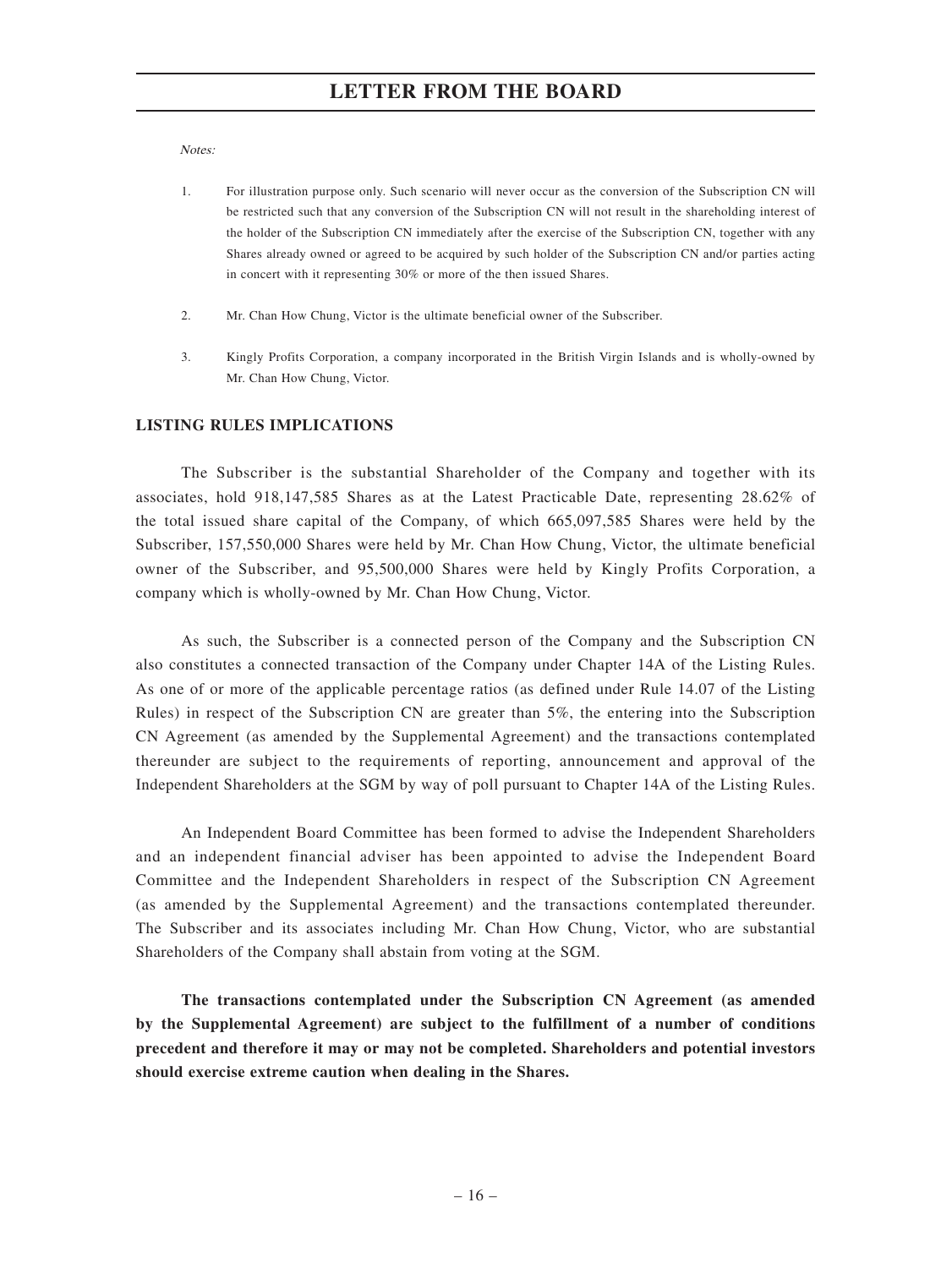#### **SPECIAL GENERAL MEETING**

A notice convening the SGM to be held at Unit 3411, 34/F., COSCO Tower, Grand Millennium Plaza, 183 Queen's Road Central, Hong Kong on Tuesday, 5 July 2011 at 4:30 p.m. is set out on pages 41 to 43 of this circular. The SGM will be convened and held for the purpose of considering and, if thought fit, passing with or without amendments the resolution as set out therein, to approve the Subscription CN Agreement (as amended by the Supplemental Agreement) and the transactions contemplated thereunder, including the issue of the Subscription CN and the conversion shares upon exercise of the conversion rights attached to the Subscription CN.

A form of proxy for use by the Shareholders at the SGM is also enclosed. Whether or not you intend to attend and vote at the SGM in person, you are requested to complete the enclosed form of proxy in accordance with the instructions printed thereon and return it to the Company's branch share registrar in Hong Kong, Tricor Secretaries Limited at 26/F., Tesbury Centre, 28 Queen's Road East, Wanchai, Hong Kong, as soon as practicable but in any event not less than 48 hours before the time appointed for holding the SGM or any adjournment thereof. Completion and return of the form of proxy will not preclude you from attending and voting in person at the SGM or any adjournment thereof should you so wish.

Pursuant to Rule 13.39(4) of the Listing Rules, any vote of Shareholders at a general meeting must be taken by poll. Further announcement on the results of the poll vote will be made by the Company after the SGM.

Any connected person and Shareholder with a material interest in the Subscription CN Agreement (as amended by the Supplemental Agreement) and the transactions contemplated thereunder, will not vote at the SGM. In this regard, the Subscriber and its associates including Mr. Chan How Chung, Victor, who are substantial Shareholders of the Company, and Kingly Profits Corporation, will abstain from voting at the SGM. As at the Latest Practicable Date, the Subscriber and its associates held an aggregate of 918,147,585 Shares, representing approximately 28.62% of the entire issued share capital of the Company. As at the Latest Practicable Date, none of the Directors had any material interest in the transactions contemplated under the Subscription CN Agreement (as amended by the Supplemental Agreement).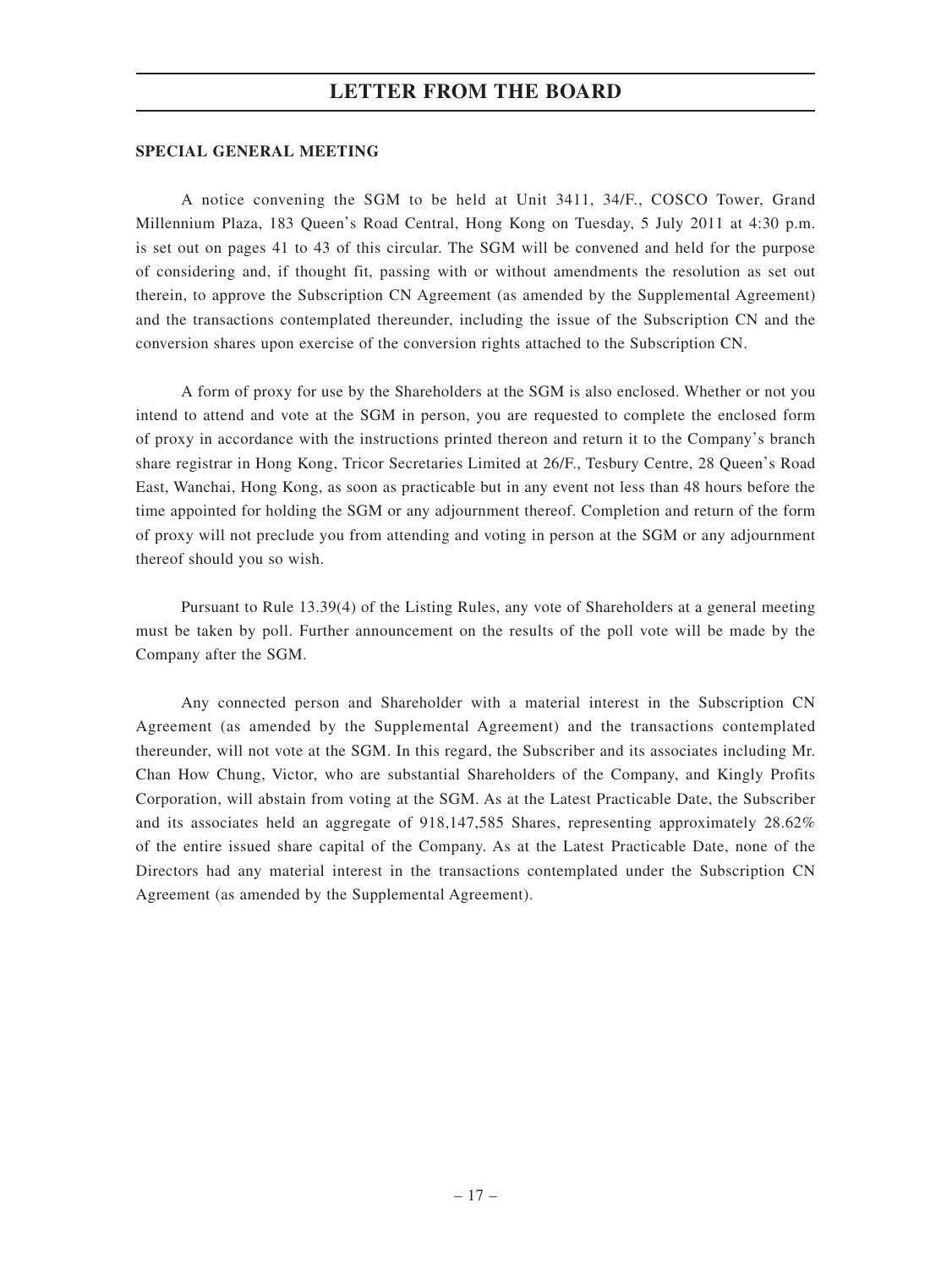#### **RECOMMENDATION**

Your attention is drawn to the letter from the Independent Board Committee which is set out on pages 19 to 20 of this circular. The Independent Board Committee, after taking into account the advice and recommendations of Yuanta, considers that the terms of the Subscription CN Agreement (as amended by the Supplemental Agreement) and the transactions contemplated thereunder are fair and reasonable and in the interests of the Company and the Shareholders as a whole. Accordingly, the Independent Board Committee recommends the Independent Shareholders to vote in favour of the ordinary resolution to be proposed at the SGM to approve the Subscription CN Agreement (as amended by the Supplemental Agreement) and the transactions contemplated thereunder.

The letter from the Independent Board Committee to the Independent Shareholders is set out on pages 19 to 20 of this circular and the letter from Yuanta to the Independent Board Committee and the Independent Shareholders is set out on pages 21 to 36 of this circular.

#### **ADDITIONAL INFORMATION**

Your attention is also drawn to the information as set out in the Appendix to this circular.

Yours faithfully, By order of the Board **CHINA GAMMA GROUP LIMITED Ho Chi Ho** Executive Director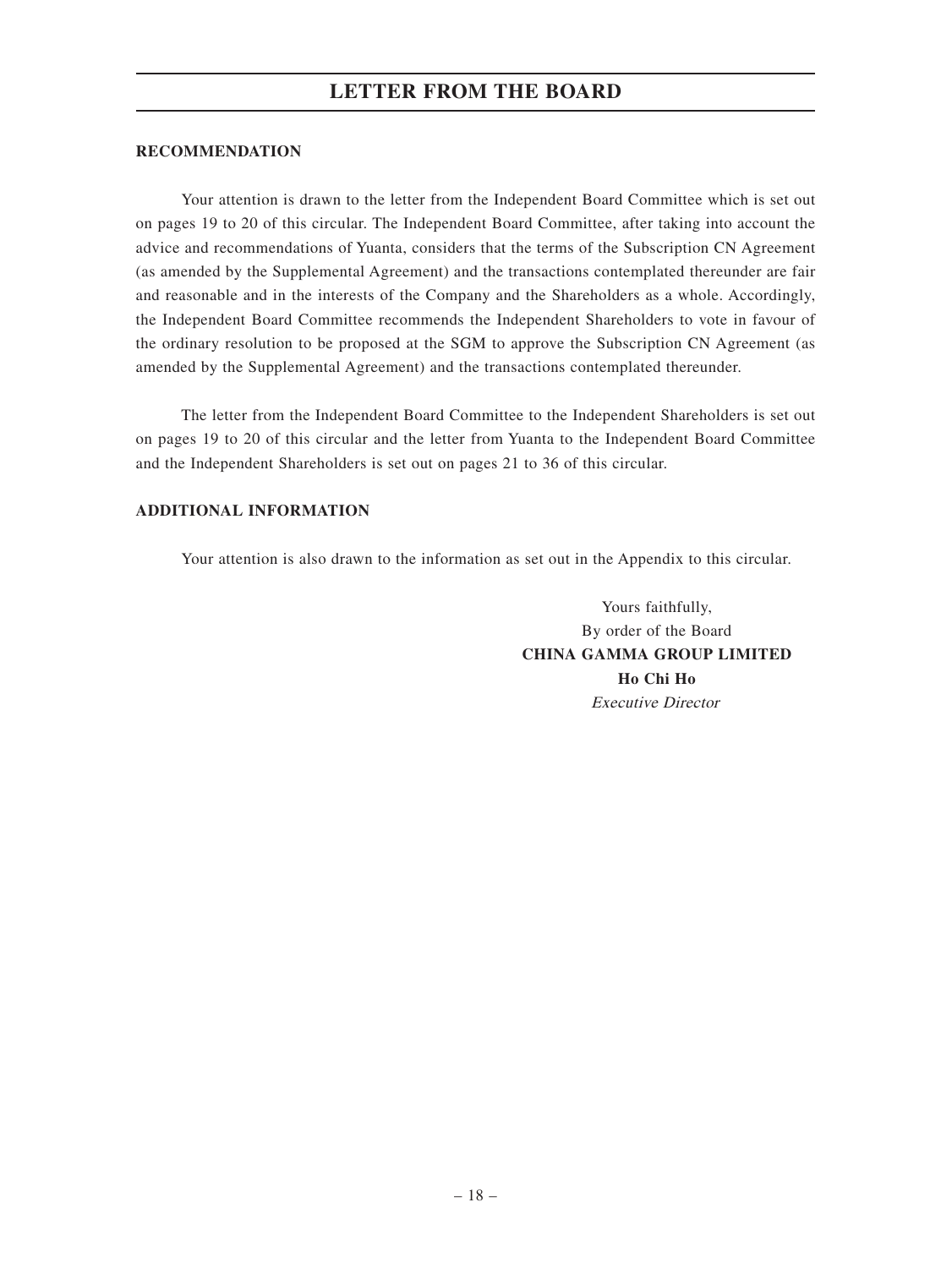## **LETTER FROM THE INDEPENDENT BOARD COMMITTEE**

# **China Gamma Group Limited 中國伽瑪集團有限公司**

(Incorporated in Bermuda with limited liability)

**(Stock Code: 164)**

17 June 2011

To the Independent Shareholders

Dear Sir or Madam,

## **CONNECTED TRANSACTION – SUBSCRIPTION CN AGREEMENT (AS AMENDED BY THE SUPPLEMENTAL AGREEMENT) IN RELATION TO THE SUBSCRIPTION OF CONVERTIBLE NOTES**

We refer to the circular issued by the Company on 17 June 2011 (the "**Circular**"), of which this letter forms a part. Capitalised terms used in this letter shall bear the same meanings as defined in the Circular unless the context otherwise requires.

We have been appointed by the Board as the Independent Board Committee, established to consider the Subscription CN Agreement (as amended by the Supplemental Agreement) and the transactions contemplated thereunder and to advise the Independent Shareholders as to whether the terms of the Subscription CN Agreement (as amended by the Supplemental Agreement) are fair and reasonable and in the interests of the Company and the Shareholders as a whole. Yuanta has been appointed as the independent financial adviser to advise the Independent Board Committee and the Independent Shareholders in these respects.

Details of the advice of Yuanta, together with the principal factors and reasons taken into consideration in arriving at such advice, are set out on pages 21 to 36 of the Circular. Your attention is also drawn to the letter from the Board set out on pages 5 to 18 of the Circular which contains, inter alia, information in respect of the Subscription CN Agreement (as amended by the Supplemental Agreement), and the additional information set out in the Appendix to this circular.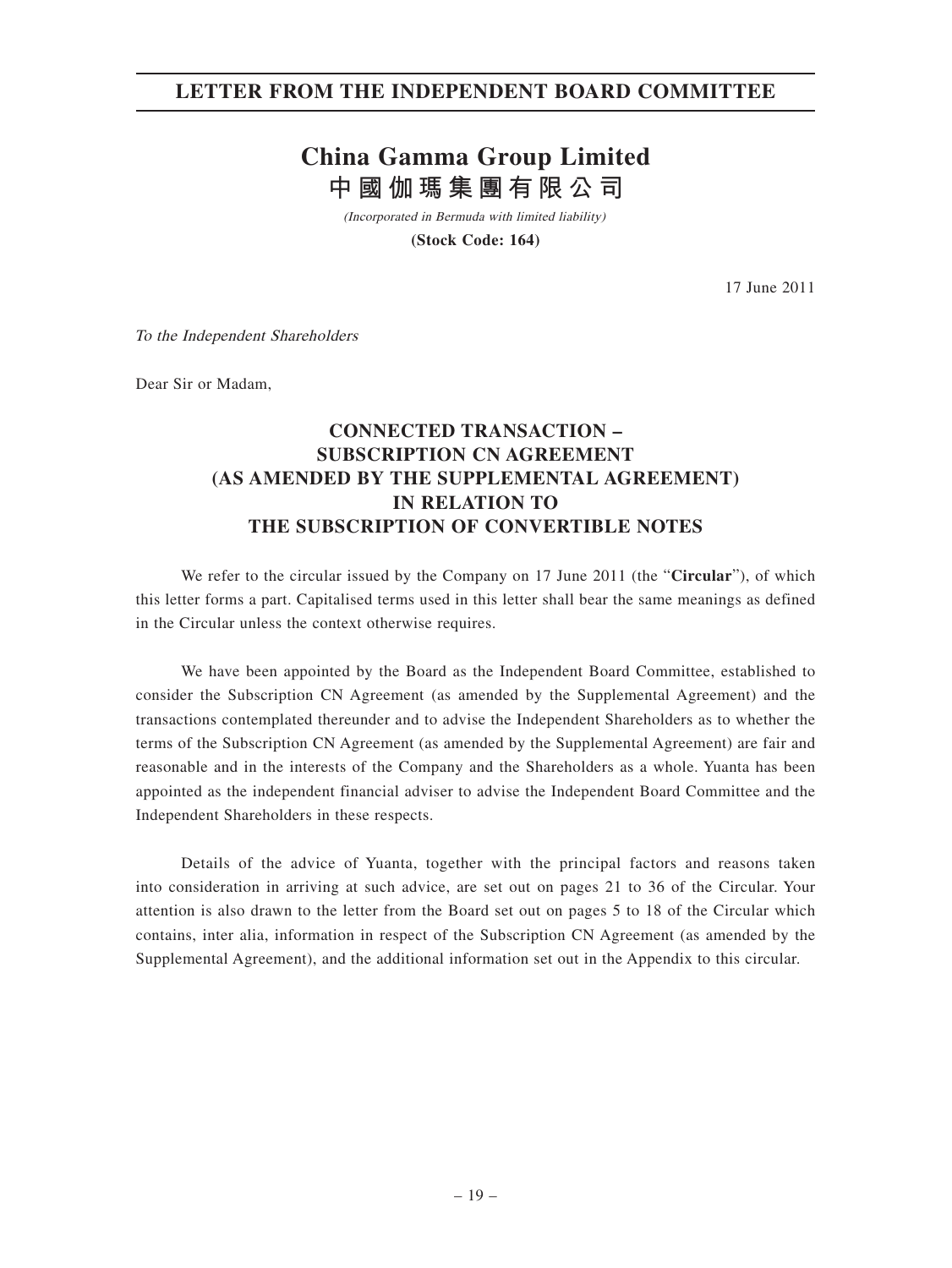## **LETTER FROM THE INDEPENDENT BOARD COMMITTEE**

Having considered the advice given by Yuanta, the Independent Board Committee is of the opinion that the terms of the Subscription CN Agreement (as amended by the Supplemental Agreement) on the whole are fair and reasonable so far as the Independent Shareholders are concerned and the Subscription CN Agreement (as amended by the Supplemental Agreement) and the transactions contemplated thereunder is in the interests of the Company and the Shareholders as a whole.

Accordingly, the Independent Board Committee recommends you to vote in favour of the resolution to approve the Subscription CN Agreement (as amended by the Supplemental Agreement) and the transactions contemplated thereunder to be proposed at the SGM.

Yours faithfully, For and on behalf of the Independent Board Committee Wong Hoi Kuen **Chan Chi Yuen** Hung Hing Man

non-executive Director non-executive Director non-executive Director

Independent Independent Independent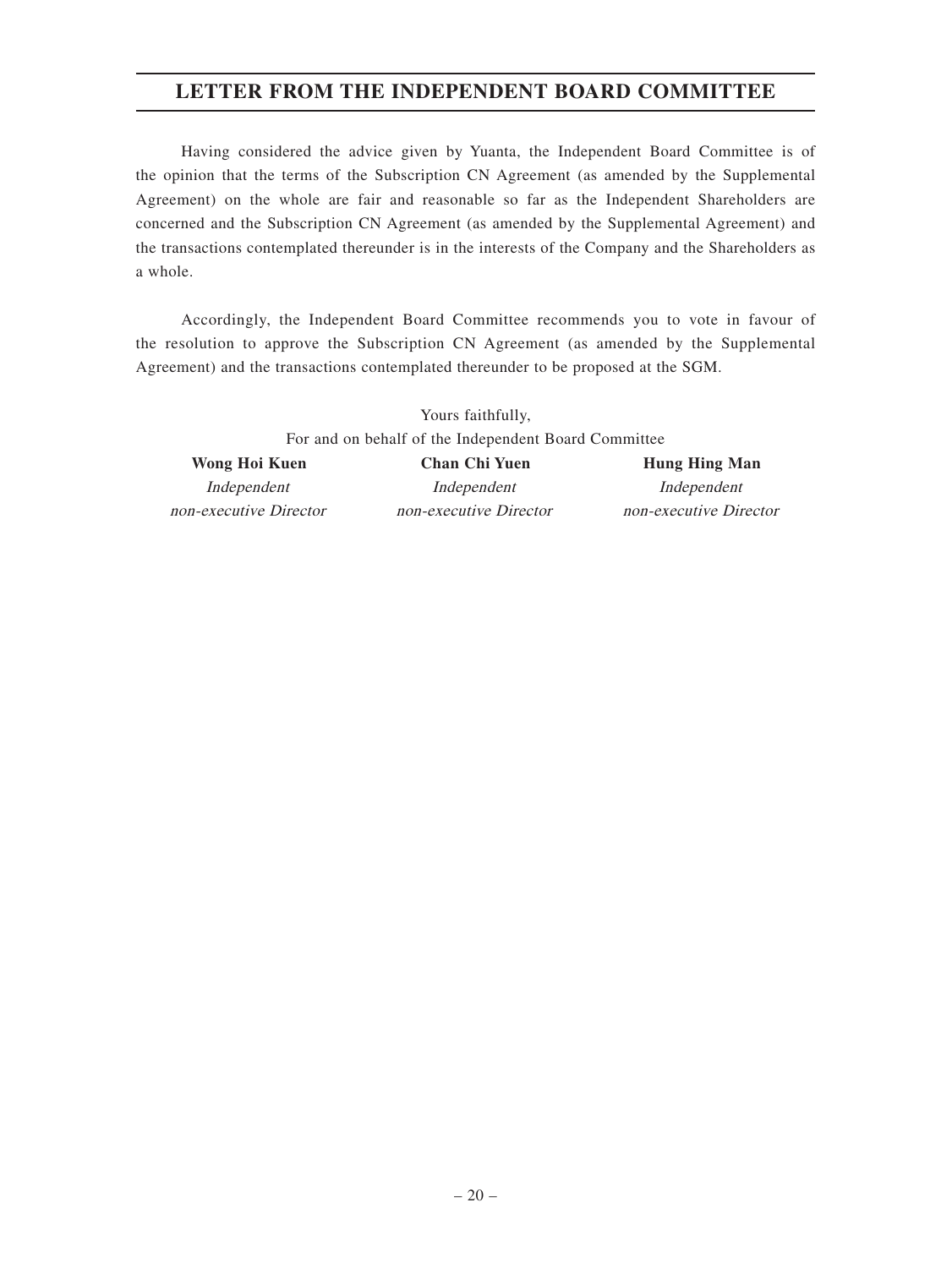The following is the full text of the letter from Yuanta Securities (Hong Kong) Company Limited setting out its advice in respect of the Subscription CN Agreement (as amended by the Supplemental Agreement), which has been prepared for the purpose of inclusion in this circular.



Yuanta Securities (Hong Kong) Company Limited 23 Floor, Li Po Chun Chambers 189 Des Voeux Road Central Hong Kong

17 June 2011

To the Independent Board Committee and the Independent Shareholders of China Gamma Group Limited

Dear Sirs/Madams,

## **CONNECTED TRANSACTION IN RELATION TO ISSUANCE AND SUBSCRIPTION OF CONVERTIBLE NOTES**

#### **INTRODUCTION**

We, Yuanta Securities (Hong Kong) Company Limited ("**Yuanta**", "we", "us" or "our", as the case may be) refer to our engagement as the independent financial adviser to advise the Independent Board Committee and the Independent Shareholders with respect to the Subscription CN Agreement (as amended by the Supplemental Agreement) and the transactions contemplated thereunder (the "**Transactions**"), details of which are set out in the letter from the Board (the "**Board Letter**") contained in the circular dated 17 June 2011 to the Shareholders (the "**Circular**"), of which this letter forms part. Terms used in this letter have the same meaning as defined elsewhere in the Circular unless the context requires otherwise.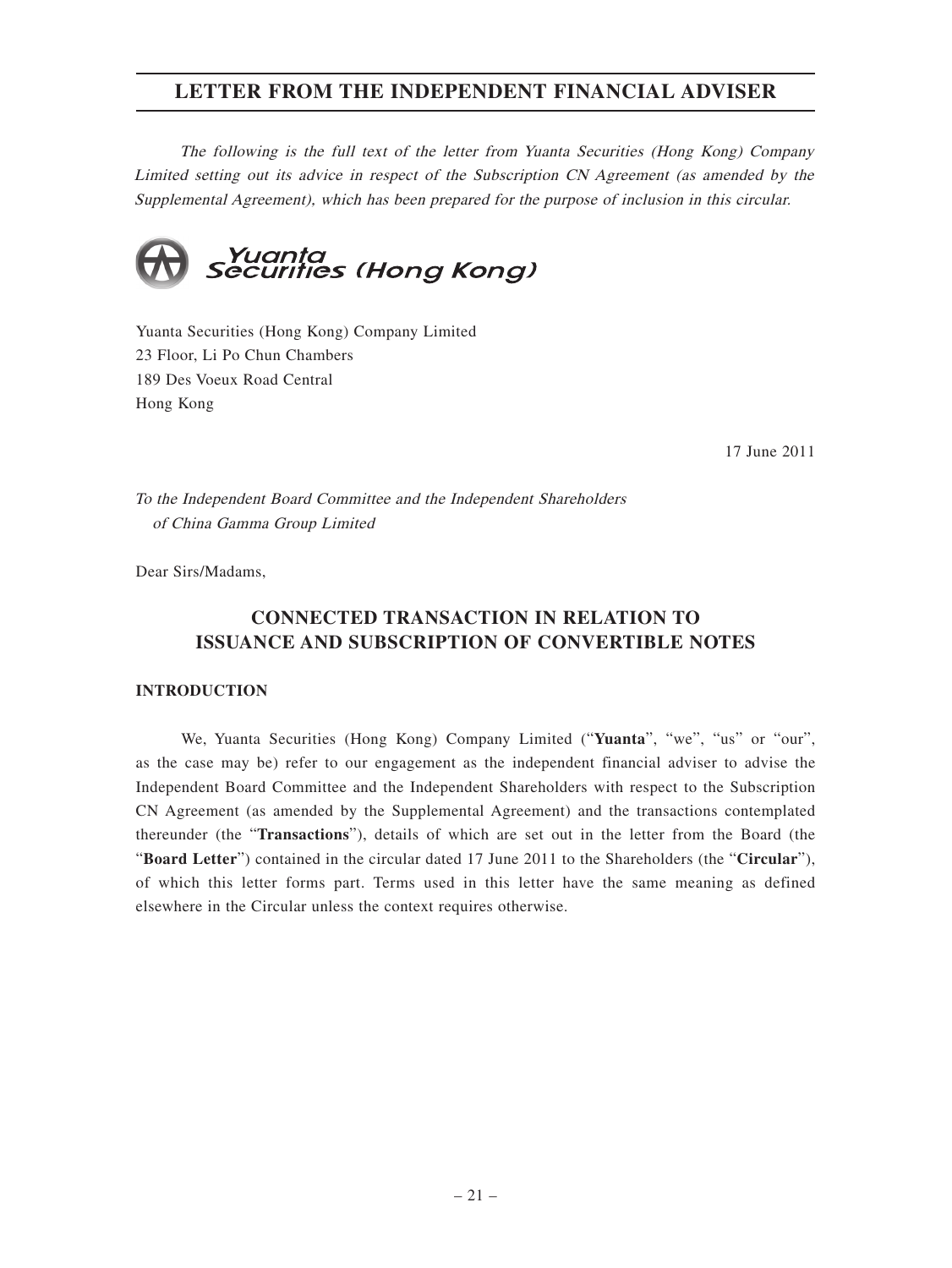As the Subscriber is a substantial Shareholder and together with its associates, hold 918,147,585 Shares as at the Latest Practicable Date, representing approximately 28.62% of the total issued share capital of the Company, of which 665,097,585 Shares were held by the Subscriber, 157,550,000 Shares were held by Mr. Chan How Chung, Victor, the ultimate beneficial owner of the Subscriber, and 95,500,000 Shares were held by Kingly Profits Corporation, a company which is wholly-owned by Mr. Chan How Chung, Victor. As such, the Subscriber is a connected person of the Company, and the Transactions constitute a connected transaction for the Company under Chapter 14A of the Listing Rules. Accordingly, the Transactions are subject to reporting, announcement and Independent Shareholders' approval requirements under Chapter 14A of the Listing Rules. An SGM will be convened and held to consider and, if though fit, to approve the Transactions, including the issue of the Subscription CN and the conversion shares upon exercise of the conversion rights attached to the Subscription CN. The Subscriber and its associates shall abstain from voting to approve the Transactions at the SGM. In this regard, the Subscriber and its associates including Mr. Chan How Chung, Victor, both of whom are substantial Shareholders of the Company, and Kingly Profits Corporation, will abstain from voting at the SGM.

The Independent Board Committee, comprising all the independent non-executive Directors, Mr. Wong Hoi Kuen, Mr. Chan Chi Yuen and Mr. Hung Hing Man, has been established to advise the Independent Shareholders in relation to the Transactions. We, Yuanta, have been appointed to advise the Independent Board Committee and the Independent Shareholders as to whether the terms of the Transactions are fair and reasonable and on normal commercial terms so far as the Independent Shareholders are concerned and in the interests of the Company and the Shareholders as a whole.

#### **BASIS OF OUR OPINION**

In formulating our opinion to the Independent Board Committee and the Independent Shareholders, we have relied, without assuming any responsibility for independent verification, on the statements, information, opinions and representations contained in the Circular and the information and representations provided to us by the Company, Directors and management of the Company. We have no reason to believe that any information and representations relied on by us in forming our opinion is untrue, inaccurate or misleading, nor are we aware of any material facts the omission of which would render the information provided and the representations made to us untrue, inaccurate or misleading. We have assumed that all information, opinions and representations contained or referred to in the Circular, which have been provided by the Company, Directors and management of the Company and for which they are solely and wholly responsible, were true and accurate and complete at the time when they were made and continue to be true at the date of the SGM.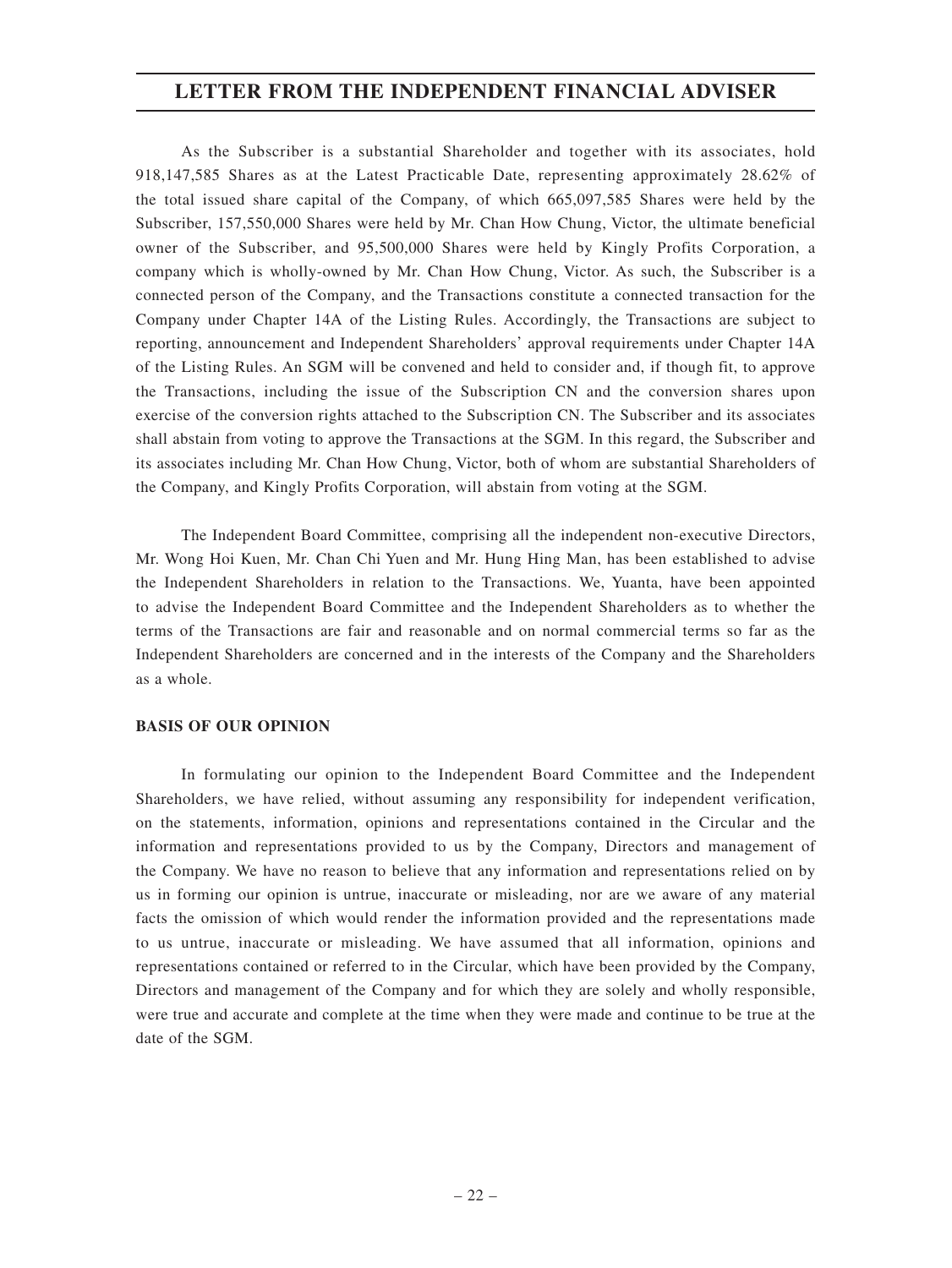We have assumed that all statements of belief, opinion and intention made by the Directors and management of the Company as set forth in the Circular were reasonably made after due and careful enquiries and that there are no other facts or representations, the omission of which would make any statement, information, opinion or representation in the Circular, including this letter, misleading in any material respects. We have not, however, conducted any independent investigation into the business affairs, financial position or future prospects of the Group, nor have we carried out any independent verification of the information provided by the Directors and management of the Company.

We have not commented on the merits or otherwise of the Transactions other than to form an opinion, solely from a financial point of view, as to the fairness and reasonableness of the Transactions for the purpose of making a recommendation to the Independent Board Committee and the Independent Shareholders. We have not assumed any responsibility for any aspect of the work that any professional advisers have produced regarding the Transactions and we have assumed as true and accurate and not misleading any work produced by such advisers.

Our opinion is necessarily based on the financial, economic, market and other conditions in effect and the information made available to us as at the Latest Practicable Date. Shareholders should note that subsequent developments (including any material change in market and economic conditions) may affect and/or change this opinion and that we do not have any obligation to update, revise or reaffirm this opinion.

#### **PRINCIPAL FACTORS AND REASONS CONSIDERED**

In arriving at our opinion regarding the Transactions, we have considered the following principal factors and reasons:

## **A. Reasons for entering into the Subscription CN Agreement (as amended by the Supplemental Agreement)**

The Group is principally engaged in gamma ray irradiation services, property development, rental and sales, trading of building materials and provision of renovation services, and securities trading and investments. As stated in the Company's annual report for the year ended 31 March 2011 (the "2011 Annual Report"), the Company has been prudently, actively identifying and pursuing potential projects with immense development potentials to broaden the income base of the Group and increase the Shareholders' value. The Board also considers that the Group should continue to leverage its resources in exploring opportunities in industries favoured by the PRC government policies.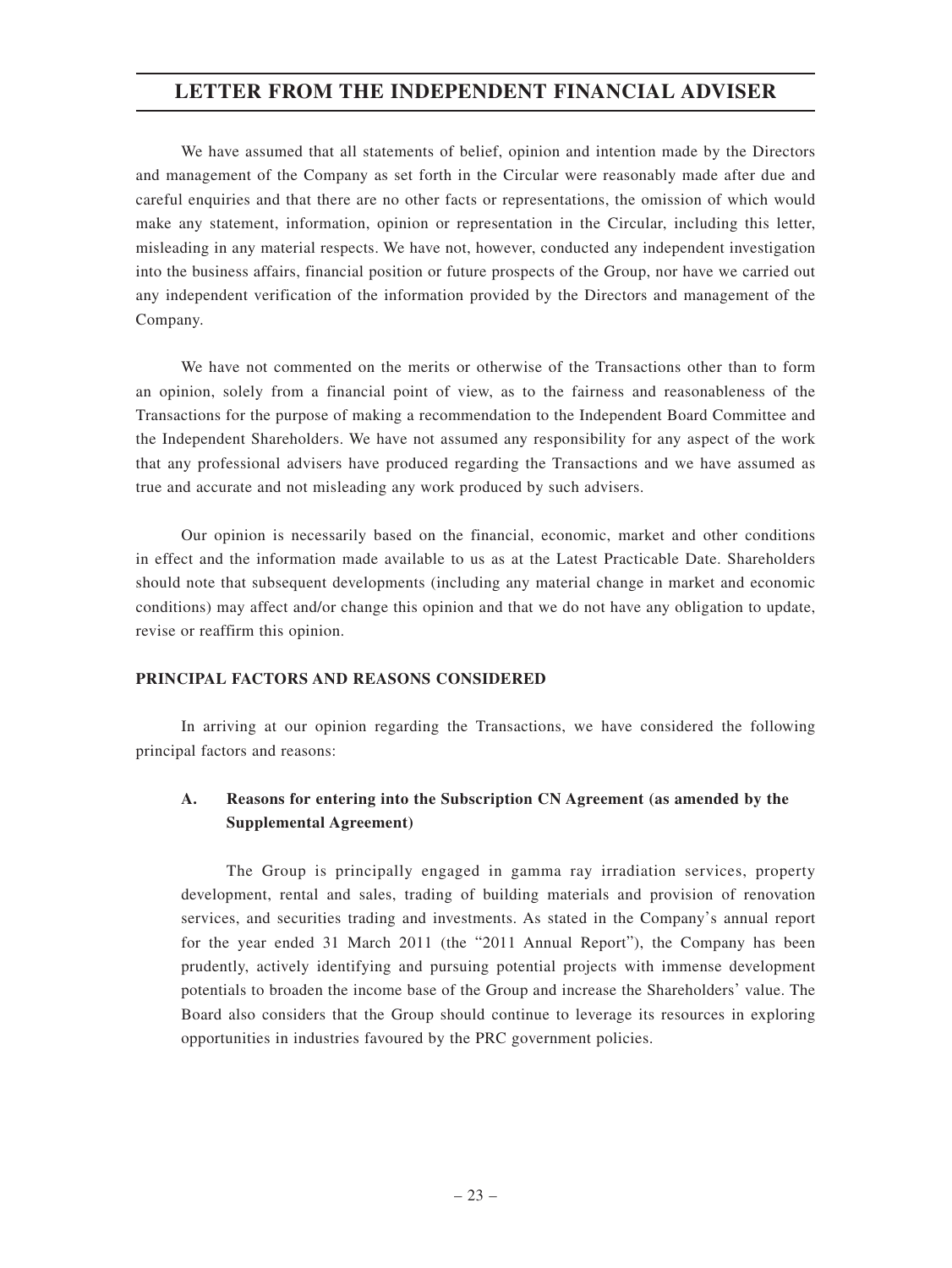As stated in the Board Letter, the Group entered into the Sale and Purchase Agreement regarding the acquisition of controlling stake in a rare earth refinery and processing business in the PRC (the "**Acquisition**") at the consideration of RMB380,000,000. The consideration for the Acquisition will be financed by the Group's internal resources, bank financing and the proceeds from the issue of the Subscription CN. Taking into account that the cash position of the Group as at 31 March 2011 as stated in the 2011 Annual Report was approximately HK\$19,757,000, the Directors consider that the issue of the Subscription CN provides an opportunity to the Group for financing the Acquisition. In the event that the Acquisition will not be completed, the Board will consider applying the proceeds from the issue of the Subscription CN to finance the Group's acquisition of potential projects in the future and/or for the general working capital of the Group. As announced by the Company on 3 May 2011, the Group has entered into the MOU for the Proposed Acquisition in relation to a vanadium mining project. The Proposed Acquisition will be subject to the execution and completion of the formal sale and purchase agreement, which is conditional upon the satisfaction of certain conditions including the Group having received the relevant reserve report, feasibility study report, technical report and valuation report in respect of the vanadium mines as described in the MOU. As at the Latest Practicable Date, such reports are still under preparation and no formal sale and purchase agreement had been executed by the Group.

The Directors are of the view that the issue and subscription of the Subscription CN strengthens the Company's financial position and facilitates the Acquisition. We concur with the view of the Directors and consider that the entering into the Transactions is to the benefit and in the interest of the Company and the Independent Shareholders as a whole based on the following:

- (i) the Transactions enable the Group to partially satisfy the financial requirement for the Acquisition in a timely matter in the event that the Acquisition is approved by the Shareholders;
- (ii) the Transactions enable the Group to finance its acquisition of potential projects in the future such as the Proposed Acquisition in a timely matter in the event that the Acquisition is not completed; and
- (iii) the Transactions enable the Group to reduce external financings, if any, which may require pledging of the Group's assets to the financial institutions.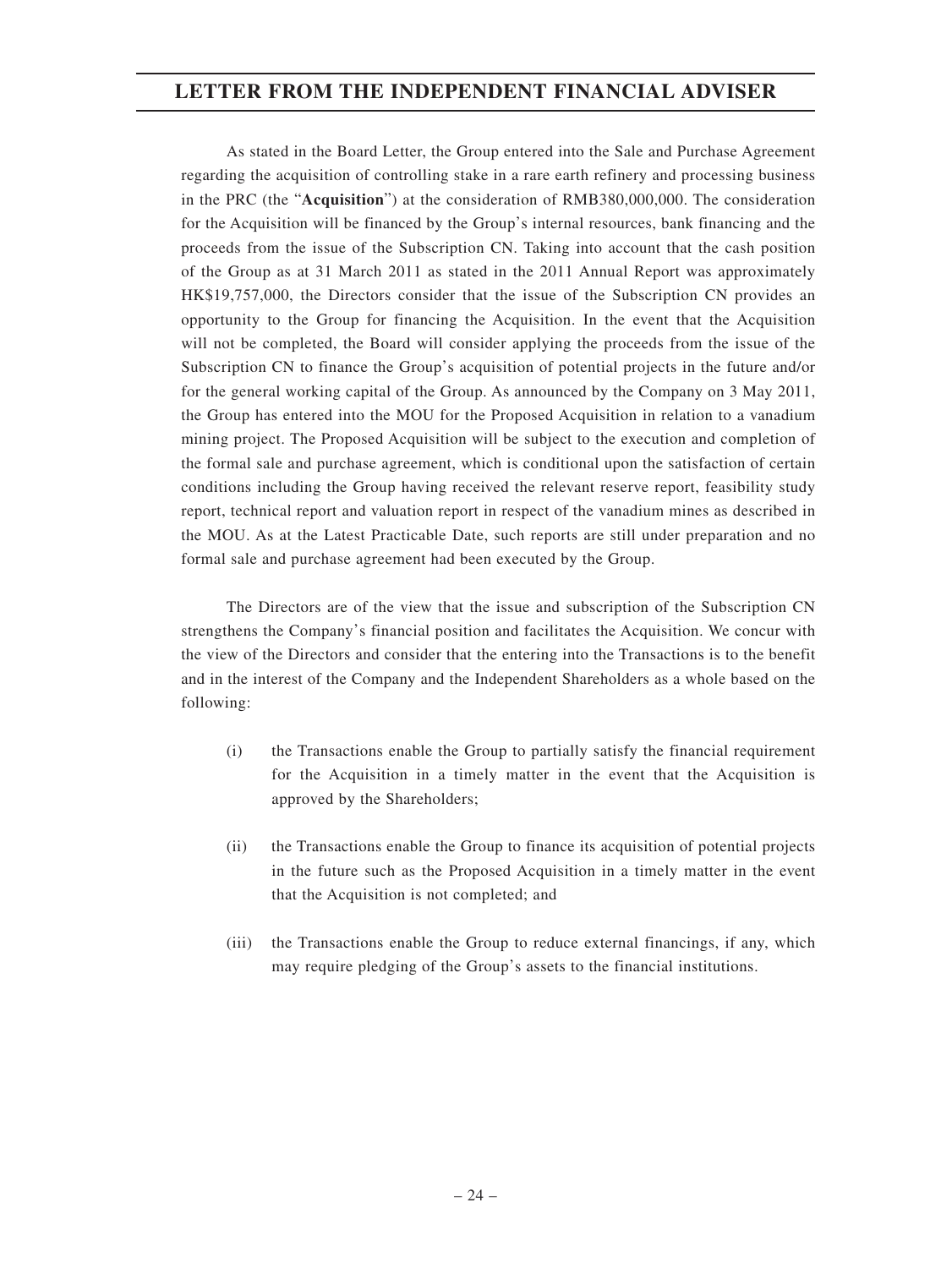#### **B. Financing alternatives available to the Group**

As advised by the Directors, the Company has considered other alternative means of financing, including bank borrowings and other forms of equity financing.

As stated in the 2011 Annual Report, the secured bank borrowing of the Group as at 31 March 2011 amounted to HK\$9,501,000 with the average effective interest rate of 7.313% per annum, which is higher than the interest rate of the Subscription CN of 1% per annum. In addition, we note that as at the Latest Practicable Date, the Hong Kong dollar best lending rate offered by The Hongkong and Shanghai Banking Corporation Limited is 5% per annum (the "**Best Lending Rate**"). Since the Best Lending Rate generally represents the fair cost of capital at which companies may obtain bank loans, the interest rate of the Subscription CN of 1% is favorable to the Company as it enables the Company to obtain debt capital at a lower cost. As such, it is considered that bank borrowings will inevitably create a higher financing cost to the Group as (i) the lending interest rate of bank financing will not be attractive as compared to the coupon rate of the Subscription CN and (ii) bank borrowings may require securities for collateral.

Fund raising by way of placement of new Shares will create immediate dilution on the shareholdings of the existing Shareholders. It is also common that the investors will request the relevant placement price to be set at a discount to the prevailing market price of the Shares whereas the conversion price of the Subscription CN is set at (i) a premium of approximately 29.81% over the closing price of HK\$0.2080 per Share as quoted on the Stock Exchange on the Last Trading Day; (ii) a premium of approximately 46.66% over the average closing prices of approximately HK\$0.1841 per Share as quoted on the Stock Exchange for the 10 consecutive trading days up to and including the Last Trading Day; (iii) a premium of approximately 57.99% to the average of the closing prices of the Shares of approximately HK\$0.1709 per Share as quoted on the Stock Exchange for the 30 consecutive trading days up to and including the Last Trading Day; and (iv) a premium of approximately 631.71% to the audited net asset value per Share of approximately HK\$0.0369, which is calculated based on the audited net asset value of the Company of HK\$109,157,000 as at 31 March 2010 as stated in the Company's annual report for the year ended 31 March 2010 ("2010 Annual Report") divided by the Company's total number of 2,955,681,490 issued Shares as at the Last Trading Day. Please refer to the section headed "C. Key terms of the Subscription CN" below for the detailed analysis of the conversion price of the Subscription CN.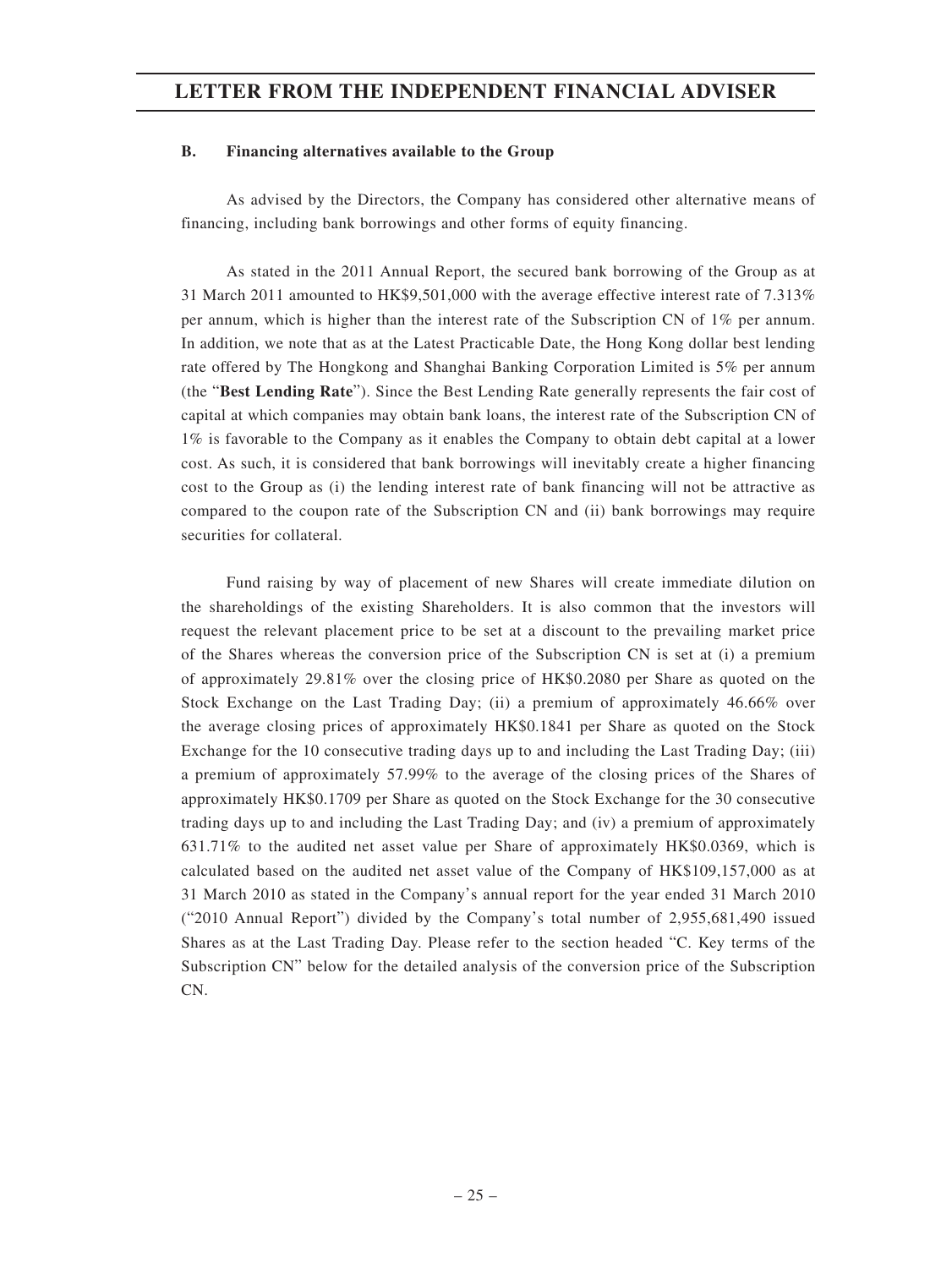Concerning fund raising through rights issue or open offer, the Directors are of the view that (i) the Shareholders' reception of a rights issue or open offer, under which participating Shareholders have to bear a financial burden, would be uncertain; and (ii) it is not easy for the Company to engage an underwriter with underwriting commission lower than the interest rate of the Subscription CN given that the Group had recorded loss in the past three years as stated under the section headed "D. Financial effects of the Transactions" in this letter. In addition, the open offer and rights issue may require a considerable time to complete when compared with the issue of the Subscription CN. Thus, we are of the view that the substantial cost incurred in the form of underwriting commission and the longer time frame required for completion under a rights issue or open offer may not be favourable to the Company and the Independent Shareholders when compared to the issue of the Subscription CN.

Taking into account that (i) bank borrowings, if available, may create a higher financing cost to the Group; (ii) the placement price in a placement of new Shares may be set at a discount to the prevailing market price of the Shares; and (iii) rights issue and/ or open offer may take a longer time to complete and incur higher costs to the Group in the form of underwriting commission, we concur with the views of the Directors that the issue of the Subscription CN allows the Group to raise funds with relatively lower costs and sizable proceeds as compared to other aforementioned means of fund raising available to the Group and is a more favourable and acceptable mean of financing for the Acquisition given the Group's limited financial resources. As such, we are of the view that the issue of Subscription CN are in the interest of the Company and the Independent Shareholders as a whole.

#### **C. Key terms of the Subscription CN**

Pursuant to the Subscription CN Agreement (as amended by the Supplemental Agreement), the Subscriber has agreed to subscribe for the Subscription CN in an aggregate principal amount of HK\$105,000,000. Principal terms of Subscription CN are set out in the Board Letter in the Circular.

In order to evaluate the fairness and reasonableness of the terms of the Subscription CN, we have identified, to the best of our knowledge and as far as we are aware of, 10 transactions, from 9 September 2010 to the Last Trading Day, conducted by the other listed companies on the Stock Exchange which involved the issue of convertible bonds/notes to connected persons (the "**Comparables**").

Shareholders should note that the businesses, operations and prospects of the Company are not the same as the Comparables and we have not conducted any investigation into the business and operations of the Comparables.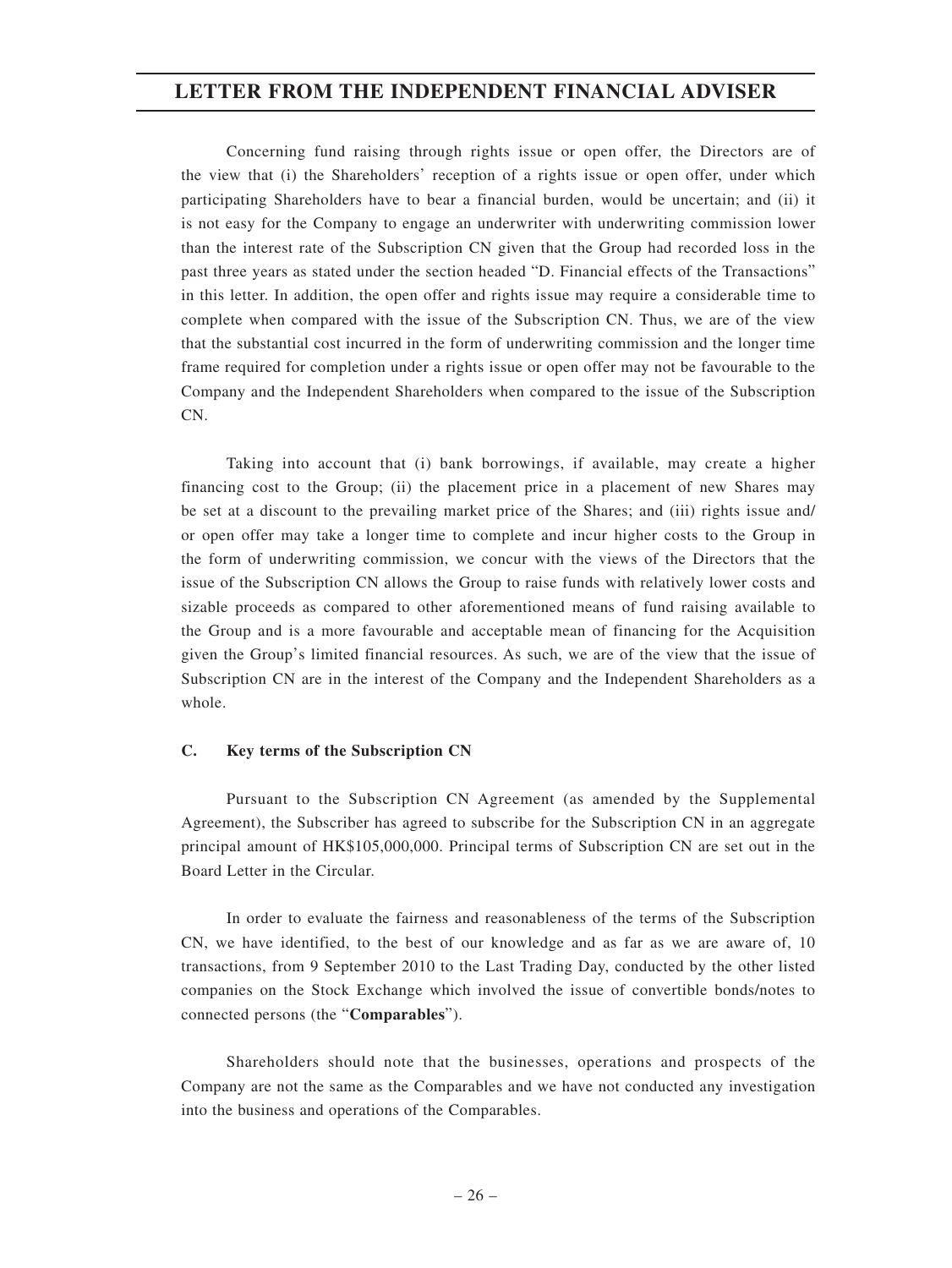The Comparables are hence only used to provide a general reference for the common market practice of companies listed on the Main Board and the GEM Board of the Stock Exchange in transactions which involved the issue of convertible bonds/notes to connected persons. The table below illustrates our findings:

|                | Date of              | announcement Company name                        | <b>Stock code</b> | Premium/discount<br>of the conversion<br>price over/to<br>closing<br>price per share<br>on last trading<br>day prior to/on<br>the date of<br>the relevant<br>announcement<br>in relation<br>to the transaction | Term (Year)    | <b>Interest rate</b> |
|----------------|----------------------|--------------------------------------------------|-------------------|----------------------------------------------------------------------------------------------------------------------------------------------------------------------------------------------------------------|----------------|----------------------|
| $\mathbf{1}$   | 21 February<br>2011  | <b>ITC Properties Group Limited</b>              | 199               | 19.57%                                                                                                                                                                                                         | 2.5            | 3.25%                |
| $\overline{2}$ | 15 February<br>2011  | <b>TLT</b> Lottotainment<br>Group Limited        | 8022              | 16.67%                                                                                                                                                                                                         | $\overline{c}$ | $0\%$                |
| $\overline{3}$ | 9 February<br>2011   | China Star<br><b>Entertainment Limited</b>       | 326               | 9.59%                                                                                                                                                                                                          | 5              | 8%                   |
| $\overline{4}$ | 1 February<br>2011   | China Daye Non-Ferrous Metals<br>Mining Limited  | 661               | $-15.30%$                                                                                                                                                                                                      | 5              | $0\%$                |
| 5              | 3 December<br>2010   | China Uptown Group<br>Company Limited            | 2330              | 2.72%                                                                                                                                                                                                          | 3              | $0\%$                |
| 6              | 9 November<br>2010   | Solargiga Energy<br>Holdings Limited             | 757               | 6.08%                                                                                                                                                                                                          | $\overline{c}$ | $0\%$                |
| $\tau$         | 4 November<br>2010   | Zhongda International<br>Holdings Limited        | 909               | 28.21%                                                                                                                                                                                                         | 1.5            | $0\%$                |
| $\,$           | 2 November<br>2010   | Asia Coal Limited                                | 835               | $-24.53%$                                                                                                                                                                                                      | 5              | $0\%$                |
| 9              | 8 October<br>2010    | Sino-Tech International<br>Holdings Limited      | 724               | $-16.67%$                                                                                                                                                                                                      | 5              | $0\%$                |
| 10             | 29 September<br>2010 | China Tycoon Beverage<br>Holdings Limited (Note) | 209               | 29.81%                                                                                                                                                                                                         | $\overline{3}$ | 2%                   |
|                |                      |                                                  | Average           | 5.62%                                                                                                                                                                                                          | 3.4            | 1.33%                |
|                |                      | The Company                                      |                   | 29.81%                                                                                                                                                                                                         | 3              | 1%                   |

Source: www.hkex.com.hk

Note: The name of the company has been changed from Sewco International Holdings Limited to China Tycoon Beverage Holdings Limited with effect from 26 January 2011.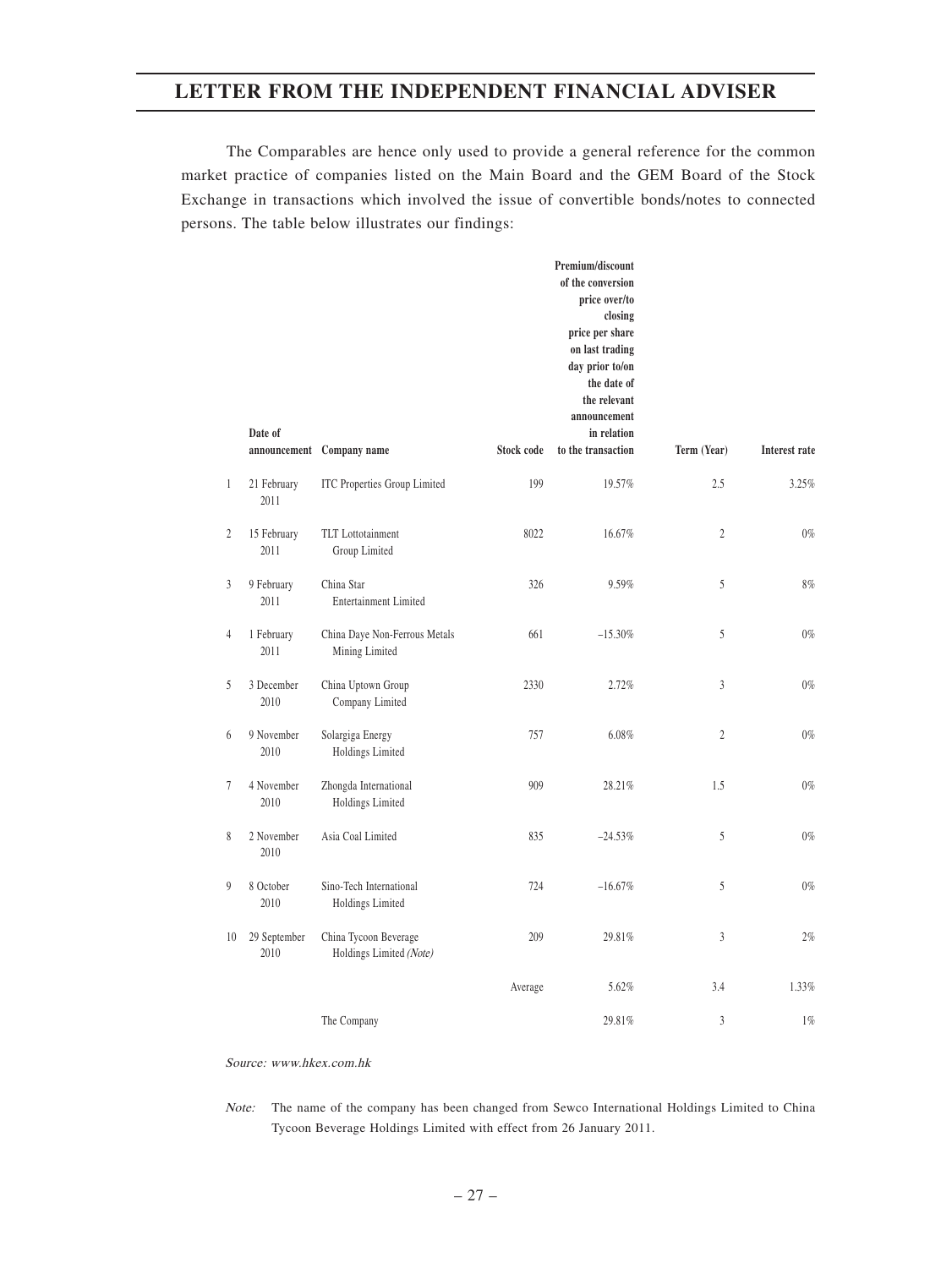### **(a) Conversion Price**

The conversion price of the Subscription CN, being HK\$0.27 per conversion share (the "**Conversion Price**") (which shall in any case, from time to time, be subject to usual anti-dilution adjustments in certain events such as share consolidation, share subdivision, capital distribution and capitalization issue of profits or reserves), represents:

- (i) a premium of approximately 17.90% to the closing price of the Shares of HK\$0.2290 per Share as quoted on the Stock Exchange on the Latest Practicable Date;
- (ii) a premium of approximately 29.81% to the closing price of the Shares of HK\$0.2080 per Share as quoted on the Stock Exchange on the Last Trading Day;
- (iii) a premium of approximately 46.66% to the average of the closing prices of the Shares of approximately HK\$0.1841 per Share as quoted on the Stock Exchange for the 10 consecutive trading days up to and including the Last Trading Day;
- (iv) a premium of approximately 57.99% to the average of the closing prices of the Shares of approximately HK\$0.1709 per Share as quoted on the Stock Exchange for the 30 consecutive trading days up to and including the Last Trading Day; and
- (v) a premium of approximately 631.71% to the audited net asset value per Share of approximately HK\$0.0369, which is calculated based on the audited net asset value of the Company of HK\$109,157,000 as at 31 March 2010 as stated in its 2010 Annual Report divided by its total number of 2,955,681,490 issued Shares as at the Last Trading Day.

The conversion price of the Comparables ranged from a discount of approximately 24.53% to a premium of approximately 29.81% with an average of a premium of 5.62% over the closing prices of their shares on the last trading day prior to/on the date of announcements in relation to the respective issues of convertible notes/bonds. The Conversion Price is hence within the said market range and considered a normal commercial term.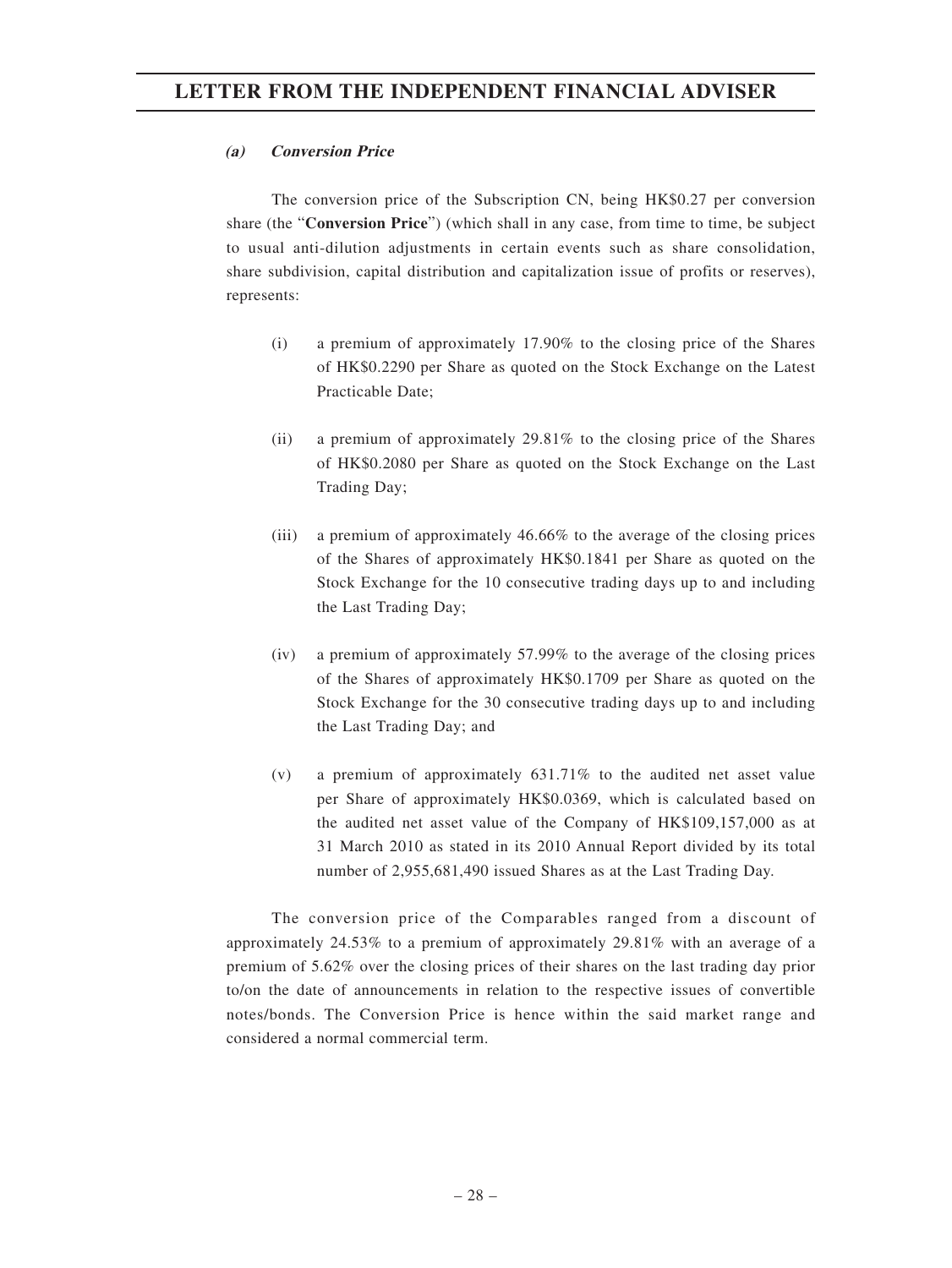We concur with the Directors' view that the premium of the Conversion Price over the prevailing price of the Shares demonstrates the confidence of the management of the Company and the Subscriber in the business of the Group. In order to assess the fairness and reasonableness of setting the Conversion Price at HK\$0.27 per Share, we also compare the Conversion Price with historical performance of the Share prices for the period since 1 November 2010 up to and including 3 May 2011, being the date of the announcement made by the Company in relation to the Transactions (the "**Review Period**").

The below charts show the closing prices and daily trading volume of the Shares during the Review Period.



**Closing price of the Shares on the Stock Exchange**

Source: www.hkex.com.hk

Note: The trading of the shares was suspended from 9 March 2011 to 3 May 2011 pending the issue of the Announcement.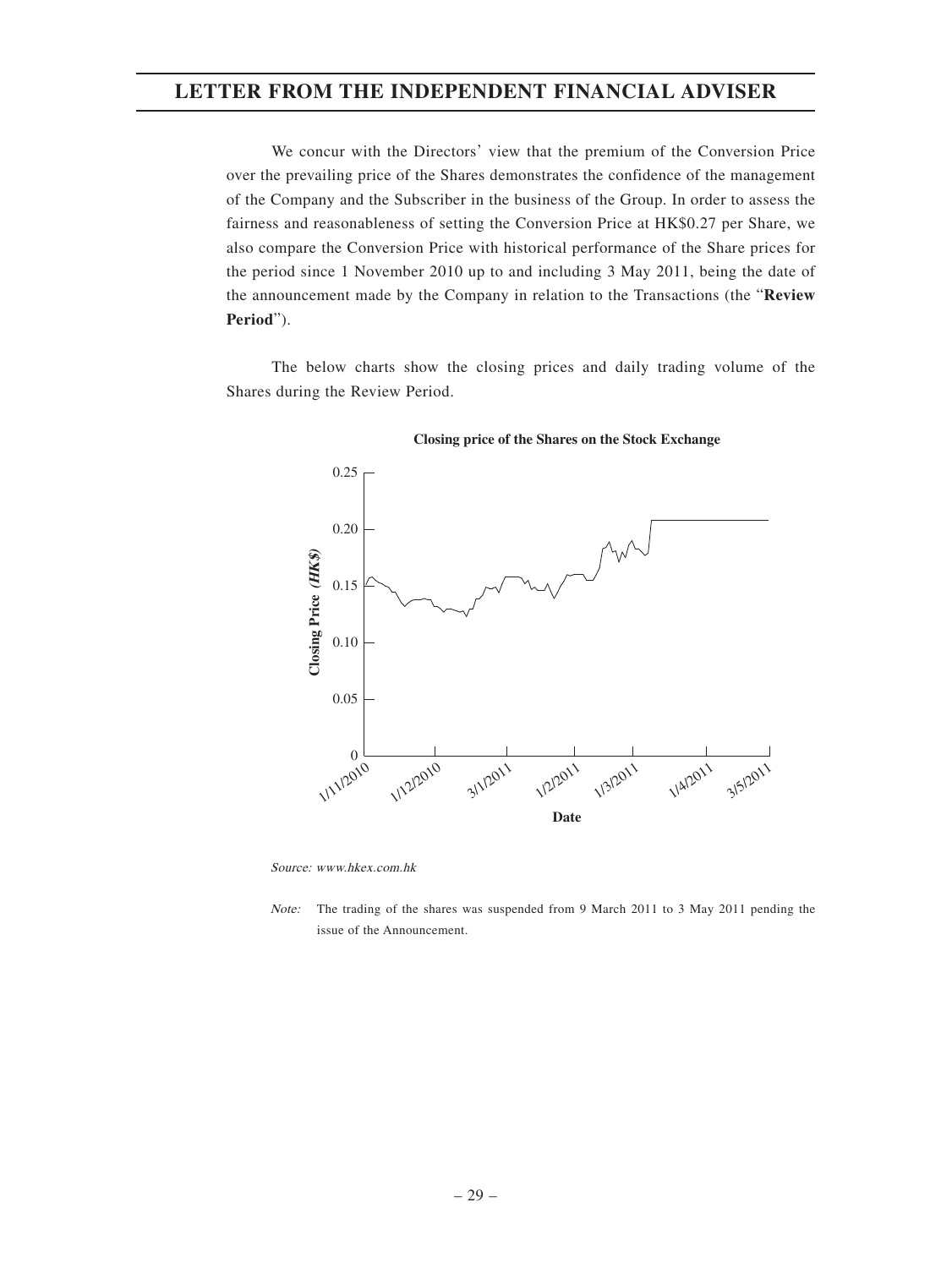

**Daily trading volume of the Shares on the Stock Exchange**

During the Review Period, the closing prices of the Shares ranged from the lowest of HK\$0.123 per Share (recorded on 14 December 2010) to the highest of HK\$0.208 per Share (recorded on 8 March 2011). The average closing price of the Shares for the Review Period is approximately HK\$0.168 per Share. The Conversion Price is approximately 60.7% higher than the average closing price of the Shares for the Review Period. There are 89 trading dates during the Review Period, in which all of the closing prices of the Shares are below the Conversion Price.

Based on the aforementioned factors, we consider the Conversion Price is fair and reasonable and in the interests of the Company and the Shareholders as a whole.

#### **(b) Interest**

The Subscription CN carries an interest at 1% per annum on the basis of the actual number of days that elapsed in a 360-day year. As mentioned above, having taken into account of (i) the possible less attractive lending interest rate of bank financing (if available) and (ii) the unsecured nature of the Subscription CN, the Directors consider that the issuance of the Subscription CN is the preferred method of financing to bank borrowings. The bank may offer short term bank loan with even less attractive terms in the event that the Company does not provide assets for collateral.

Source: www.hkex.com.hk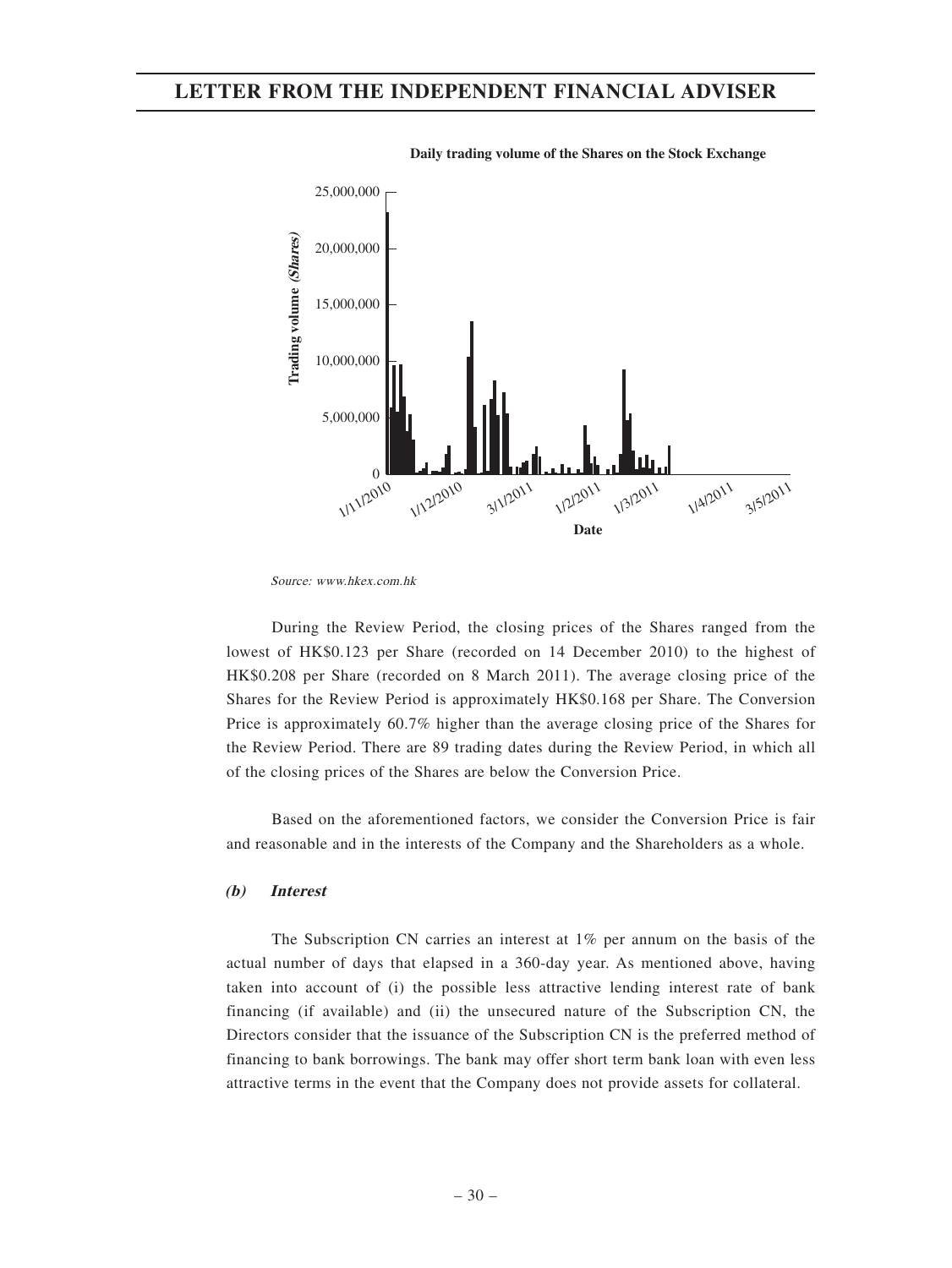The interest rate of the Subscription CN, being 1% per annum, falls within the range of the annual interest rates of the Comparables from 0% to 8% and below the average of the aforesaid annual interest rates of 1.33%.

Based on the aforementioned factors, we consider that the 1% interest rate of the Subscription CN is fair and reasonable.

#### **(c) Conversion**

Provided that any conversion of the Subscription CN (i) does not trigger a mandatory offer obligation under Rule 26 of the Takeovers Code on the part of the holder of the Subscription CN, which exercises the conversion rights of the Subscription CN, and its party(ies) acting in concert, and (ii) will not cause the public float of the Shares unable to meet the requirements under Rule 8.08 of the Listing Rules immediately following such conversion, the holder of the Subscription CN shall have the right at any time during the conversion period of the Subscription CN to convert the whole or part of the outstanding principal amount of the Subscription CN at the Conversion Price. Although the Subscriber might not be able to exercise the rights attached to the Subscription CN due to the above conditions, the Subscriber could instead sell a portion of its existing equity interest in the Company prior to exercising the rights attaching to the Subscription CN to ensure the above conditions are satisfied. In the event that the Subscriber decides to sell a portion of its existing equity interest in the Company, it may put pricing pressure on the price of the Shares. We have discussed with the Company and noted that the Subscriber has no intention of selling any of its equity interest in the Company as at the Latest Practicable Date.

As such, we do not consider that there is any disadvantage to the Independent Shareholders in view of the restrictions on the exercising of the conversion rights save for mentioned above.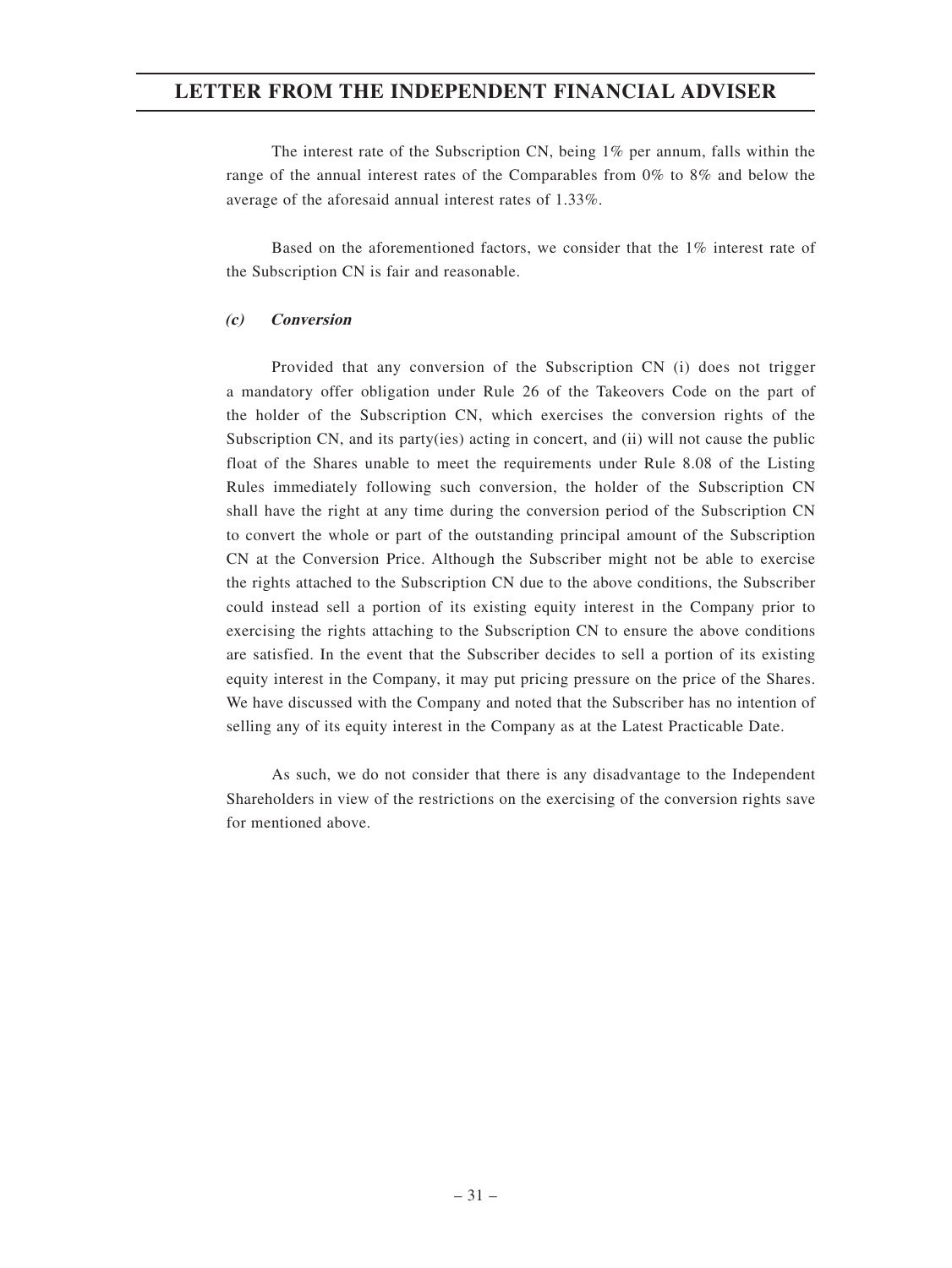#### **(d) Other terms of the Subscription CN**

The maturity of the Subscription CN is three years and the Company is only obliged to redeem the outstanding principal amount of the Subscription CN on the maturity date. Subject to the terms and conditions of the Subscription CN and unless previously converted, redeemed, purchased or cancelled in accordance with such terms and conditions, the Subscription CN shall be redeemed by the Company on the maturity date at its principal amount outstanding together with all accrued and unpaid interest upon the presentation of the original of the certificate for the Subscription CN to the Company.

The Subscription CN is transferable subject to (i) the consent of the Company; and (ii) relevant approval from the Stock Exchange if so required under the Listing Rules. The Company is also not obliged to issue any conversion shares pursuant to the Subscription CN Agreement (as amended by the Supplemental Agreement), if and to the extent the issue of the relevant conversion shares would lead to an insufficient public float for the Shares (as required under the Listing Rules).

We are of the view and concur with the view of the Directors that the aforementioned terms are in line with the market practice and that the availability of such terms also provides protection to the Company for the purpose of listing compliance.

Based on the above, we concur with the Directors' views that the terms of the Subscription CN are on normal commercial terms and fair and reasonable, and that the entering into of the Transactions are in the interests of the Company and the Shareholders as a whole.

#### **D. Financial effects of the Transactions**

The following are the summaries of the results of the Group for each of the three years ended 31 March 2011:

|                            | <b>31 March 2009</b> | 31 March 2010   | 31 March 2011   |  |
|----------------------------|----------------------|-----------------|-----------------|--|
|                            | <b>HK\$'000</b>      | <b>HK\$'000</b> | <b>HK\$'000</b> |  |
| Revenue                    | 3,902                | 3,762           | 30,473          |  |
| Profit/(Loss) for the year | (78, 812)            | (51, 232)       | (30,740)        |  |
| Net asset value            | 130,405              | 109,157         | 105,142         |  |
| Cash                       | 9.373                | 7.218           | 19,757          |  |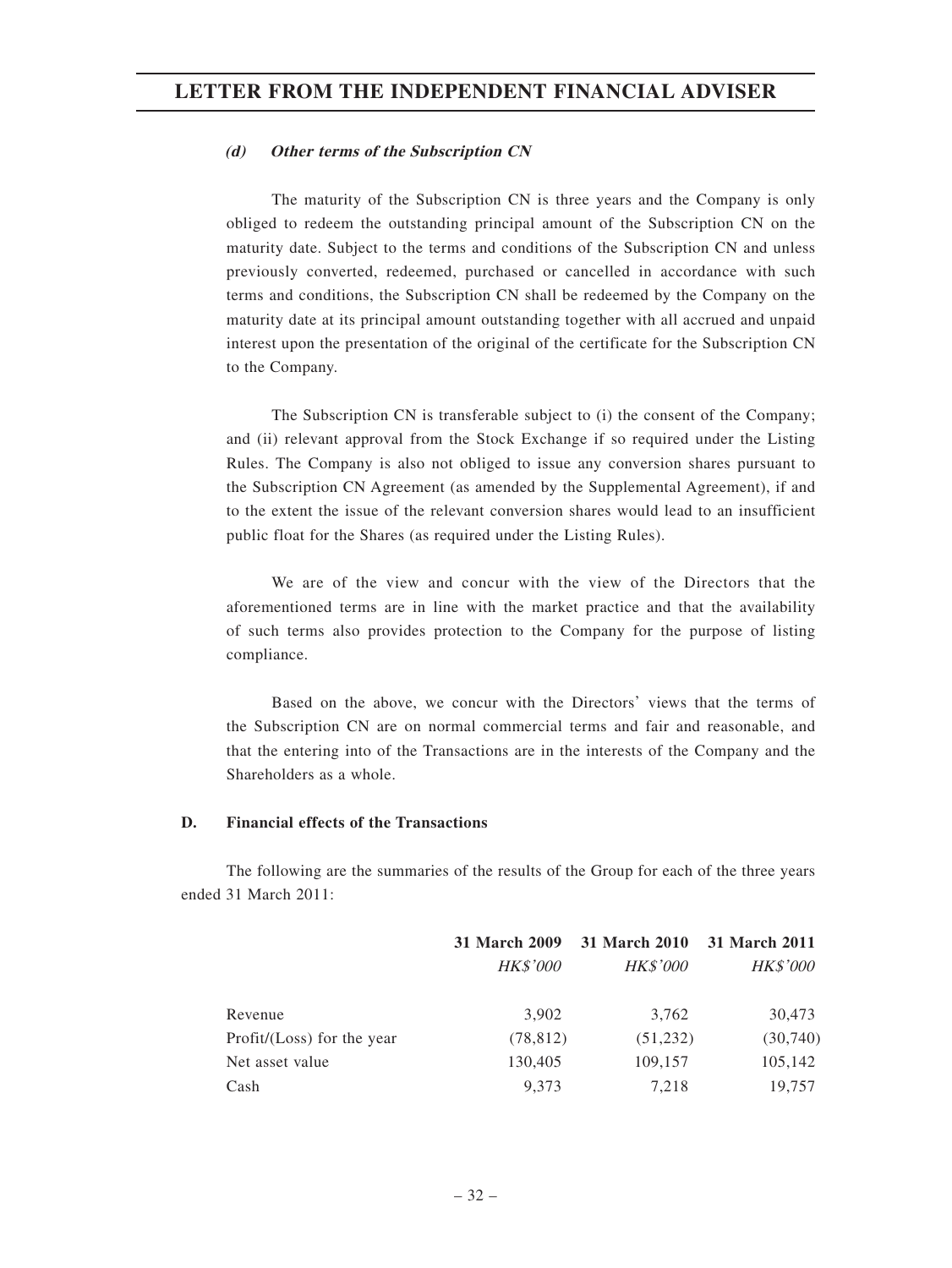#### **(a) Net asset value**

As advised by the Company, the Subscription CN to be issued by the Company will be accounted for in two separate components, including a liability component and an equity component, in the Company's balance sheet on initial recognition. The liability component will be included in the total liabilities of the Company, whereas the total assets will be increased by the net proceeds from the issue of the Subscription CN. The net effect of the aforementioned will be the increase in the equity component in the Company's balance sheet. Accordingly, there will be positive impact on the net asset value of the Company upon the issue of the Subscription CN.

### **(b) Earning**

The liability component of the Subscription CN will be carried out at amortized cost using the effective interest method. Only the effective interest expenses of the Subscription CN will be charged to the Company's consolidated income statement subsequent to the completion of issue of the Subscription CN and for three years onward. The effective interest expenses of the Subscription CN will continuously be incurred by the Company until conversion and/or redemption of the Subscription CN in full. No gain or loss will be recognized in the Company's consolidated income statement upon initial recognition, conversion or expiration of the Subscription CN.

Although the carrying interest of the Subscription CN will create negative impact on the future earnings of the Group, the issue of the Subscription CN is considered necessary in order to allow the Group to facilitate the Acquisition.

#### **(c) Liquidity and working capital**

As at 31 March 2011, the Group had cash and cash equivalent of approximately HK\$19,757,000. Immediately upon completion of the issue of the Subscription CN, the Group would raise net proceeds of approximately HK\$105,000,000 and the liability portion of the Subscription CN will be treated as non-current liability of the Group. Accordingly, the liquidity and working capital position of the Group will be improved immediately upon completion of the issue of the Subscription CN.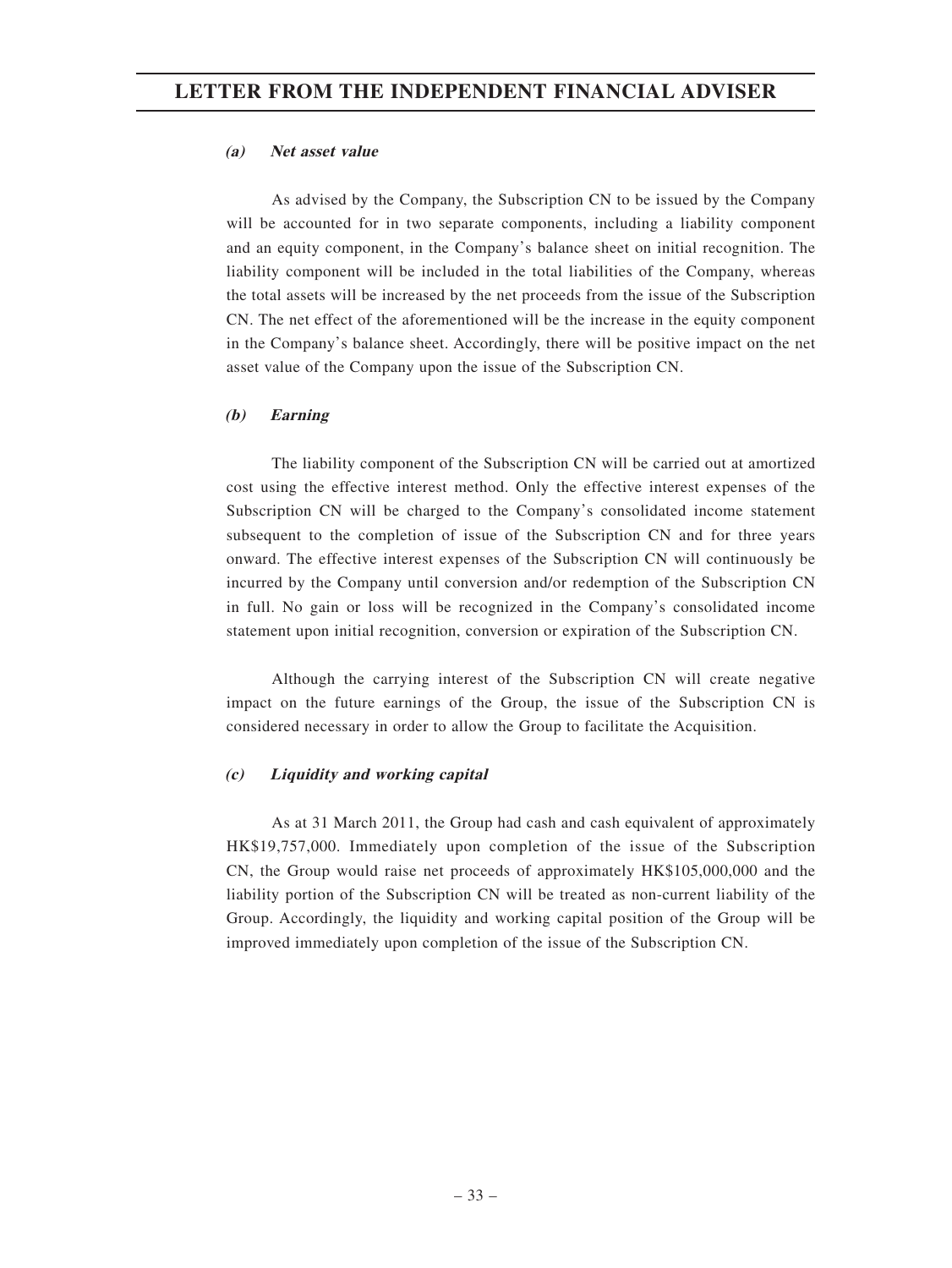#### **E. Potential dilution effect on the shareholdings of the Independent Shareholders**

The following table sets out the shareholding structure of the Company (a) as at the Latest Practicable Date; (b) immediately after allotment and issue of the conversion shares under the Subscription CN (assuming conversion of the Subscription CN at the Conversion Price to the extent that the relevant holders of the Subscription CN together with the parties acting in concert with them, if any, do not hold or control 30% or more of the voting power of the Company); and (c) immediately after allotment and issue of the conversion shares under the Subscription CN (assuming full exercise of all the conversion rights at the Conversion Price):

|                                                      |                                |              | (b) immediately after allotment and<br>issue of the conversion shares under<br>the Subscription CN (assuming the<br>conversion rights are exercised at<br>the Conversion Price to the extent<br>that the relevant holders of the<br>Subscription CN together with the<br>parties acting in concert with them, |              | (c) immediately after allotment and<br>issue of the conversion shares under |              |
|------------------------------------------------------|--------------------------------|--------------|---------------------------------------------------------------------------------------------------------------------------------------------------------------------------------------------------------------------------------------------------------------------------------------------------------------|--------------|-----------------------------------------------------------------------------|--------------|
|                                                      |                                |              | if any, do not hold or control 30%                                                                                                                                                                                                                                                                            |              | the Subscription CN (assuming full                                          |              |
|                                                      | $(a)$ as at the                |              | or more of the voting power of the                                                                                                                                                                                                                                                                            |              | exercise of all the conversion rights at                                    |              |
| Shareholder                                          | <b>Latest Practicable Date</b> |              | Company)                                                                                                                                                                                                                                                                                                      |              | the Conversion Price) (Note 1)                                              |              |
|                                                      | No. of                         | $%$ of       | No. of                                                                                                                                                                                                                                                                                                        | $%$ of       | No. of                                                                      | % of         |
|                                                      | <b>Shares</b>                  | shareholding | <b>Shares</b>                                                                                                                                                                                                                                                                                                 | shareholding | <b>Shares</b>                                                               | shareholding |
| The Subscriber<br>Mr. Chan How Chung,                | 665,097,585                    | 20.73%       | 728,159,441                                                                                                                                                                                                                                                                                                   | 22.26%       | 1,053,986,473                                                               | 29.30%       |
| Victor (Note 2)<br>Kingly Profits Corporation        | 157,550,000                    | 4.91%        | 157,550,000                                                                                                                                                                                                                                                                                                   | 4.81%        | 157,550,000                                                                 | 4.38%        |
| (Note 3)                                             | 95,500,000                     | 2.98%        | 95,500,000                                                                                                                                                                                                                                                                                                    | 2.92%        | 95,500,000                                                                  | 2.66%        |
| Sub-total of the Subscriber<br>and persons acting in |                                |              |                                                                                                                                                                                                                                                                                                               |              |                                                                             |              |
| concert with it                                      | 918, 147, 585                  | 28.62%       | 981,209,441                                                                                                                                                                                                                                                                                                   | 29.99%       | 1,307,036,473                                                               | 36.34%       |
| Public                                               | 2,290,033,905                  | 71.38%       | 2,290,033,905                                                                                                                                                                                                                                                                                                 | 70.01%       | 2,290,033,905                                                               | 63.66%       |
| Total                                                | 3,208,181,490                  | 100.00%      | 3.271.243.346                                                                                                                                                                                                                                                                                                 | 100.00%      | 3,597,070,378                                                               | 100.00%      |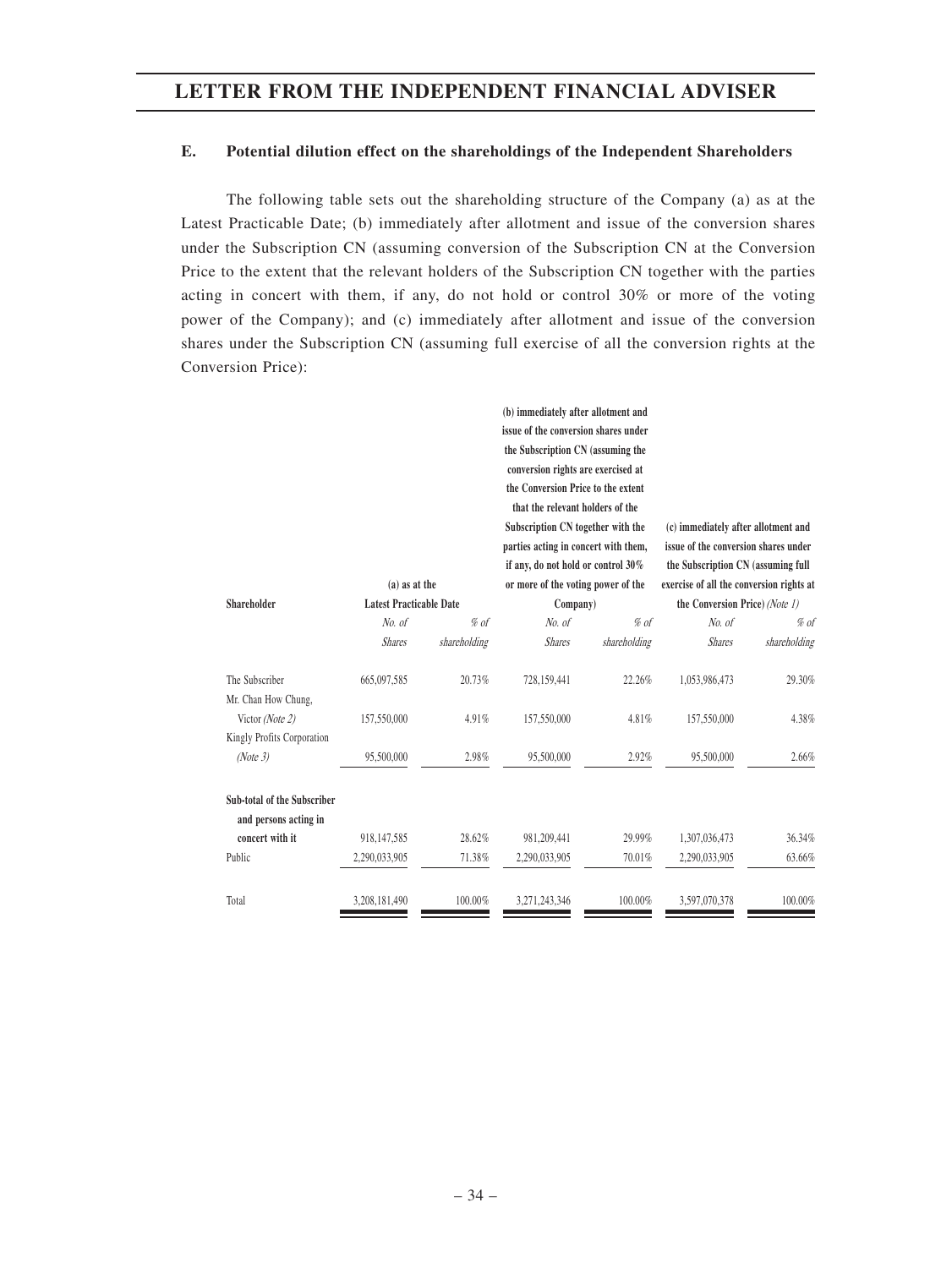Notes:

- 1. For illustration purpose only. Pursuant to the terms of the Subscription CN, any conversion of the Subscription CN shall not be exercised by the holder of the Subscription CN if, and to the extent that immediately following the conversion the relevant holder of the Subscription CN together with the parties acting in concert with it will hold or control 30% or more of the Company's voting power or such amount of the Company's voting power at general meetings as may trigger a mandatory general offer under the Takeovers Code and in effect at the material time (whether or not a waiver of the mandatory general offer obligation has been granted). As such this scenario will never occur as the conversion of the Subscription CN will be restricted such that any conversion of the Subscription CN will not result in the shareholding interest of the holder of the Subscription CN immediately after the exercise of the Subscription CN, together with any Shares already owned or agreed to be acquired by such holder of the Subscription CN and/or parties acting in concert with it representing 30% or more of the then issued Shares.
- 2. Mr. Chan How Chung, Victor is the ultimate beneficial owner of the Subscriber.
- 3. Kingly Profits Corporation, a company incorporated in the British Virgin Islands and is whollyowned by Mr. Chan How Chung, Victor.
- 4. Pursuant to the terms of the Subscription CN, any conversion of the Subscription CN shall not be exercised by the holder of the Subscription CN if, and to the extent that immediately following the conversion the Company will be unable to meet the public float requirement (as defined in the Listing Rules) prescribed under the Listing Rules.

Full conversion of the Subscription CN would result into an issue of 388,888,888 new Shares (based on the Conversion Price), which represents approximately 13.16% of the issued share capital of the Company as at the date of the Subscription CN Agreement; approximately 12.12% of the existing issued share capital of the Company as at the Latest Practicable Date and 10.81% of the enlarged issued share capital of the Company as at the Latest Practicable Date as a result of the full conversion of the Subscription CN. Although the resulting dilution effect on the existing public Shareholders will be approximately 10.90%, the Directors still consider the Subscription CN as the preferred method of financing to bank borrowings and other forms of equity financing such as placement of new Shares, rights issue and open offer for the reasons mentioned above. We concur with the view of the Directors that the issue and subscription of the Subscription CN are in the interests of the Group and the Shareholders as a whole.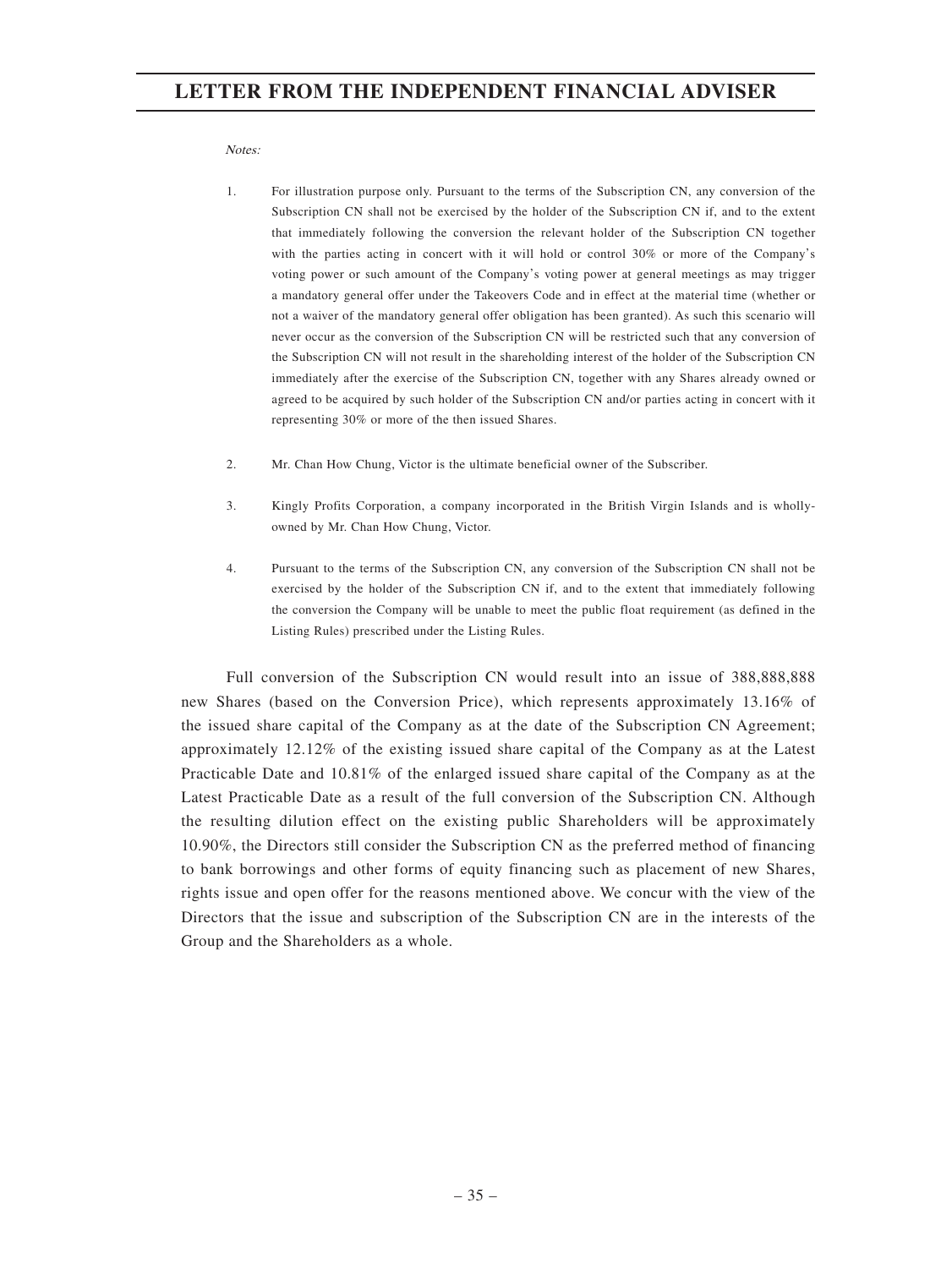#### **RECOMMENDATION**

Having considered the abovementioned principal factors and reasons, we consider that the terms of the Transactions are on normal commercial terms, are fair and reasonable and are in the interests of the Company and the Shareholders as a whole so far as the Independent Shareholders are concerned. We therefore recommend the Independent Board Committee to advise the Independent Shareholders to vote in favour of the resolution relating to the Transactions at the SGM. We also recommend the Independent Shareholders to vote in favour of the resolution relating to the Transactions at the SGM.

> Yours faithfully, For and on behalf of **Yuanta Securities (Hong Kong) Company Limited Michael Chum** Managing Director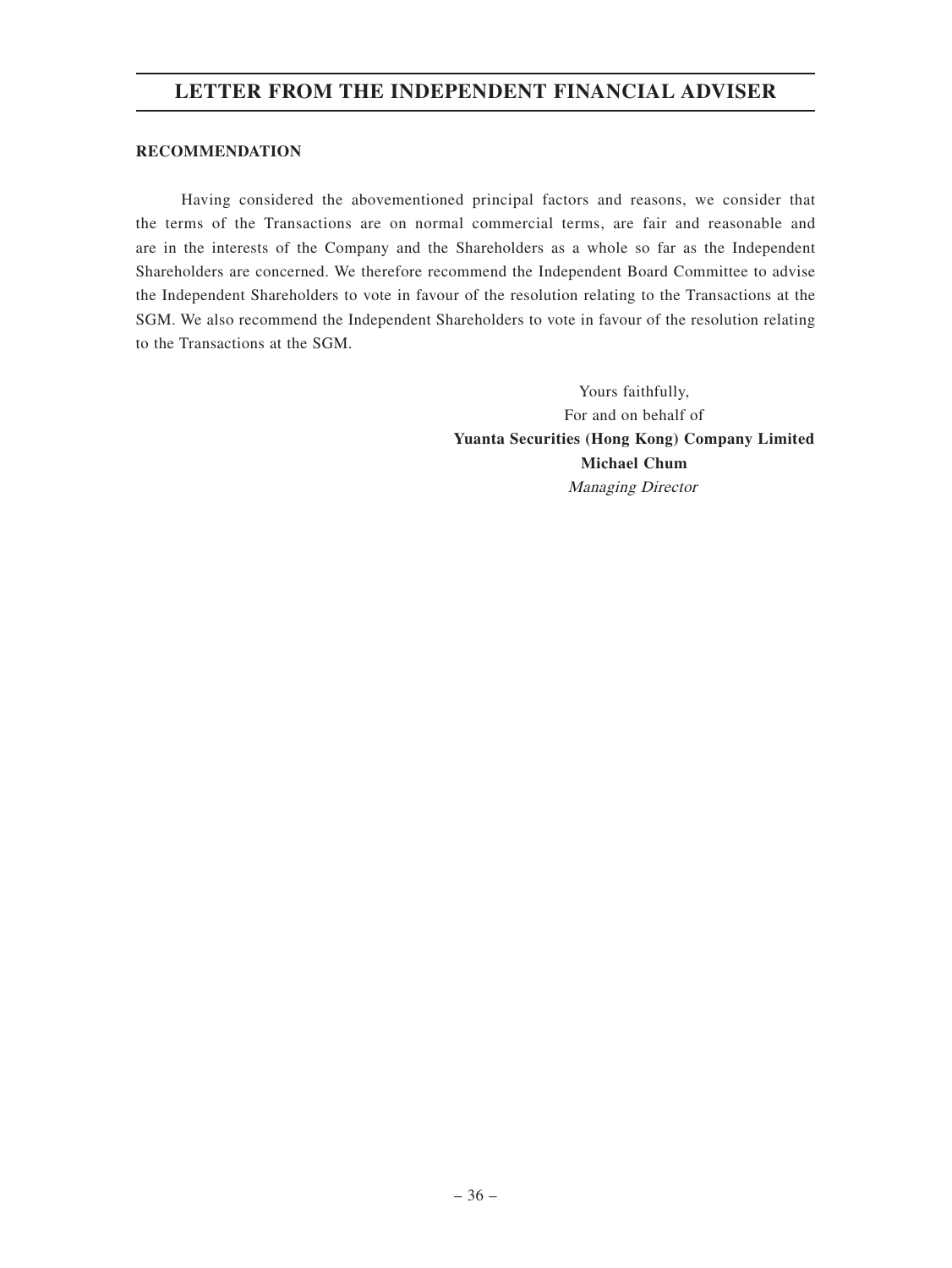#### **1. RESPONSIBILITY STATEMENT**

This circular, for which the Directors collectively and individually accept full responsibility, includes particulars given in compliance with the Listing Rules for the purpose of giving information with regard to the Company. The Directors, having made all reasonable enquiries, confirm that to the best of their knowledge and belief the information contained in this circular is accurate and complete in all material respects and not misleading or deceptive, and there are no other matters the omission of which would make any statement herein or this circular misleading.

#### **2. DISCLOSURE OF INTERESTS**

As at the Latest Practicable Date, the interests and short positions of the Directors and chief executive of the Company in the Shares, underlying Shares and debentures of the Company and its associated corporation(s) (within the meaning of Part XV of the SFO) which were required to be notified to the Company and the Stock Exchange pursuant to the provisions of Divisions 7 and 8 of Part XV of the SFO (including interests and short positions which they were taken or deemed to have under such provisions of the SFO) or were required, pursuant to section 352 of the SFO, to be entered in the register referred to therein or were required, pursuant to the Model Code for Securities Transactions by Directors of Listed Issuers of the Listing Rules, to be notified to the Company and the Stock Exchange were as follows:

#### **Long position in the Shares**

| <b>Name of Director</b> | <b>Nature of interest</b> | Number of<br><b>Shares held</b> | Approximate<br>percentage of<br>existing issued<br>share capital of<br>the Company |
|-------------------------|---------------------------|---------------------------------|------------------------------------------------------------------------------------|
| Ho Chi Ho               | Beneficial owner          | 75,000,000                      | $2.34\%$                                                                           |
| Ma Kwok Hung, Warren    | Beneficial owner          | 3,000,000                       | $0.09\%$                                                                           |
| Hung Hing Man           | Beneficial owner          | 500,000                         | $0.02\%$                                                                           |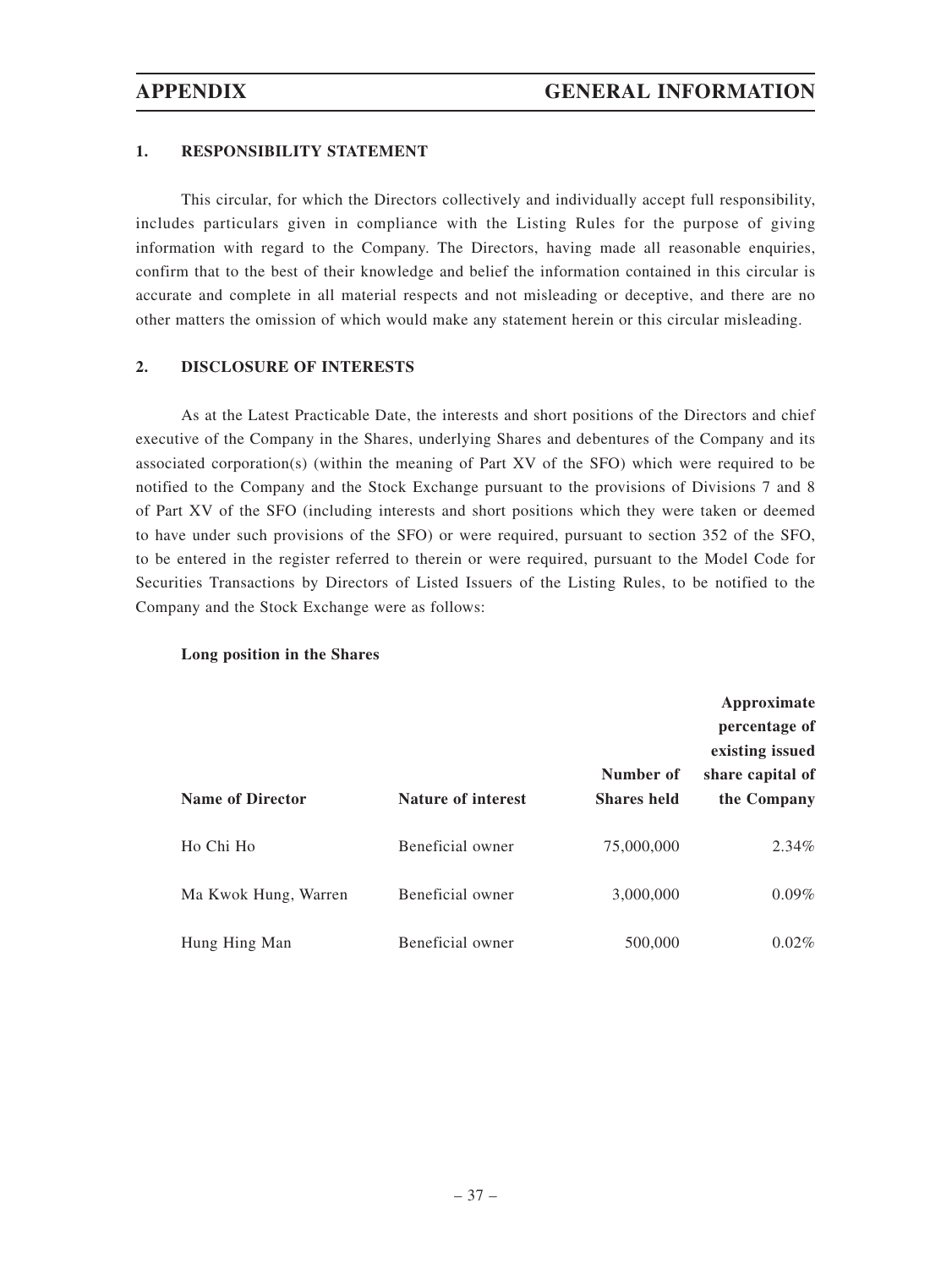#### **Long position in underlying Shares**

|                         |                       |                                 | Approximate<br>percentage of                       |
|-------------------------|-----------------------|---------------------------------|----------------------------------------------------|
| <b>Name of Director</b> | Nature of<br>interest | Number of<br>share options held | existing issued<br>share capital of<br>the Company |
| Ho Chi Ho               | Beneficial owner      | 150,000,000                     | 4.68%                                              |
| Chow Siu Ngor           | Beneficial owner      | 3,000,000                       | $0.09\%$                                           |
| Chan Chi Yuen           | Beneficial owner      | 3,000,000                       | $0.09\%$                                           |

Save as disclosed above, as at the Latest Practicable Date:

- (i) none of the Directors or chief executive of the Company held any interests or short positions in the Shares, underlying Shares or debentures of the Company or any of its associated corporation(s) (within the meaning of Part XV of the SFO) which were required to be notified to the Company and the Stock Exchange pursuant to the provisions of Divisions 7 and 8 of Part XV of the SFO (including interests and short positions which they were taken or deemed to have under such provisions of the SFO) or were required, pursuant to section 352 of the SFO, to be entered in the register referred to therein or were required, pursuant to the Model Code for Securities Transactions by Directors of Listed Issuers of the Listing Rules, to be notified to the Company and the Stock Exchange; and
- (ii) none of the Directors had any material interest in the transactions contemplated under the Subscription CN Agreement (as amended by the Supplemental Agreement).

#### **3. DIRECTORS' SERVICE CONTRACTS**

As at the Latest Practicable Date, none of the Directors had any existing or proposed service contracts with the Company or any of its subsidiaries other than contracts expiring or determinable by the Group within one year without payment of compensation (other than statutory compensation).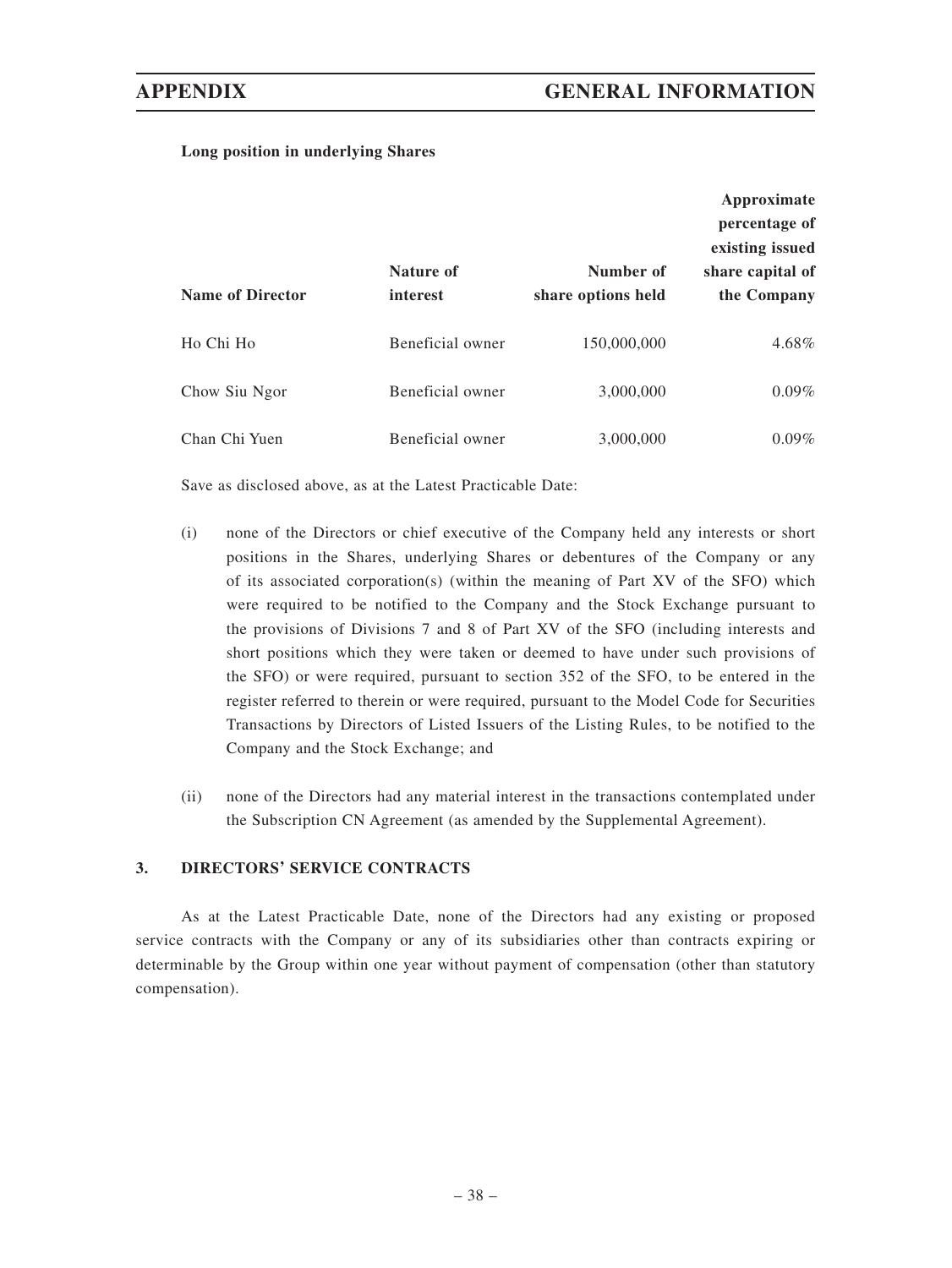#### **4. EXPERT AND CONSENT**

The following is the qualification of the expert who has given opinion or advice which is contained in this circular:

| <b>Name</b>              | Qualification                                              |
|--------------------------|------------------------------------------------------------|
| <b>Yuanta Securities</b> | A corporation licensed to carry out Type 1 (dealing in     |
| (Hong Kong) Limited      | securities), Type 4 (advising on securities) and Type 6    |
|                          | (advising on corporate finance) regulated activities under |
|                          | the SFO                                                    |

Yuanta has given and has not withdrawn its written consent to the issue of this circular with the inclusion herein of its letter of advice and references to its name and logo, in the form and context in which they respectively appear.

As at the Latest Practicable Date, Yuanta did not have any shareholding in any member of the Group or any right (whether legally enforceable or not) to subscribe for or to nominate persons to subscribe for securities in any member of the Group.

## **5. DIRECTORS' AND EXPERT'S INTEREST IN ASSETS, CONTRACTS OR ARRANGEMENT**

As at the Latest Practicable Date, none of the Directors and Yuanta had, or have, any direct or indirect interest in any assets which had been or are proposed to be acquired, disposed of by or leased to, any member of the Group since 31 March 2011, the date to which the latest published audited financial statements of the Company were made up. None of the Directors and Yuanta is materially interested in any contract or arrangement subsisting at the Latest Practicable Date which is significant in relation to the business of the Group.

#### **6. COMPETING INTERESTS**

As at the Latest Practicable Date, none of the Directors or their respective associate(s) was interested in any business which competes or is likely to compete, either directly or indirectly, with the business of the Group.

#### **7. MATERIAL ADVERSE CHANGE**

As at the Latest Practicable Date, the Directors are not aware of any material adverse change in the financial or trading position of the Group since 31 March 2011, the date to which the latest published audited financial statements of the Group were made up.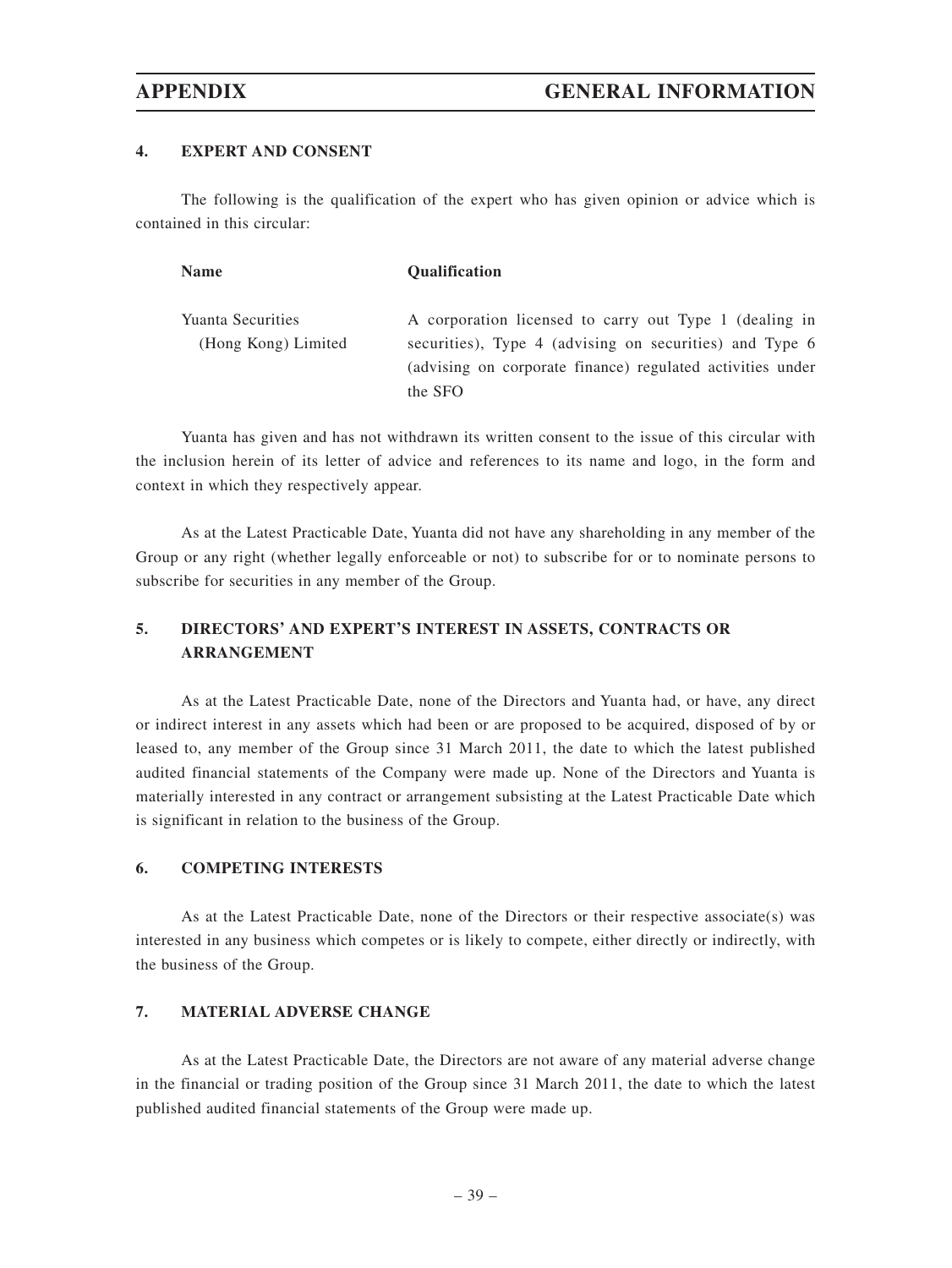#### **8. MISCELLANEOUS**

- (i) The company secretary of the Company is Mr. Chan Chun Lam, who is a fellow member of both The Association of Chartered Certified Accountants and The Hong Kong Institute of Certified Public Accountants.
- (ii) The registered office of the Company is located at Clarendon House, Church Street, Hamilton HM11, Bermuda. The principal place of business of the Company is located at Unit 3411, 34/F., COSCO Tower, Grand Millennium Plaza, 183 Queen's Road Central, Hong Kong.
- (iii) The Hong Kong branch share registrar and transfer office of the Company is Tricor Secretaries Limited at 26/F., Tesbury Centre, 28 Queen's Road East, Wanchai, Hong Kong.
- (iv) The English text of this circular shall prevail over the Chinese text in case of inconsistency.

#### **9. DOCUMENTS AVAILABLE FOR INSPECTION**

Copies of the following documents will be available for inspection at the principal place of business of the Company in Hong Kong, Unit 3411, 34/F., COSCO Tower, Grand Millennium Plaza, 183 Queen's Road Central, Hong Kong during normal business hours on any Business Day from the date of this circular up to and including the date of the SGM:

- (i) the Subscription CN Agreement;
- (ii) the Supplemental Agreement;
- (iii) the written consent from Yuanta as referred to in section 4 headed "Expert and Consent" in this appendix;
- (iv) the letter from the Independent Board Committee, the text of which is set out on pages 19 to 20 in this circular;
- (v) the letter of advice from Yuanta to the Independent Board Committee and the Independent Shareholders, the text of which is set out on pages 21 to 36 in this circular; and
- (vi) this circular.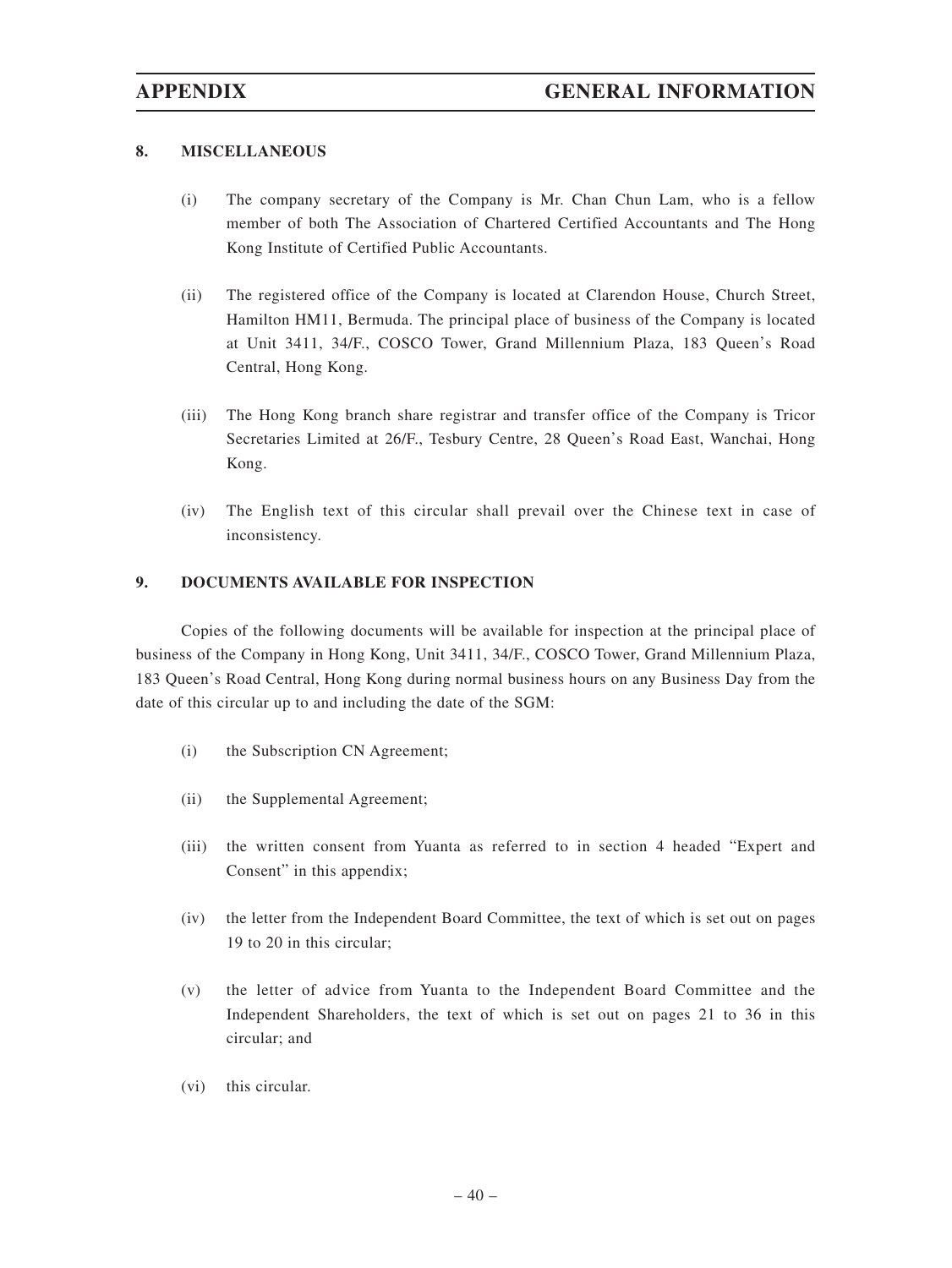## **NOTICE OF SPECIAL GENERAL MEETING**

# **China Gamma Group Limited 中國伽瑪集團有限公司**

(Incorporated in Bermuda with limited liability) **(Stock Code: 164)**

**NOTICE IS HEREBY GIVEN** that the special general meeting (the "**Meeting**") of China Gamma Group Limited (the "**Company**") will be held at Unit 3411, 34/F., COSCO Tower, Grand Millennium Plaza, 183 Queen's Road Central, Hong Kong on Tuesday, 5 July 2011 at 4:30 p.m. for the purpose of considering and, if thought fit, passing with or without amendments, the following resolution as an ordinary resolution of the Company:

## **ORDINARY RESOLUTION**

#### "**THAT**

- (a) the subscription agreement dated 8 March 2011 (the "**Subscription Agreement**") as amended by the supplemental agreement dated 3 May 2011 (the "**Supplemental Agreement**") entered into between the Company and Mega Market Assets Limited ("**Mega Market**") in relation to the issue of the convertible notes in the principal amount of HK\$105,000,000 (the "**Convertible Notes**") by the Company to Mega Market in accordance with the terms of the Subscription Agreement (as amended by the Supplemental Agreement) (a copy of the Subscription Agreement is marked "A" and a copy of the Supplemental Agreement is marked "B" have been produced to this Meeting and signed by the chairman of the Meeting for identification purposes) and the transactions contemplated thereunder be and are hereby ratified, confirmed and approved;
- (b) the allotment and issue of ordinary shares of HK\$0.01 each in the share capital of the Company at the initial conversion price of HK\$0.27 per share (subject to adjustments) (the "**Conversion Shares**") which may fall to be issued upon the exercise of the conversion rights attaching to the Convertible Notes and that the unconditional specific mandate granted to the directors of the Company (the "**Directors**") to exercise the powers of the Company to allot, issue and deal with the Conversion Shares be and is hereby approved; and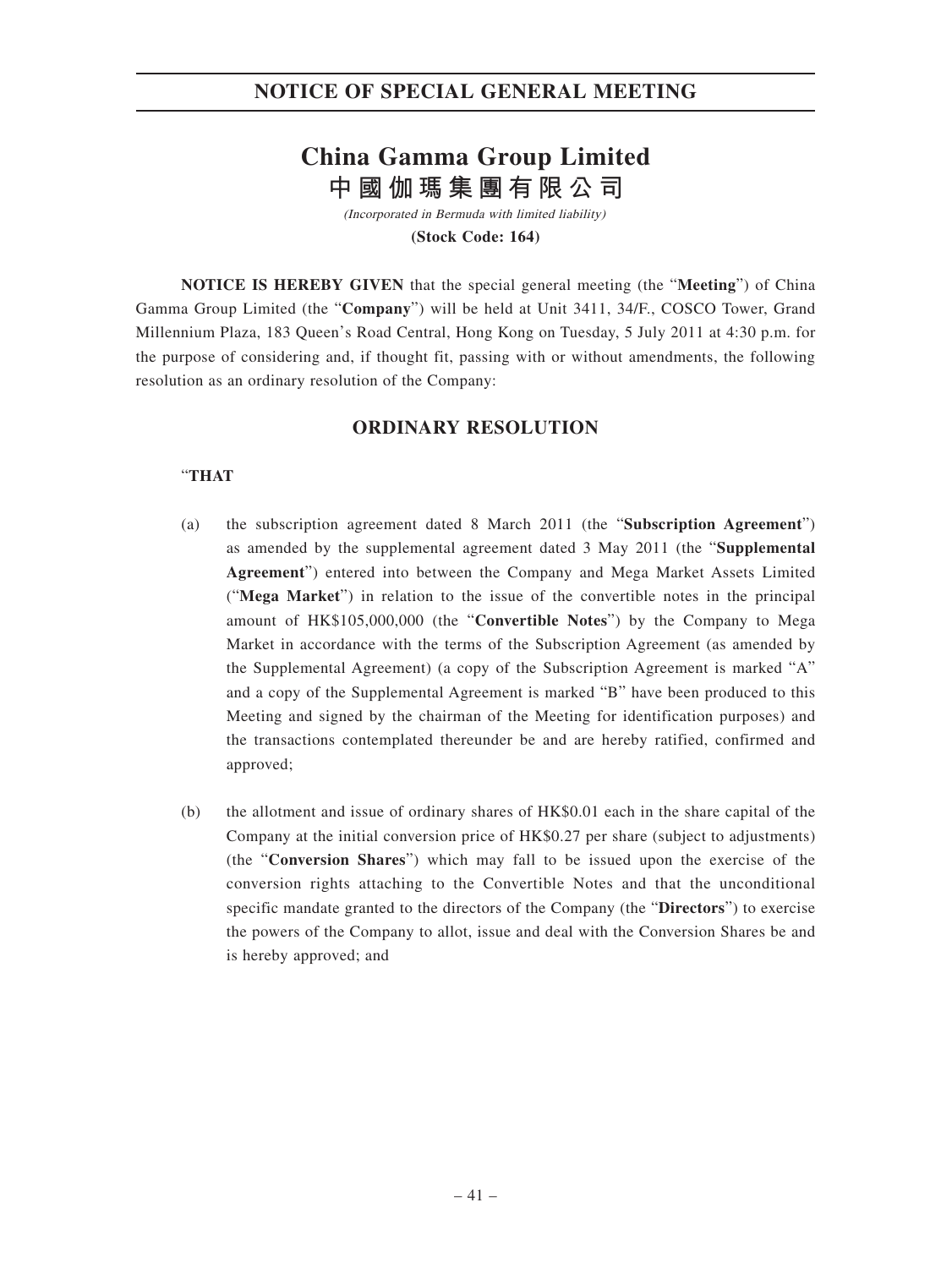## **NOTICE OF SPECIAL GENERAL MEETING**

(c) any one or more of the Directors be and is/are hereby authorised on behalf of the Company to sign, seal, execute, perfect and deliver all such documents and do all such acts, deeds, matters and things and execute all such documents which he/they consider necessary, desirable or expedient for the purpose of, or in connection with, the implementation of and giving effect to the Subscription Agreement (as amended by the Supplemental Agreement) and the transactions contemplated thereunder including but not limited to the allotment and issue of Convertible Notes and the Conversion Shares."

> By order of the Board **CHINA GAMMA GROUP LIMITED Ho Chi Ho** Executive Director

Hong Kong, 17 June 2011

As at the date of this circular, the executive director of the Company is Mr. Ho Chi Ho; the non-executive directors of the Company are Mr. Ma Kwok Hung, Warren and Mr. Chow Siu Ngor; and the independent non-executive directors of the Company are Mr. Wong Hoi Kuen, Mr. Chan Chi Yuen and Mr. Hung Hing Man.

Registered office: Clarendon House 2 Church Street Hamilton, HM11 Bermuda

Principal place of business in Hong Kong: Unit 3411, 34/F., COSCO Tower Grand Millennium Plaza 183 Queen's Road Central Hong Kong